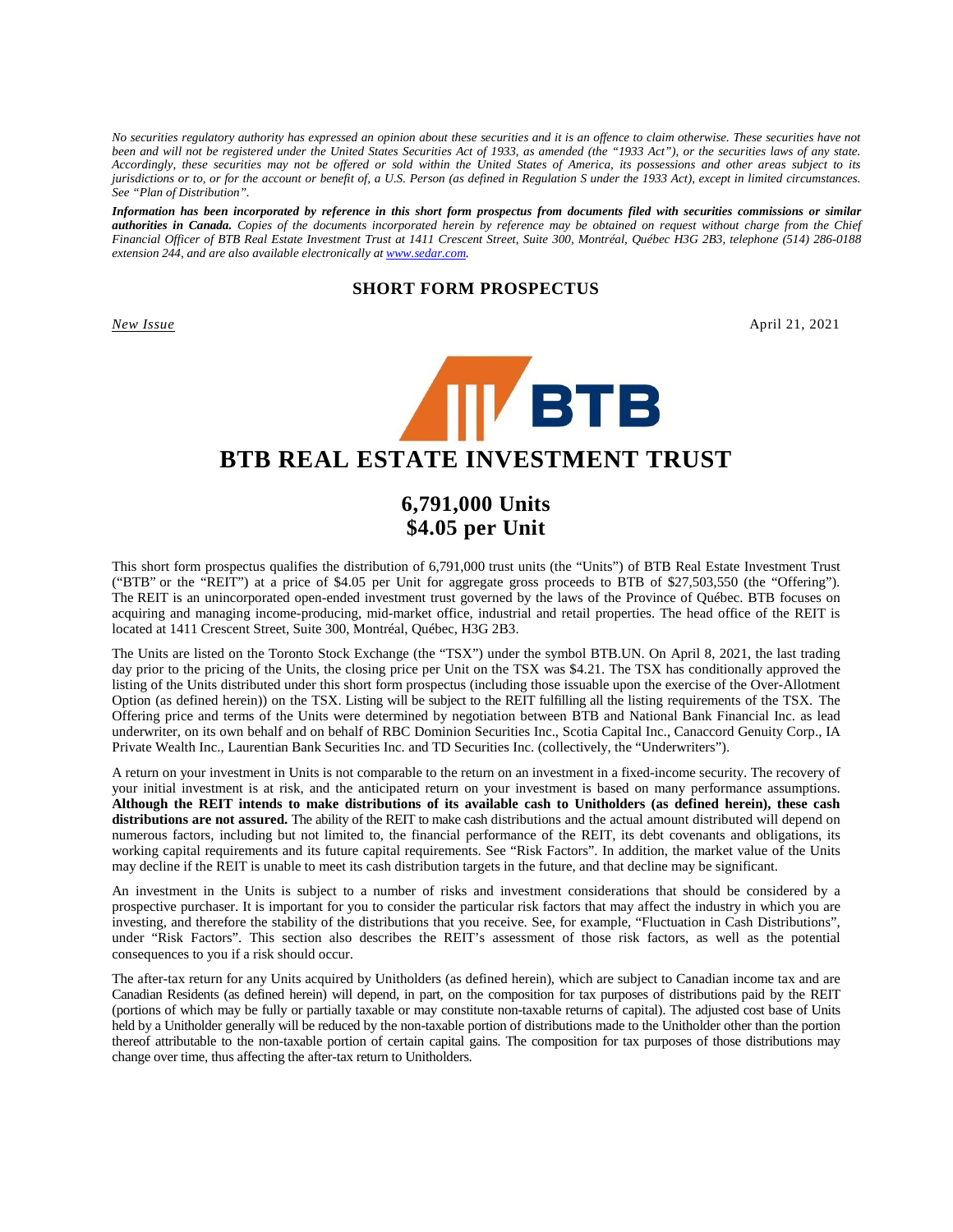#### **The net proceeds from the sale of the Units will be used to repay amounts outstanding under the Acquisition Credit Facility, fund the REIT's future acquisitions and for general trust purpose. See "Use of Proceeds".**

In the opinion of counsel to BTB, the Units will qualify as eligible investments as set forth under "Eligibility for Investment".

|                      | Price: \$4.05 per Unit              |                                 |                                |  |
|----------------------|-------------------------------------|---------------------------------|--------------------------------|--|
|                      | <b>Price to the Public</b> $^{(1)}$ | Underwriters' $\text{Fe}^{(2)}$ | Net Proceeds to $BTB^{(3)(4)}$ |  |
| <b>Per Unit</b>      | \$4.05                              | \$0.162                         | \$3.888                        |  |
| Total <sup>(3)</sup> | \$27,503,550                        | \$1,100,142                     | \$26,403,408                   |  |

Notes:

(1) The terms of the Offering have been determined by negotiation between BTB and the Underwriters.

(2) Fees will be paid based on 4.00% of the gross proceeds of the Offering. See "Plan of Distribution".

(3) Before deducting the expenses of this Offering, which are estimated to be approximately \$330,000 and will be paid from the proceeds of the Offering.

(4) The REIT has granted to the Underwriters an over-allotment option (the "Over-Allotment Option"), exercisable for a period of 30 days following the Closing (as defined herein), to purchase up to 1,018,650 additional Units on the same terms as set forth above to cover over-allotments, if any, and for market stabilization purposes. If the Over-Allotment Option is exercised in full, the "Price to the Public", "Underwriters' Fee" and "Net Proceeds" to the REIT (before deducting the estimated expenses of this Offering) will be \$31,629,082.50, \$1,265,163.30 and \$30,363,919.20 respectively. This short form prospectus also qualifies the distribution of the Over-Allotment Option and the distribution of the additional Units issuable upon the exercise of the Over-Allotment Option. See "Plan of Distribution". Unless otherwise indicated, the disclosure in this short form prospectus assumes that the Over-Allotment Option has not been exercised. A purchaser who acquires Units forming part of the Underwriters' over-allocation position acquires those Units under this short form prospectus, regardless of whether the over-allocation position is ultimately filled through the exercise of the Over-Allotment Option or secondary market purchases.

|                               | <b>Maximum size or number of securities</b>                                      |                                                   |                       |
|-------------------------------|----------------------------------------------------------------------------------|---------------------------------------------------|-----------------------|
| <b>Underwriters' Position</b> | available                                                                        | <b>Exercise Period</b>                            | <b>Exercise Price</b> |
| Over-Allotment Option         | Option to purchase up to $1,018,650$<br>additional Units (being up to 15% of the | Up to thirty $(30)$ days<br>following the Closing | \$4.05 per Unit       |
|                               | number of the Units sold)                                                        |                                                   |                       |

The REIT expects that the first cash distribution to which purchasers of Units under this Offering will be entitled to participate for will be the May 2021 Distribution (as defined herein), which has a record date of April 30, 2021 and a payment date of May 17, 2021.

The Underwriters, as principals, conditionally offer the Units for sale, subject to prior sale, if, as and when issued by the REIT and accepted by the Underwriters in accordance with the conditions contained in the Underwriting Agreement referred to under "Plan of Distribution", and subject to the approval of certain legal matters on behalf of the REIT by De Grandpré Chait LLP, and on behalf of the Underwriters by Stikeman Elliott LLP. In accordance with and subject to applicable laws, the Underwriters may effect transactions that stabilize or maintain the market price of the Units. **The Underwriters may offer the Units at a lower price than stated above. See "Plan of Distribution".**

Subscriptions will be received subject to rejection or allotment in whole or in part, and the right is reserved to close the subscription books at any time without notice. Book-entry certificates representing the Units will be issued in registered form to the CDS Clearing and Depository Services Inc. ("CDS") or its nominee and will be deposited with CDS on closing. The Closing is expected to occur on or about April 28, 2021 or such later date as the REIT and the Underwriters may agree, but in any event no later than May 13, 2021, which is no later than 42 days after the date of the receipt of this short form prospectus.

#### **The REIT is not a trust company and is not registered under applicable legislation governing trust companies as it does not carry on or intend to carry on the business of a trust company. The Units are not "deposits" within the meaning of the**  *Canada Deposit Insurance Corporation Act* **and are not insured under the provisions of that Act or any other legislation.**

**National Bank Financial Inc., RBC Dominion Securities Inc. and Laurentian Bank Securities Inc. are affiliates of financial institutions which are lenders of the REIT and a portion of the net proceeds of the Offering will be used to repay a portion of the Acquisition Credit Facility owing to one such financial institutions. Consequently, the REIT may be considered a "connected issuer" of such Underwriters within the meaning of Applicable Securities Legislation. As at March 31, 2021, the actual indebtedness of the REIT to such financial institutions amounted to approximately \$150,891,526 in the aggregate. See "Relationship Between the Issuer and the Underwriters".**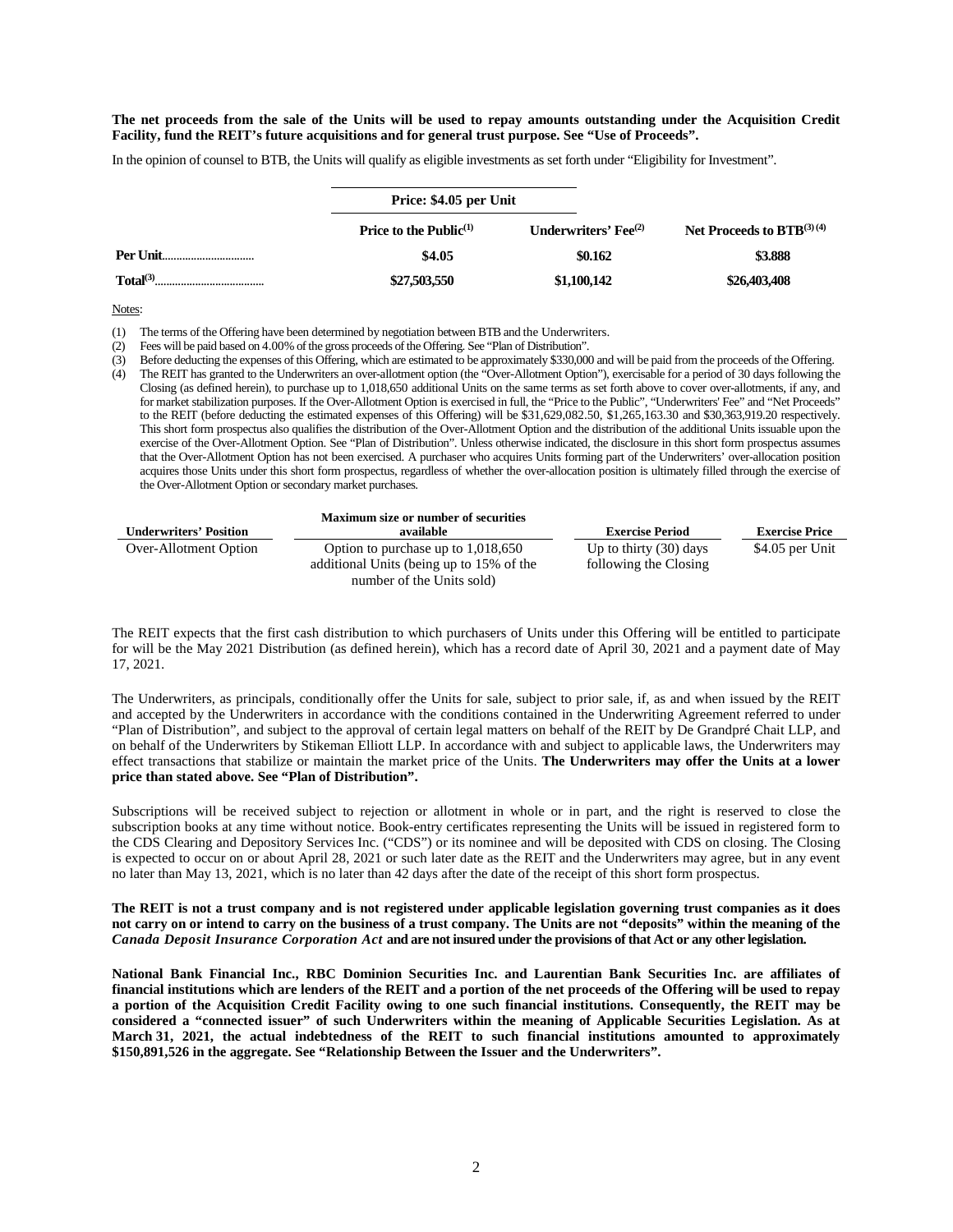# **TABLE OF CONTENTS**

| THE REIT |  |
|----------|--|
|          |  |
|          |  |
|          |  |
|          |  |
|          |  |
|          |  |
|          |  |
|          |  |
|          |  |
|          |  |
|          |  |
|          |  |
|          |  |
|          |  |
|          |  |
|          |  |
|          |  |
|          |  |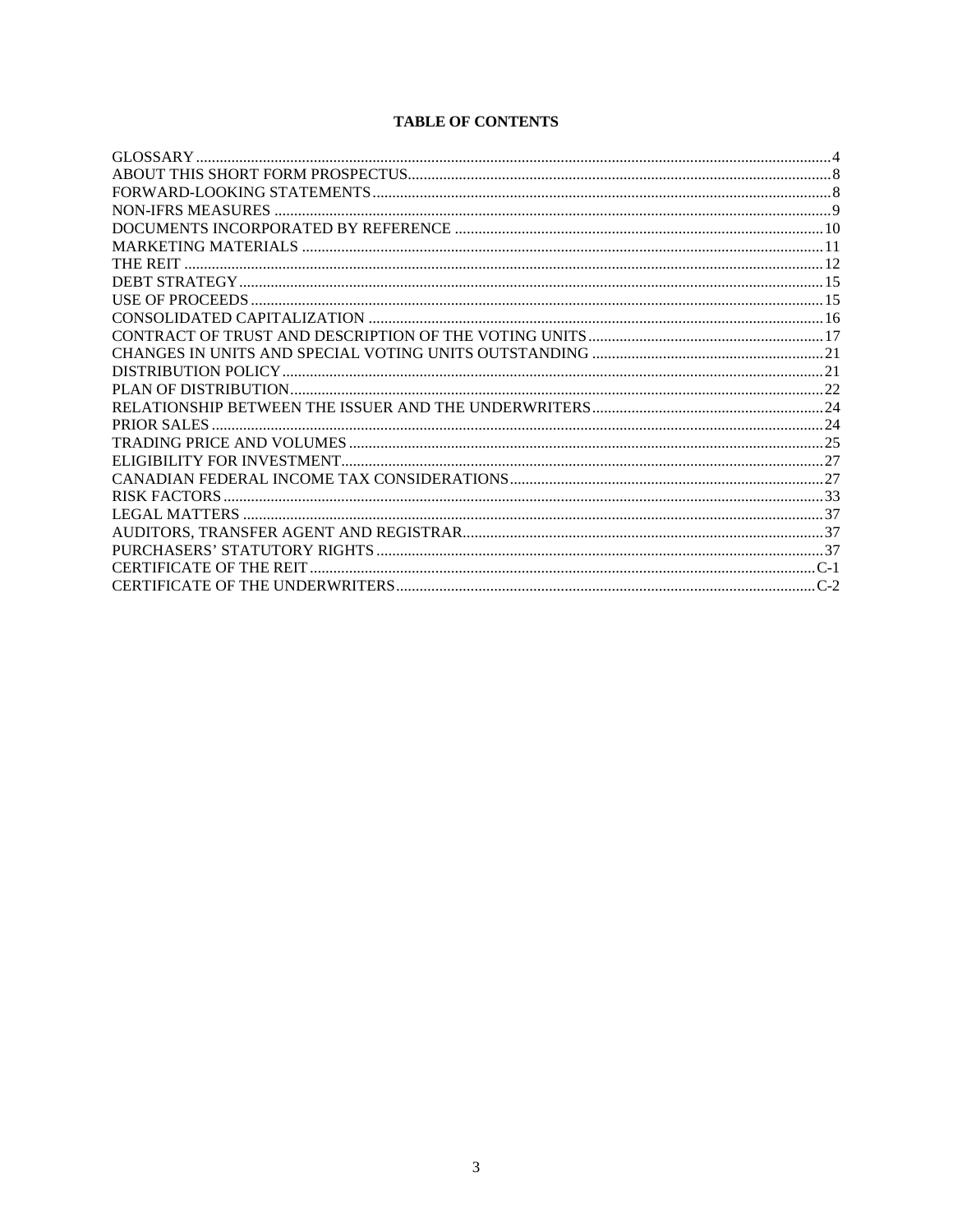# **GLOSSARY**

The following terms used in this short form prospectus have the meanings set out below:

*"1933 Act"* means the United States *Securities Act of 1933*, as amended.

*"2020 Annual Financial Statements"* means the comparative audited consolidated financial statements of the REIT for the year ended December 31, 2020, together with the notes thereto and the auditors' report thereon, prepared in accordance with IFRS.

*"2020 Annual MD&A"* means the management's discussion and analysis of operating results and financial position of the REIT for the year ended December 31, 2020.

*"Acquisition Credit Facility"* means the \$15 million acquisition loan facility commitment with a financial institution entered into on April 15, 2014, as amended in August 2015, June 2016, May 2018, July 2018, September 11, 2020 and March 31, 2021.

*"affiliate"* means, where used, to indicate a relationship with a Person, has the meaning that would be ascribed thereto in the *Securities Act* (Québec), as amended or replaced from time to time, if the word "company" were changed to "Person".

"*AIF*" means the annual information form of the REIT dated March 30, 2021.

*"Allowed Indebtedness Threshold"* means the authorized indebtedness threshold under subsection 6.2.5 of the Contract of Trust which states that the REIT shall not incur or assume any indebtedness if, after giving effect to the incurring or assumption of the indebtedness, the total consolidated indebtedness of the REIT would be more than 75% of the Gross Book Value. For the purposes of this definition, the term "indebtedness" means any obligation of the REIT for borrowed money (excluding any premium in respect of indebtedness assumed by the REIT for which the REIT has the benefit of an interest rate subsidy, but only to the extent an amount receivable has been excluded in the calculation of Gross Book Value with respect to such interest rate subsidy), provided that:

- (a) an obligation will constitute indebtedness only to the extent that it would appear as a liability on the consolidated balance sheet of the REIT;
- (b) indebtedness excludes trade accounts payable, distributions payable to Unitholders, accrued liabilities arising in the ordinary course of business and short term acquisition credit facilities; and
- (c) subordinate debentures will not constitute indebtedness.

If, as a result of a material acquisition or if as a result of a material variation in Gross Book Value, the 75% limit is exceeded, the REIT shall reduce its indebtedness or issue additional Units, or take other action, in order to comply with such limit within the 12 months from the date such limit was exceeded, and subject to such reasonable extensions beyond such 12-month period from the date such limit was exceeded, as approved by the Trustees.

*"Applicable Securities Legislation"* means applicable securities law in each of the provinces (if applicable) of Canada.

*"BTB" or the "REIT"* means BTB Real Estate Investment Trust except as otherwise set forth herein.

*"BTB LP"* means BTB Real Estate Limited Partnership, a limited partnership formed under the laws of the Province of Québec.

*"CBCA"* means the *Canada Business Corporations Act,* as amended.

*"CDS"* means CDS Clearing and Depository Services Inc.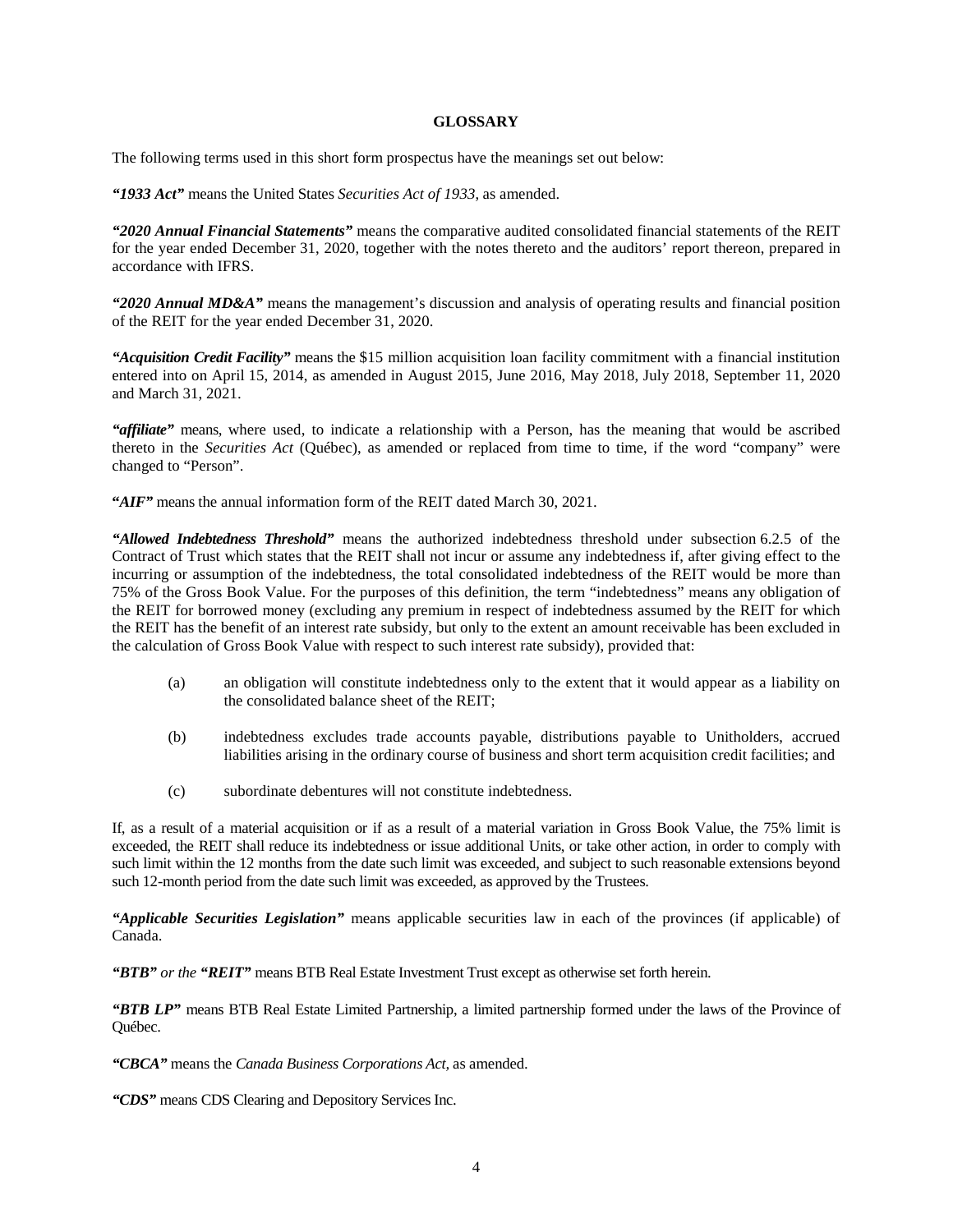*"CECRA"* means the Canada Emergency Commercial Rent Assistance program.

*"CERS"* means the Canada Emergency Rent Subsidy program.

*"Class B LP Units"* means the class B limited partnership units of BTB LP, which are exchangeable for Units on a one for one basis.

*"Closing"* means the closing date on or about April 28, 2021.

*"Contract of Trust"* means the contract of trust made as of July 12, 2006, as amended as of August 1, 2006, March 15, 2011, January 28, 2015 and June 8, 2020, and from time to time governed by the laws of the Province of Québec, pursuant to which the REIT was established.

*"CRA"* means the Canada Revenue Agency.

*"Debenture"* means a Series H Debenture or Series G Debenture or any debenture of the REIT issued under the Indenture and *"Debentures"* means collectively, the Series H Debentures, the Series G Debentures and all other debentures to be issued from time to time pursuant to the terms and conditions of the indenture, collectively.

*"Deferred Income Plans"* means, collectively, trusts governed by a RRSP, a RRIF, a DPSP, RESPs, RDSPs and TFSAs, each as defined hereunder and/or in the *Tax Act*.

*"DPSP"* means a deferred profit sharing plan, as defined in the *Tax Act*.

*"DRIP"* means the Distributions Reinvestment Plan put in place by the REIT in October 2011, as amended from time to time.

*"GLA"* means gross leasable area*.*

*"Gross Book Value"* means, at any time, the fair value of the investment properties and other assets of BTB and its consolidated Subsidiaries, as shown on its then most recent consolidated balance sheet, plus accumulated depreciation and amortization in respect of BTB's other assets shown thereon or in the notes thereto, less (i) the amount of any receivable reflecting interest rate subsidies on any debt assumed by BTB and (ii) the amount of future income tax liability arising out of the fair value adjustment in respect of the indirect acquisitions of certain properties; provided however, if approved by a majority of the Independent Trustees, the appraised value of the other assets of BTB and its consolidated Subsidiaries may be used instead of book value.

*"IASB"* means the International Accounting Standards Board.

*"IFRS"* means International Financial Reporting Standards.

*"Independent Trustee"* means a Trustee who, in relation to the REIT or any of its related parties is "independent" within the meaning of Multilateral Instrument 52-110 - *Audit Committees* and is not "related" within the meaning of the *Tax Act*, as amended or replaced from time to time.

*"May 2021 Distribution"* has the meaning ascribed thereto under "Distribution Policy".

*"Lead Underwriter"* means National Bank Financial Inc.

*"Marketing Materials"* has the meaning ascribed thereto under "Documents Incorporated by Reference".

*"Non-Resident"* means a Person who is a non-resident for the purposes of the *Tax Act*, including a partnership that is not a Canadian partnership within the meaning of the *Tax Act*.

*"Offering"* means the public offering by the REIT of 6,791,000 Units in the aggregate amount of \$27,503,550.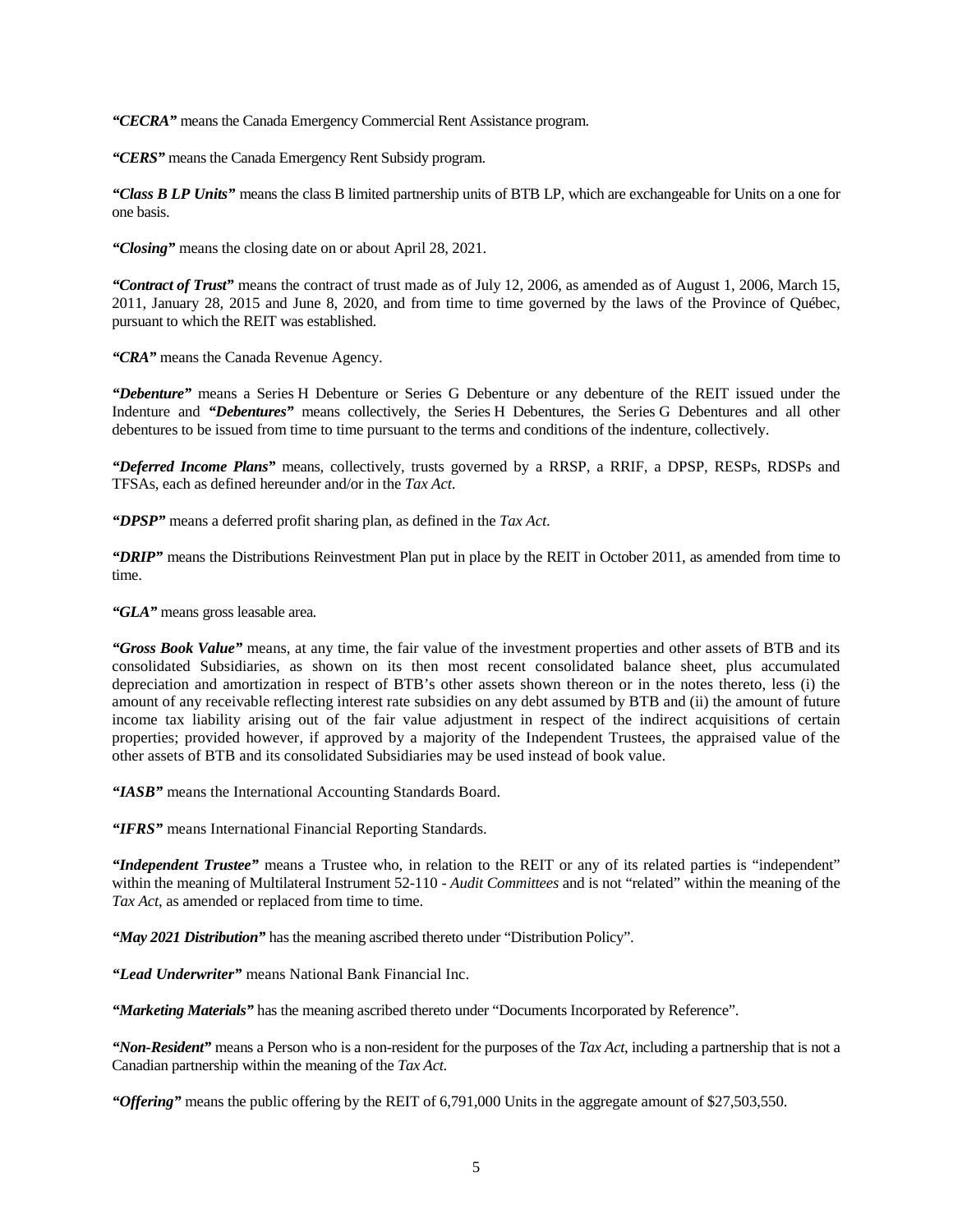*"Options"* has the meaning ascribed thereto under "Contract of Trust and Description of the Voting Units – Non-Resident Ownership Constraints".

*"Over-Allotment Option"* means the option granted to the Underwriters pursuant to the Underwriting Agreement to purchase up to 1,018,650 Units at \$4.05 per Unit to cover over-allotments, if any, and for market stabilization purposes.

*"Person"* means and includes individuals, corporations, limited partnerships, general partnerships, joint stock companies, limited liability corporations, joint ventures, associations, companies, trusts, banks, trust companies, trustees, executors, administrators or other legal personal representatives, two or more persons who, together, constitute all the owners of a property, pension funds, land trusts, business trusts or other organizations, whether or not legal entities and regulatory bodies, governments and agencies and political subdivisions thereof and municipalities.

*"RDSP"* means a "registered disability savings plan", as defined in the *Tax Act*.

*"REIT Exception"* has the meaning ascribed thereto under "Canadian Federal Income Taxes Considerations – Status of the REIT – REIT Exception".

*"Resident"* means a Person who is a resident of Canada for the purposes of the *Tax Act*.

*"RESP"* means a "registered education savings plan", as defined in the *Tax Act*.

**"***RRIF"* means a "registered retirement income fund", as defined in the *Tax Act*.

**"***RRSP"* means a "registered retirement savings plan", as defined in the *Tax Act*.

*"Series G Debentures"* means the Series G 6.00% convertible unsecured subordinated debentures of the REIT.

*"Series H Debentures"* means the Series H 7.00% convertible unsecured subordinated debenture of the REIT.

*"SIFT"* means a "SIFT trust" or a "SIFT partnership" as defined in the *Tax Act* for purposes of the SIFT Regime.

*"SIFT Regime"* means the amendments to provisions of the *Tax Act* proclaimed in force on June 22, 2007, as amended, that implement the changes announced as part of the Tax Fairness Plan proposed by the Minister of Finance (Canada) on October 31, 2006 which modify the tax treatment of SIFTs, and the tax treatment of their unitholders in the manner described below under "Canadian Federal Income Tax Considerations – SIFT Regime".

*"SIFT Rules"* means the provisions of the *Tax Act* governing the SIFT Regime.

*"Special Resolution"* when used either in the Contract of Trust or the TB Contract of Trust, means a resolution passed as a special resolution at a meeting of Unitholders of the REIT (or unitholders of TB Trust) (including an adjourned meeting) duly convened for that purpose and held in accordance with the provisions of Section 8.15 of the Contract of Trust (or of the TB Contract of Trust) at which two or more individuals present in person either holding personally or representing as proxies not less in aggregate than 5% of the total number of votes attached to Units (or the units of TB Trust) then outstanding and passed by the affirmative votes of the holders of not less than 66 2/3% of the Units (or the units of TB Trust) represented at the meeting and voted on a poll upon such resolution.

*"Special Voting Unit"* means a non-participating special voting unit of the REIT.

*"Subsidiaries"* includes, with respect to any person, corporation, partnership, limited partnership, trust or other entity controlled, directly or indirectly, by such person, corporation, partnership, limited partnership, trust or other entity and, without limiting the generality of the foregoing, includes TB Trust in respect of the REIT and "**Subsidiary***"* means any one of them.

*"Tax Act"* means the *Income Tax Act* (Canada) and the regulations thereunder, as amended.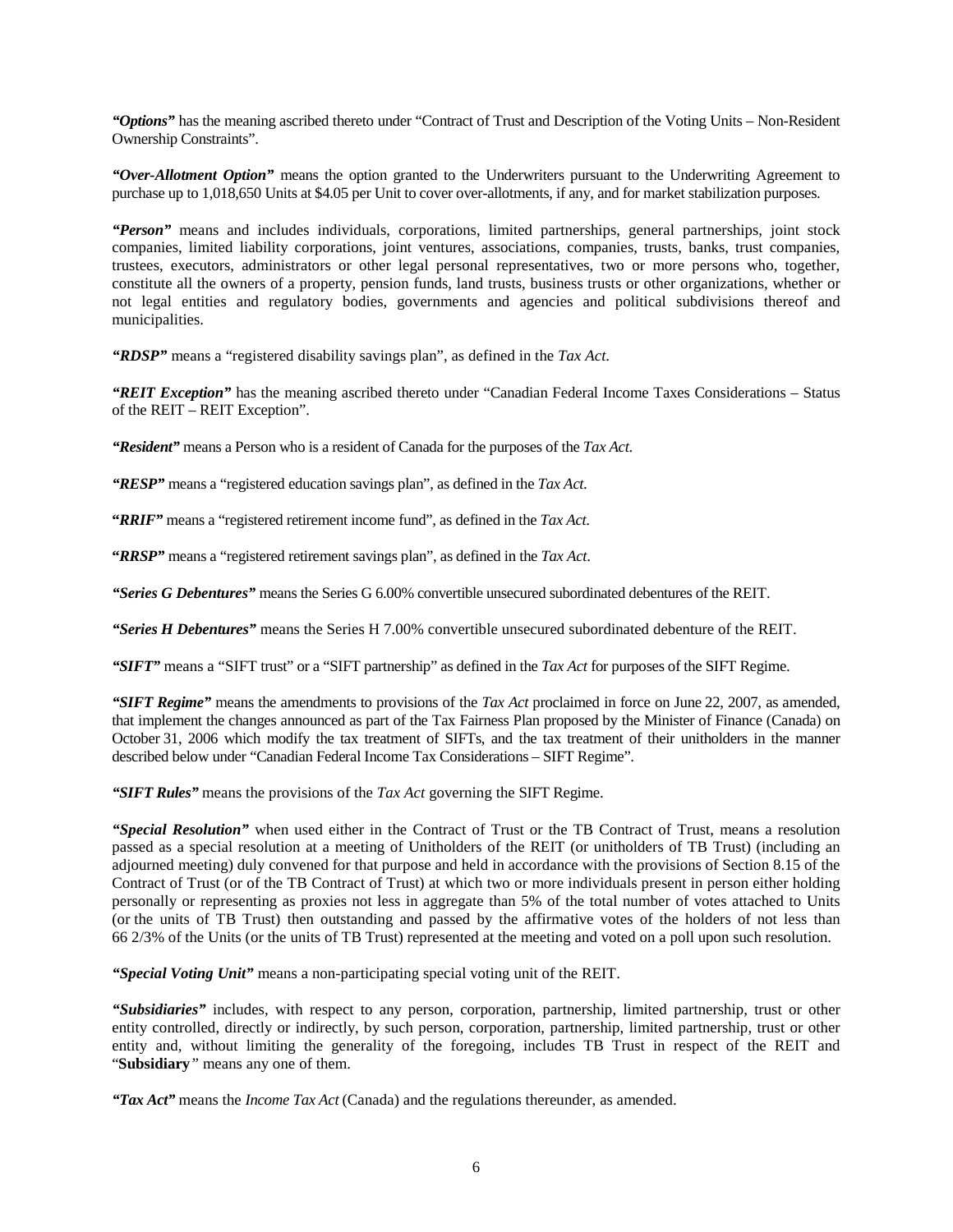*"Tax Proposals"* means all specific proposals to amend the *Tax Act* and regulation thereunder announced by or on behalf of the Minister of Finance (Canada) prior to the date of this short form prospectus.

*"TB Contract of Trust"* means the contract of trust dated July 12, 2006, as amended and restated as of August 1, 2006, March 15, 2011 and May 4, 2011 and from time to time pursuant to which TB Trust was formed under the laws of the Province of Québec.

*"TB Trust"* means BTB, Acquisition and Operating Trust, a trust formed under the laws of the Province of Québec pursuant to the TB Contract of Trust.

*"TB Units"* means a unit of interest in TB Trust.

*"TFSA"* means a tax-free savings account as defined in the *Tax Act*.

*"Transfer Agent"* means Computershare Investor Services Inc.

*"Trustee"* means a trustee of the REIT.

*"TSX"* means the Toronto Stock Exchange.

*"Underwriters"* means National Bank Financial Inc., RBC Dominion Securities Inc., Scotia Capital Inc., Canaccord Genuity Corp., IA Private Wealth Inc., Laurentian Bank Securities Inc. and TD Securities Inc.

*"Underwriting Agreement"* means the underwriting agreement dated April 14, 2021 among the REIT and the Underwriters.

*"Unit"* means a unit of interest in the REIT, other than Special Voting Units.

*"Unitholder"* means a holder of Units, and any reference to a Unitholder in the context of such Unitholder's right to vote at a meeting of Unitholders or receive information also include a holder of Special Voting Units.

**"***Voting Units"* means, collectively, the Units and the Special Voting Units.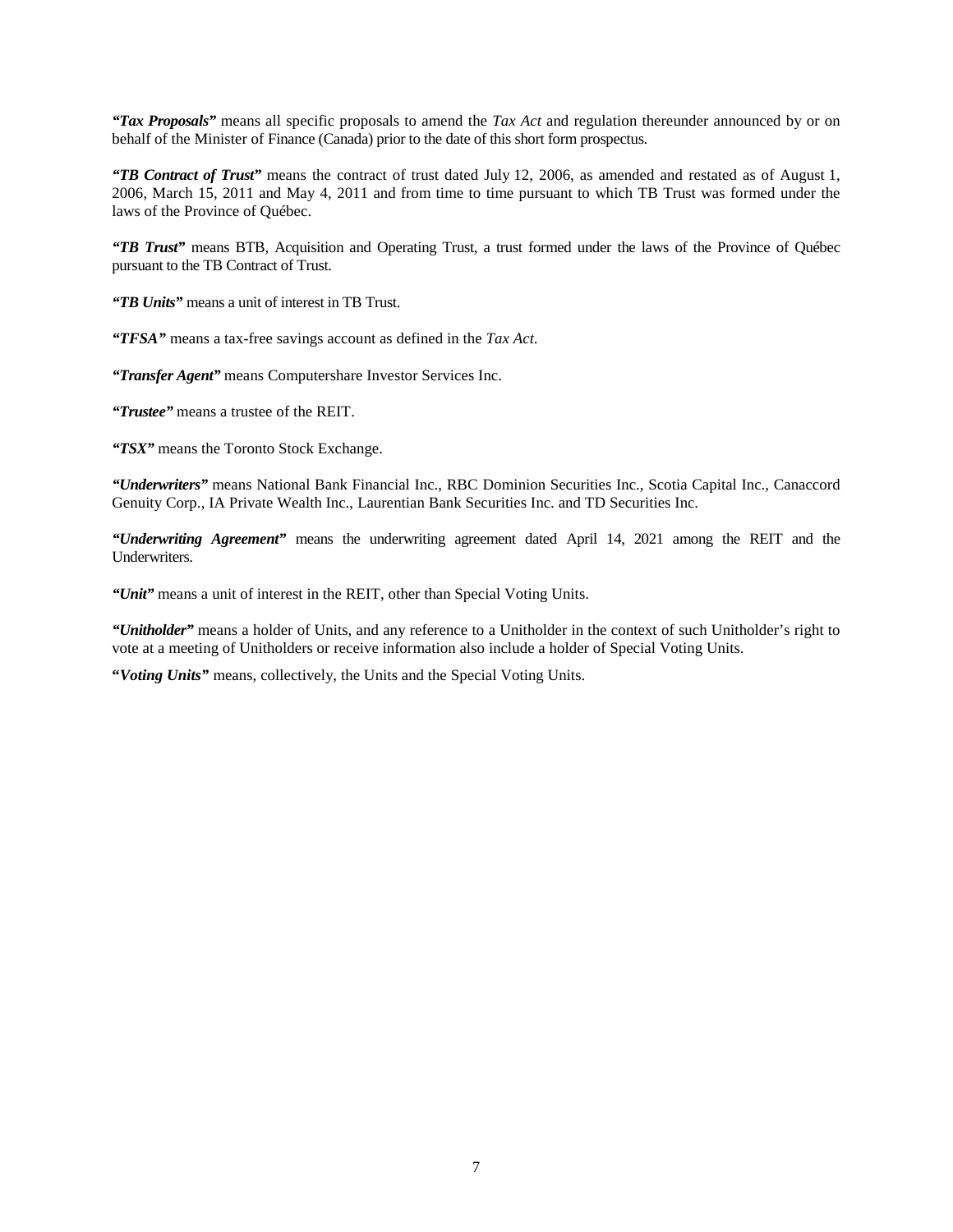# **ABOUT THIS SHORT FORM PROSPECTUS**

Unless otherwise indicated, the disclosure in this short form prospectus assumes that the Over-Allotment Option has not been exercised. Financial data, that is derived from the financial statements, has been prepared in accordance with IFRS as issued by the IASB.

In this short form prospectus, unless otherwise specified, all references to "dollars" or "\$" are to Canadian dollars.

# **FORWARD-LOOKING STATEMENTS**

Certain statements contained in this short form prospectus and the documents incorporated by reference herein are forward-looking. Forward-looking statements are statements, other than statements of historical fact, that address or discuss activities, events or developments that the REIT expects or anticipates will or may occur in the future, including the ability of the REIT to identify, pursue and consummate acquisition opportunities, the strength of the real estate markets, business strategies and measures to implement these strategies, competitive strengths, benefits that may be achieved in connection with the integration of the recent acquisitions, goals, expansion and growth of the REIT's businesses and operations, plans and references to future acquisitions and success and the impacts of the COVID-19 pandemic on the business and operations of the REIT and on the REIT's financial performance and results of operations. Such forward-looking statements can be identified by the use of words such as "seek", "anticipate", "plan", "continue", "estimate", "expect", "may", "will", "project", "predict", "potential", "targeting", "intend", "could", "might", "should", "believe" and similar expressions or the negatives thereof.

The forward-looking statements reflect the current views and beliefs of the management of the REIT and are based on certain assumptions, including assumptions as to future economic conditions and courses of action, as well as information currently available to management and other factors management believes are appropriate and reasonable in the circumstances. Material assumptions that were applied in drawing a conclusion or making an estimate set out in the forward-looking statements include: the ability of the REIT to identify additional properties, the ability of the REIT to maintain a tenant base substantially similar to the REIT's current tenant base, the credit and financial stability of current and future tenants, the current hypothec and mortgage loan to value ratio and hypothec and mortgage interest rates remaining substantially constant, equity and debt capital markets continuing to provide access to fund the REIT's future growth on terms acceptable to the management of the REIT, the REIT being able to refinance its credit facilities, mortgages, hypothec loans and other outstanding indebtedness of the REIT on terms acceptable to the management of the REIT, and the REIT being able to enter into and renew leases having terms of similar periods as the terms currently in effect under the current leases and upon terms acceptable to the REIT.

Such forward-looking statements are subject to risks and uncertainties and no assurance can be made that any of the events anticipated by such statements will prove to be accurate or occur or, if they do occur, what the effect on the REIT would be. A number of factors could cause actual results, performance or developments to differ materially from those expressed or implied by such forward-looking statements, including:

- the general economic conditions, local real estate markets, supply and demand for leased premises, competition from other available premises and various other factors;
- the inability of the REIT to maintain a tenant base substantially similar to the REIT's current tenant base;
- the credit and financial stability of the tenants of the REIT's properties and the economic environment in which they operate;
- the ability of the REIT to identify properties that meet its acquisition criteria or in completing acquisitions or investments on satisfactory terms;
- access of the REIT to capital and debt markets including being able to refinance its credit facilities, mortgages, hypothec loans and other outstanding indebtedness of the REIT on terms acceptable to the management of the REIT;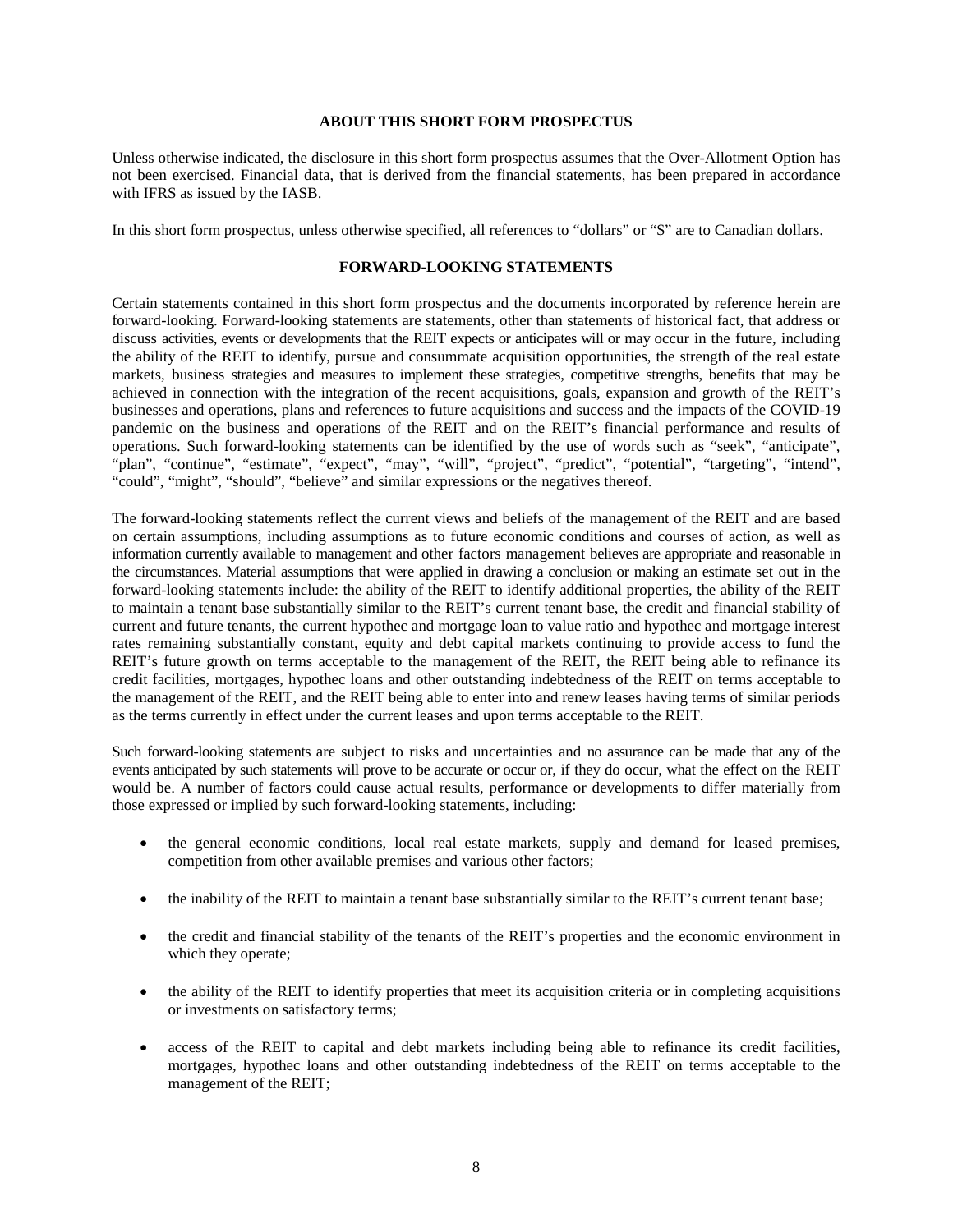- the failure of the newly acquired properties to perform as expected by management and the underestimation of the costs associated with the integration of such acquired properties;
- the failure to maintain mutual fund trust status;
- the status of the REIT for tax purposes;
- the value at which the REIT's real estate portfolio will generate sufficient distributable income to exceed distributions;
- the risk that tenants participating in the CERS program will not be able to meet their obligations and pay their rent when it becomes due once the program is terminated by the Federal Government;
- the risk that the renewal periods could in the future be shorter than current customary renewal periods under leases; and
- other factors, many of which are beyond the control of the REIT, including those factors identified under the heading "Risk Factors".

These factors should be considered carefully and prospective investors should not place undue reliance on the forward-looking-statements.

Certain statements included in this short form prospectus may be considered as a "financial outlook" for the purposes of Applicable Securities Legislation, and such financial outlook may not be appropriate for purposes other than this short form prospectus. The REIT's actual results, performance or achievements could differ materially from those expressed in, or implied by, these forward-looking statements and, accordingly, no assurance can be made that any of the events anticipated by the forward-looking statements will prove to be accurate or occur, or if any of them do so, what benefits, including the amount of proceeds, the REIT will derive therefrom. These forward-looking statements speak only as of the date of this short form prospectus or as of the date specified in the documents incorporated by reference in this short form prospectus, as the case may be. The REIT does not assume any obligation to update the aforementioned forward-looking statements, whether as a result of new information, future events or otherwise, except as may be required by law.

# **NON-IFRS MEASURES**

This short form prospectus and the documents incorporated by reference herein contain references to certain non-IFRS measures that are used by the REIT as indicators of financial performance measures which are not recognized under IFRS including "net operating income", "funds from operations" and "adjusted funds from operations". Because such non-IFRS measures do not have a standardized meaning prescribed by IFRS and may differ from other issuers', securities regulations require, among other things, that alternative measures be clearly defined and qualified and reconciled with their nearest IFRS measures. The definition of "net operating income", "funds from operations" and "adjusted funds from operations" as well as a reconciliation of those non-IFRS measures are included in the 2020 Annual MD&A where such measures are being used. These definitions are also reproduced below for ease of reference.

# **Funds from operations**

The notion of funds from operations ("FFO") does not constitute financial and accounting information as defined by IFRS. It is, however, a measurement that is frequently used by real estate companies and real estate investment trusts. The following is a list of some of the adjustments to net income:

- Fair value adjustment on investment properties;
- Amortization of lease incentives;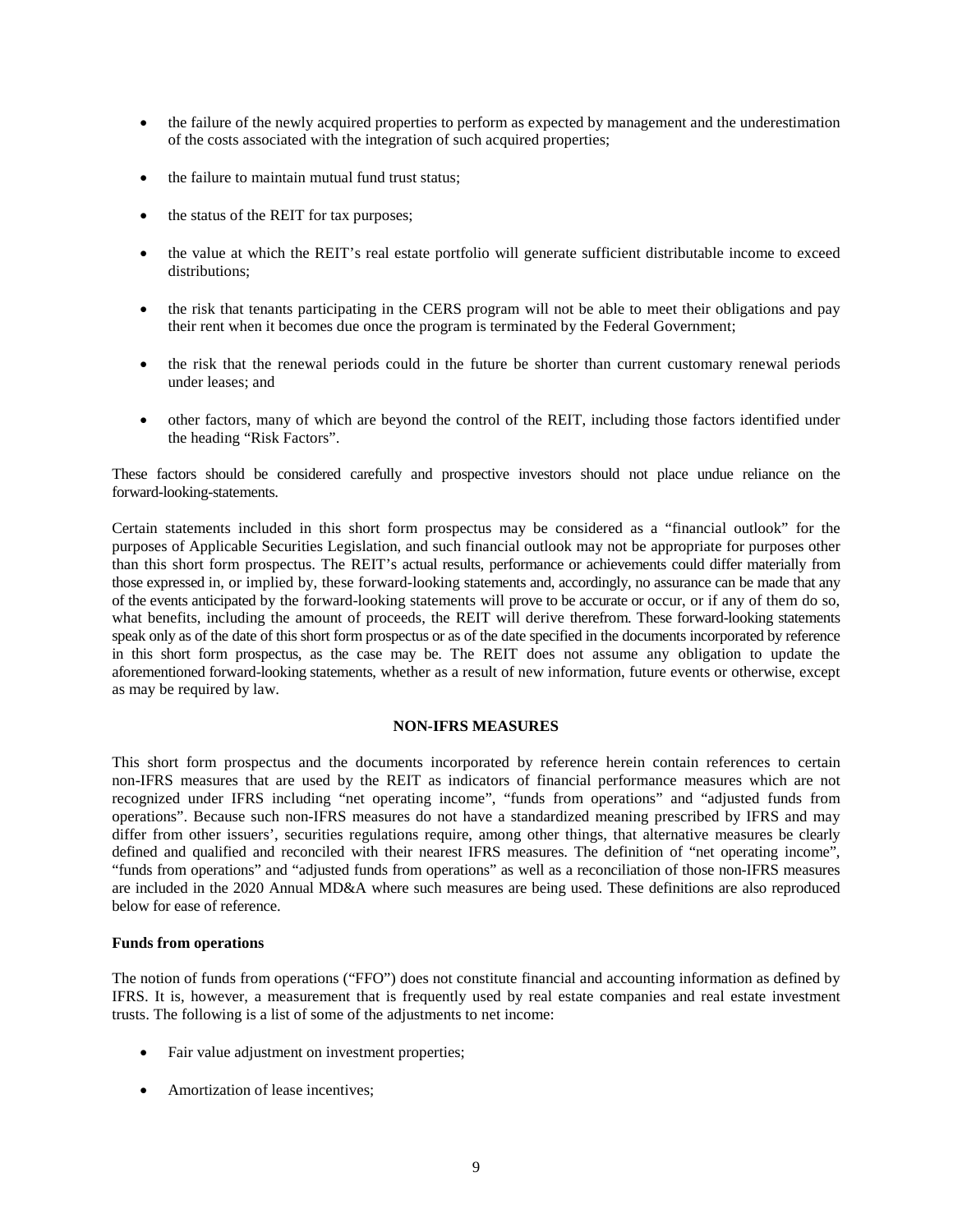- Fair value adjustment on derivative financial instruments;
- Leasing payroll expenses (starting in 2016); and
- Distributions on Class B LP Units.

Our calculation method is consistent with the method recommended by REALPAC, but may differ from measures used by other real estate investment trusts. Consequently, this method may not be comparable to methods used by other issuers.

# **Adjusted funds from operations**

The notion of adjusted funds from operations ("AFFO") is widely used by real estate companies and real estate investment trusts. It is an additional measure to assess the Trust's performance and its ability to maintain and increase distributions in the long term. However, AFFO is not a financial or accounting measure prescribed by IFRS. The method of computing may differ from those used by other companies or real estate investment trusts and may not be used for comparison purposes.

BTB defines AFFO as its FFO, adjusted to consider other non-cash items that impact comprehensive income and do not enter into the calculation of FFO, including:

- Straight-line rental revenue adjustment;
- Accretion of effective interest following amortization of financing expenses;
- Accretion of the liability component of convertible debentures;
- Amortization of other property and equipment; and
- Unit-based compensation expenses.

Furthermore, the REIT deducts a provision for non-recoverable capital expenditures in calculating AFFO. The REIT allocates significant amounts to the regular maintenance of its properties in an attempt to reduce capital expenses as much as possible. The allocation for non-recoverable capital expenditures is calculated on the basis of 2% of rental revenues.

The REIT also deducts a provision for rental fees in the amount of approximately \$0.25 per square foot on an annualized basis. Even though quarterly rental fee disbursements vary significantly from one quarter to another, management considers that this provision fairly presents, in the long term, the average disbursements not recovered directly in establishing the rent that the REIT will undertake. These disbursements consist of inducements paid or granted when leases are signed that are generally amortized over the term of the lease and are subject to an equivalent increase in rent per square foot, and of brokerage commissions and leasing payroll expenses. Investors are cautioned that there is no certainty that this provision will be sufficient to cover the disbursements not recovered directly in establishing the rent that the REIT will undertake. See "Risk Factors".

# **DOCUMENTS INCORPORATED BY REFERENCE**

**Information has been incorporated by reference in this short form prospectus from documents filed with**  securities commissions or similar authorities in Canada. Copies of the documents incorporated herein by reference may be obtained on request without charge from the Chief Financial Officer of the REIT at 1411 Crescent Street, Suite 300, Montréal, Québec H3G 2B3, telephone (514) 286-0188 ext. 244, and are also available electronically at www.sedar.com.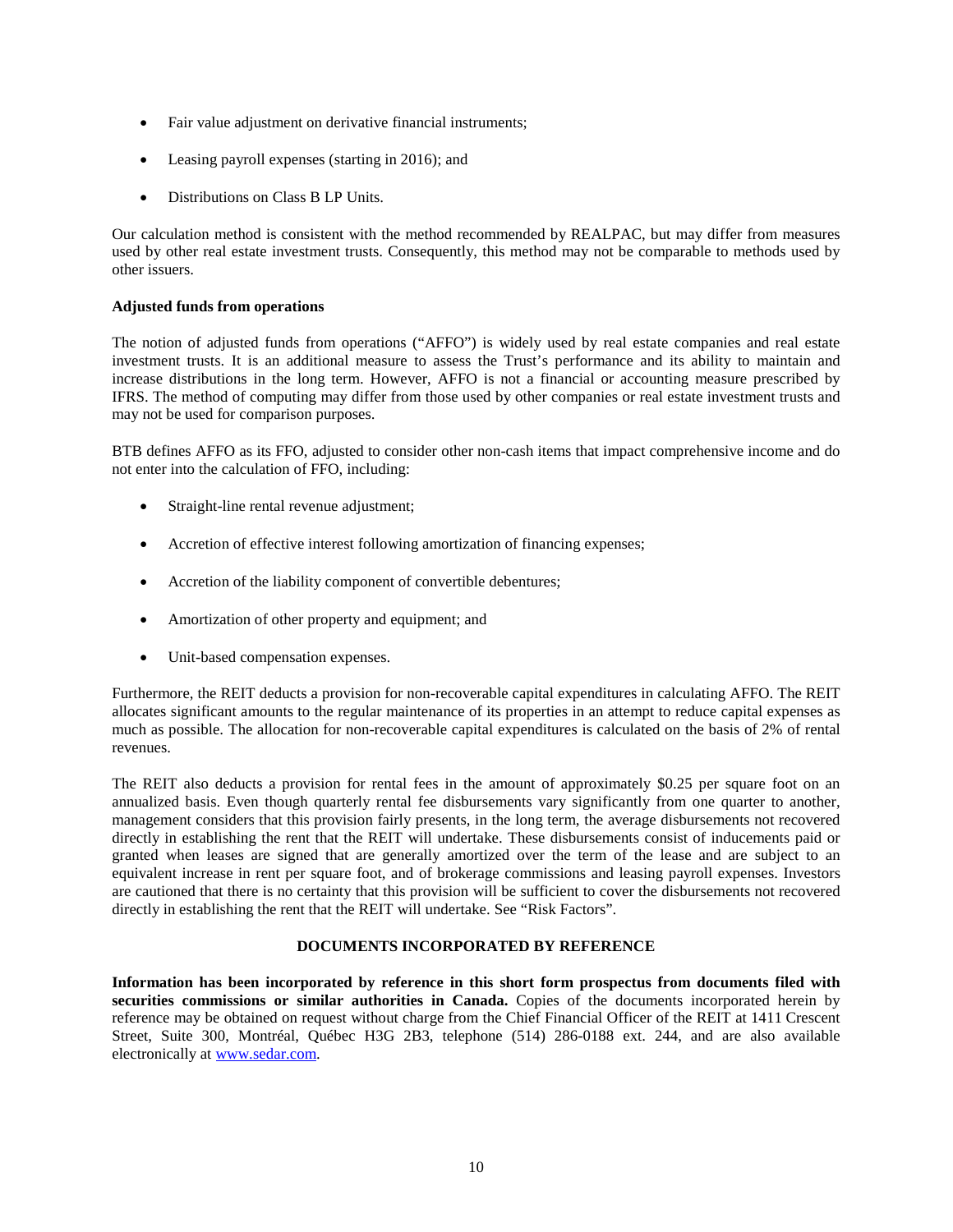The following documents, filed with the various securities commissions or similar regulatory authorities in each of the provinces of Canada, are specifically incorporated by reference in and form an integral part of this short form prospectus:

- (a) the AIF;
- (b) the 2020 Annual Financial Statements;
- (c) the 2020 Annual MD&A;
- (d) the management information circular of the REIT dated May 4, 2020 in connection with the annual and special meeting of the Unitholders held on June 8, 2020; and
- (e) the "template version" of the term sheet related to the Offering dated April 8, 2021 and filed on SEDAR on April 9, 2021 (the "Marketing Materials").

Any documents of the type referred to hereinabove and any material change reports (excluding confidential material change reports, if any) and any other documents as may be required to be incorporated by reference herein under the Applicable Securities Legislation, filed by the REIT with the securities commissions or similar regulatory authorities in each of the provinces of Canada subsequent to the date of this short form prospectus and prior to the termination of this distribution shall be deemed to be incorporated by reference into this short form prospectus.

Documents referenced in any of the documents incorporated by reference in this short form prospectus but not expressly incorporated by reference therein or in this short form prospectus and not otherwise required to be incorporated by reference therein or in this short form prospectus are not incorporated by reference in this short form prospectus.

**Any statement contained in a document incorporated or deemed to be incorporated by reference herein shall be deemed to be modified or superseded, for purposes of this short form prospectus, to the extent that a statement contained herein or in any other subsequently filed document which also is or is deemed to be incorporated by reference herein modifies or replaces such statement. The modifying or superseding statement need not state that it has modified or superseded a prior statement or include any other information set forth in the document that it modifies or supersedes. The making of a modifying or superseding statement shall not be deemed an admission for any purposes that the modified or superseded statement, when made, constituted a misrepresentation, an untrue statement of a material fact or an omission to state a material fact that is required to be stated or that is necessary to make a statement not misleading in light of the circumstances in which it was made. Any statement so modified or superseded will not be deemed, except as so modified or superseded, to constitute part of this short form prospectus.** 

# **MARKETING MATERIALS**

The Marketing Materials are not part of this short form prospectus to the extent that the contents of the Marketing Materials have been modified or superseded by a statement contained in this short form prospectus.

Any template version of marketing materials (as such terms are defined in National Instrument 41-101 - *General Prospectus Requirements*) will be incorporated by reference in the final short form prospectus. However, such template version of marketing materials will not form part of the final short form prospectus to the extent that its contents are modified or superseded by a statement contained in the final short form prospectus. Any template version of marketing materials filed by the REIT with a securities commission or similar authority in Canada after the date of the final short form prospectus and before the termination of the distribution under the Offering (including any amendments to, or an amended version of, the Marketing Materials) will be deemed to be incorporated into the final short form prospectus.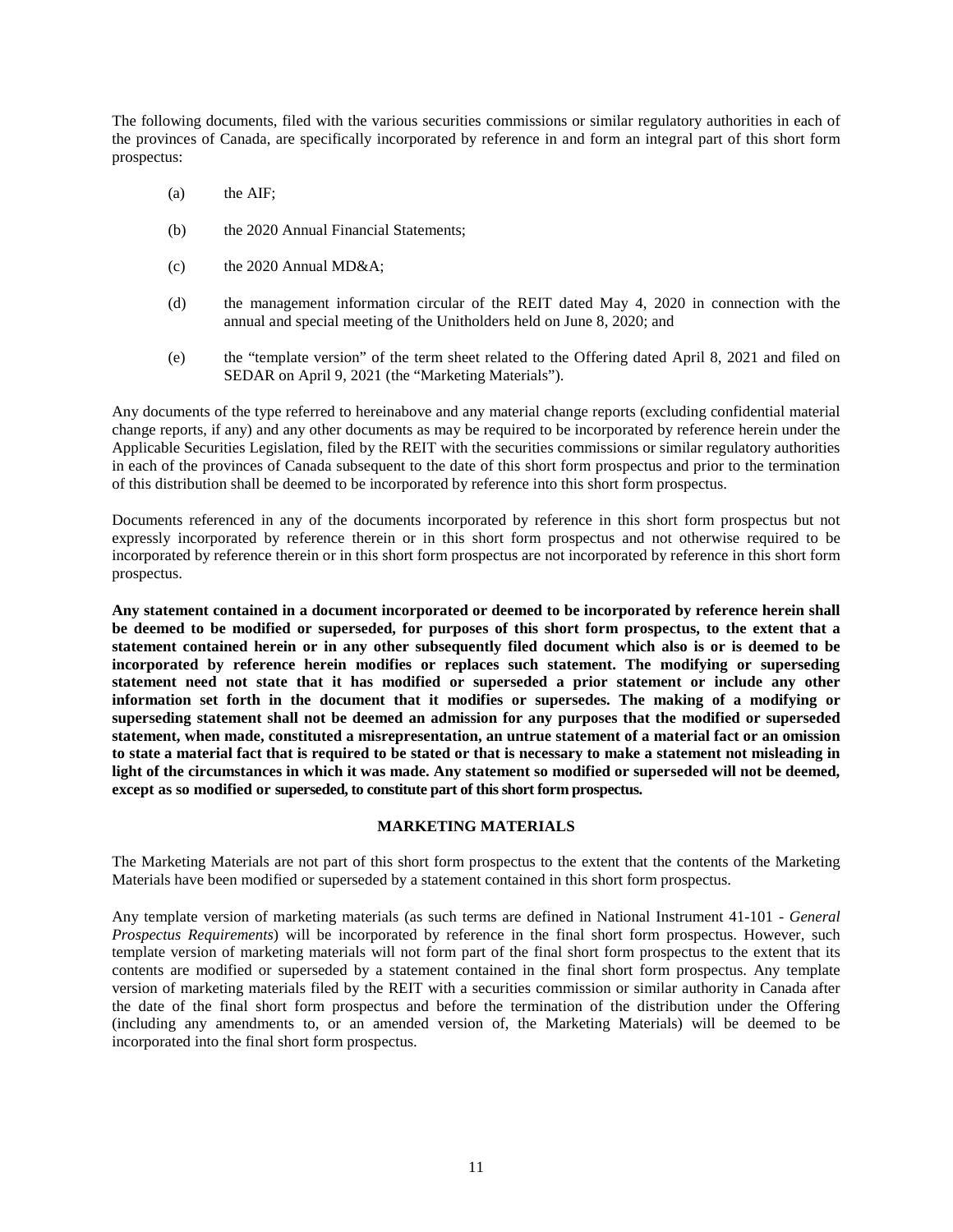# **THE REIT**

BTB is an unincorporated open-ended real estate investment trust governed under the laws of the Province of Québec pursuant to the Contract of Trust.

The objectives of the REIT are: (i) to generate cash distributions that are reliable and fiscally beneficial to Unitholders; (ii) to grow BTB's assets through internal growth and accretive acquisitions in order to increase distributable income and therefore fund distributions; and (iii) optimize the value of its assets through dynamic management of its properties in order to maximize the long-term value of its properties and therefore its units.

BTB believes that the income-producing mid-market office, retail and industrial property segments represent a favourable risk/return investment environment with fewer national competitors than other segments of the market. By concentrating on both primary and secondary markets, BTB believes it will be afforded greater opportunities to make accretive acquisitions that will contribute to achieving attractive yields for Unitholders.

BTB has a strong executive team, including management and Trustees with a breadth of experience in all facets of office, retail and industrial real estate including acquisitions, asset management, development, property management, lease administration and asset level and corporate finance. In addition, the management and Trustees of the REIT have well established relationships with property owners in various sectors, particularly in geographical markets east of Ottawa, Ontario. These relationships have allowed and, based on management belief, are expected to continue to allow the REIT to identify and complete acquisitions, in certain instances, through off-market transactions ("not yet listed") with little or no competition which may be completed at a favourable valuation for Unitholders. The current geographic focus in markets east of Ottawa will allow BTB to concentrate on sourcing new acquisitions in a well-defined geographical area. See "Risk Factors - Reliance on Key Personnel" in BTB's AIF incorporated by reference in this short form prospectus.

Management of BTB believes that there are a significant number of acquisition opportunities in the geographical markets east of Ottawa, Ontario; acquisitions which management of the REIT believes can be purchased at attractive capitalization rates. Management regularly reviews the REIT's property portfolio and, based on experience and market knowledge, assesses ongoing opportunities and engages in discussions with respect to possible acquisitions of new properties. However, there can be no assurance than any such discussions will result in any acquisitions and, if they do, what would be the terms or timing of such acquisitions. Management expects to continue current discussions and actively pursue acquisition, investment and disposition opportunities as part of its business objectives. Management of BTB intends to sell one property which is not located in its core markets of Montreal, Québec city and the Ottawa region. There is no guarantee that this property will be sold at a price equal to such property's book value.

As of the date of this short form prospectus, management of the REIT believes that the REIT meets, and has met at all times during the current taxation year, all the necessary conditions and qualifies for the REIT Exception. Management of the REIT intends to take all the necessary steps to continue to meet these conditions in the future.

# **Overview of Property Portfolio**

As of the date of this short form prospectus, BTB's property portfolio was comprised of the following 64 properties totaling approximately 5.3 million square feet of office, retail and industrial properties located in the provinces of Québec and Ontario.

| <b>Province</b> | <b>Income Producing</b><br><b>Properties</b> | <b>GLA</b><br>$(Sq. \text{ feet})$ | <b>Total Square Feet</b><br>Occupied $(1)$ | $%$ of GLA |
|-----------------|----------------------------------------------|------------------------------------|--------------------------------------------|------------|
| <b>Ouébec</b>   | 52                                           | 4,301,791                          | 91.5%                                      | 80.8       |
| <b>Ontario</b>  | 12                                           | 1,021,851                          | 95.2%                                      | 19.2       |
| <b>TOTAL</b>    | 64                                           | 5,323,642                          | 92.2%                                      | 100        |

(1) Committed as at December 31, 2020.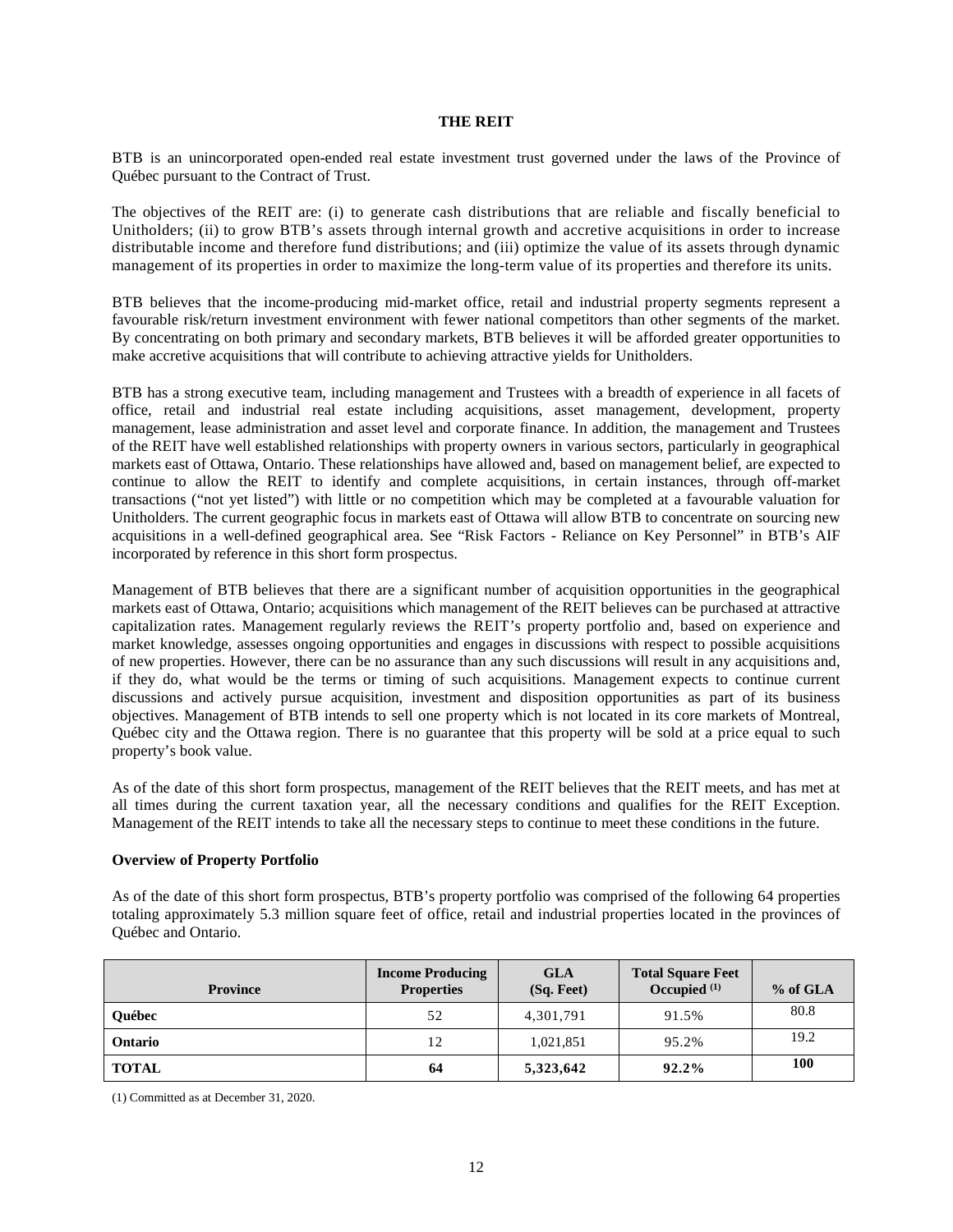BTB owns the following diversified properties as at the date of this short form prospectus**:** 

| <b>Property Address</b>                                                 | Location                        | <b>Property</b><br><b>Type</b> | <b>GLA</b><br>(Sq. feet) | Occupancy <sup>(1)</sup> | Year Built/<br><b>Redeveloped</b> |
|-------------------------------------------------------------------------|---------------------------------|--------------------------------|--------------------------|--------------------------|-----------------------------------|
| <b>QUÉBEC</b>                                                           |                                 |                                |                          |                          |                                   |
| 2900 Jacques-Bureau Street                                              | Laval                           | Retail                         | 101,194                  | 100%                     | 2004                              |
| 4890-4898 Taschereau Blvd                                               | <b>Brossard</b>                 | Office                         | 36,983                   | 91.5%                    | 1986                              |
| 3761-3781 des Sources Blvd                                              | Dollard-des-Ormeaux             | Retail                         | 28,176                   | 100%                     | 2010                              |
| 4105 Sartelon Street                                                    | Saint-Laurent                   | Industrial                     | 44,480                   | 100%                     | 1999/2004/2007                    |
| 32 Saint-Charles Street West                                            | Longueuil                       | Office                         | 14.054                   | 95.5%                    | 1815/1854/1987                    |
| 50 Saint-Charles Street West                                            | Longueuil                       | Office                         | 19,568                   | 71.8%                    | 1982/2018                         |
| 85 Saint-Charles Street West                                            | Longueuil                       | Office                         | 30,986                   | 95.7%                    | 1968                              |
| 2059 René-Patenaude Street                                              | Magog                           | Industrial                     | 29,271                   | 48.5%                    | 2005                              |
| Halles Saint-Jean<br>145 Saint-Joseph Blvd                              | Saint-Jean-sur-<br>Richelieu    | Office                         | 108,805                  | 90.2%                    | 1940/1960/1989/2014               |
| Complexe de Léry<br>505 des Forges Street and<br>1500 Royale Street     | Trois-Rivières                  | Office                         | 149,077                  | 59.8%                    | 1990                              |
| 5810 Sherbrooke Street East                                             | Montréal                        | Office                         | 10,773                   | 100%                     | 1967/1987/1991                    |
| 5878-5882 Sherbrooke Street East                                        | Montréal                        | Office                         | 26,900                   | 100%                     | 1967/1987/1991                    |
| 7001-7035 Saint-Laurent Blvd<br>and 25 Mozart Avenue                    | Montréal                        | Office                         | 24,369                   | 100%                     | 1939/1991/2017                    |
| 2340 Lapinière Blvd                                                     | <b>Brossard</b>                 | Retail                         | 19,082                   | 85.3%                    | 1983/1986                         |
| 81-83 Turgeon Street                                                    | Sainte-Thérèse                  | Office                         | 20,136                   | 100%                     | 1980/2019                         |
| Place d'Affaires Lebourgneuf,<br>Phase 1, 6655, Pierre-Bertrand<br>Blvd | Québec                          | Office                         | 185,998                  | 90.3%                    | 2006                              |
| 204 De Montarville Blvd                                                 | <b>Boucherville</b>             | Office                         | 29,958                   | 78.1%                    | 1988                              |
| Centre d'affaires Le Mesnil<br>1170 Lebourgneuf Blvd                    | Ouébec                          | Office                         | 102,335                  | 67.8%                    | 1990/2019                         |
| <b>Edifice Brinks</b><br>191 Amsterdam Street                           | Saint-Augustin-de-<br>Desmaures | Industrial                     | 7,747                    | 100%                     | 2009                              |
| Complexe Lebourgneuf Phase I<br>825 Lebourgneuf Blvd                    | Québec                          | Office                         | 232,523                  | 95.6%                    | 2009                              |
| Place d'affaires Lebourgneuf<br>Phase II,<br>6700 Pierre-Bertrand Blvd  | Québec                          | Office                         | 111,208                  | 95.3%                    | 2007                              |
| Édifice Lombard<br>909-915 Pierre-Bertrand Blvd                         | Québec                          | Retail                         | 87,420                   | 95.2%                    | 1991                              |
| Complexe Lebourgneuf-Phase II<br>815 Lebourgneuf Blvd                   | Québec                          | Office                         | 140,824                  | 92.1%                    | 2012                              |
| 5791 Laurier Blvd <sup>(2)</sup>                                        | Terrebonne                      | Retail                         | 17,114                   | 100%                     | 2007                              |
| 2175 Des Entreprises Blvd                                               | Terrebonne                      | Industrial                     | 60,000                   | 100%                     | 2003                              |
| 2205-2225 Des Entreprises Blvd                                          | Terrebonne                      | Industrial                     | 154,000                  | 100%                     | 2003                              |
| 1325 Hymus Blvd                                                         | Dorval                          | Industrial                     | 80,000                   | 100%                     | 1969                              |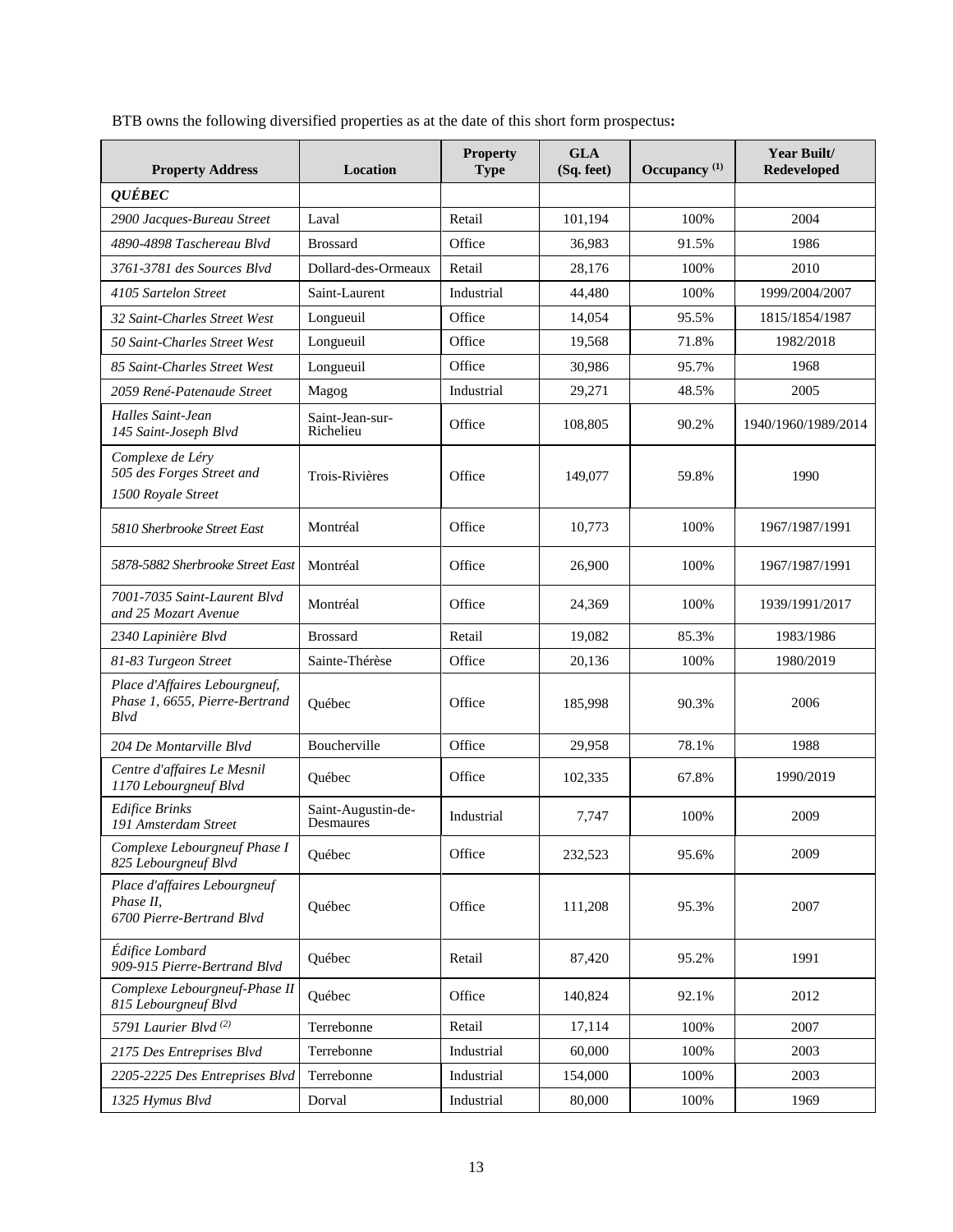| <b>Property Address</b>                                                       | <b>Location</b>                 | <b>Property</b><br><b>Type</b> | <b>GLA</b><br>(Sq. feet) | Occupancy <sup>(1)</sup> | Year Built/<br><b>Redeveloped</b> |
|-------------------------------------------------------------------------------|---------------------------------|--------------------------------|--------------------------|--------------------------|-----------------------------------|
| <b>QUÉBEC</b>                                                                 |                                 |                                |                          |                          |                                   |
| 208-240 Migneron Street and<br>3400-3410 Griffith Street                      | Saint-Laurent                   | Industrial                     | 52,206                   | 100%                     | 1985                              |
| 4535 Louis B. Mayer Street                                                    | Laval                           | Industrial                     | 41,042                   | 100%                     | 2007                              |
| 7777 Trans-Canada Highway                                                     | Saint-Laurent                   | Industrial                     | 73,000                   | 100%                     | 1975                              |
| 7 and 9 Montclair St. (2)(3)                                                  | Gatineau                        | Retail                         | 74,941                   | 67.0%                    | 1975/2001                         |
| 11590-11800 de Salaberry Blvd                                                 | Dollard-des-Ormeaux             | Retail                         | 128,184                  | 95.5%                    | 1982/2004/2015                    |
| 315-325 MacDonald Street                                                      | St-Jean-sur-Richelieu           | Office                         | 170,162                  | 94.2%                    | 1989/2003                         |
| 2665-2673 and<br>2681 Côte Saint-Charles                                      | Saint-Lazare                    | Retail                         | 15,187                   | 93.2%                    | 2011                              |
| 3695 des Laurentides Highway                                                  | Laval                           | Industrial                     | 132,665                  | 100%                     | 1973/1989/1999/<br>2005/2019      |
| 2111 Fernand-Lafontaine Blvd                                                  | Longueuil                       | Office                         | 47,830                   | 100%                     | 1988/2010                         |
| 2350 Chemin du Lac                                                            | Longueuil                       | Office                         | 46,355                   | 100%                     | 1986/2011/2012                    |
| 1000 du Séminaire Blyd North                                                  | Saint-Jean-sur-<br>Richelieu    | Retail                         | 229,400                  | 99.2%                    | 1973/1997/2003/2007               |
| 175 de Rotterdam Street                                                       | Saint-Augustin-de-<br>Desmaures | Industrial                     | 40,400                   | 100%                     | 2013                              |
| 2101 Sainte-Catherine Street<br>West                                          | Montréal                        | Office                         | 50,000                   | 100%                     | 1920/1994                         |
| 1939-1979 F.-X. Sabourin Street                                               | St-Hubert                       | Retail                         | 96,496                   | 59.3%                    | 2008/2012/2013/2016               |
| 1200-1252 de la Concorde Street                                               | Lévis                           | Retail                         | 116,163                  | 100%                     | 2014/2015/2016                    |
| 2250 Alfred-Nobel Blvd.                                                       | St-Laurent                      | Office                         | 79,661                   | 57.5%                    | 2001/2004                         |
| 7150 Alexander-Fleming Street                                                 | St-Laurent                      | Office                         | 53,767                   | 100%                     | 2000                              |
| 1327-1333 Sainte-Catherine<br>Street and 1407-1411 Crescent<br><b>Street</b>  | Montréal                        | Office                         | 30,424                   | 64.6%                    | 1932/2019                         |
| 625-730 de la Concorde Street                                                 | Lévis                           | Retail                         | 204,759                  | 96.2%                    | 2006                              |
| 3111 St-Martin Boulevard West                                                 | Laval                           | Office                         | 52,288                   | 100%                     | 2014                              |
| 3131 St-Martin Boulevard West                                                 | Laval                           | Office                         | 99.897                   | 99.5%                    | 1982                              |
| 2425 Pitfield Boulevard                                                       | St-Laurent                      | Office                         | 65,625                   | 100%                     | 1988                              |
| 340-360, 370-380, 375 and 377-<br>383 Sir-Wilfred-Laurier<br><b>Boulevard</b> | Mont-Saint-Hilaire              | Office                         | 127,768                  | 93.2%                    | 1991/1999/2000/<br>2004/2005      |
| 1465-1495 and 1011-1191 Saint-<br>Bruno Boulevard and 800 de<br>l'Étan Street | Saint-Bruno-de-<br>Montarville  | Retail                         | 366,390                  | 91.2                     | 1997/2003/2007/<br>2008           |
| 2005 le Chatelier Street                                                      | Laval                           | Industrial                     | 34,200                   | 100%                     | 1997/2003                         |

(1) Committed as at December 31, 2020.

(2) BTB owns a 50% interest in these properties.

(3) Composed of two income producing properties.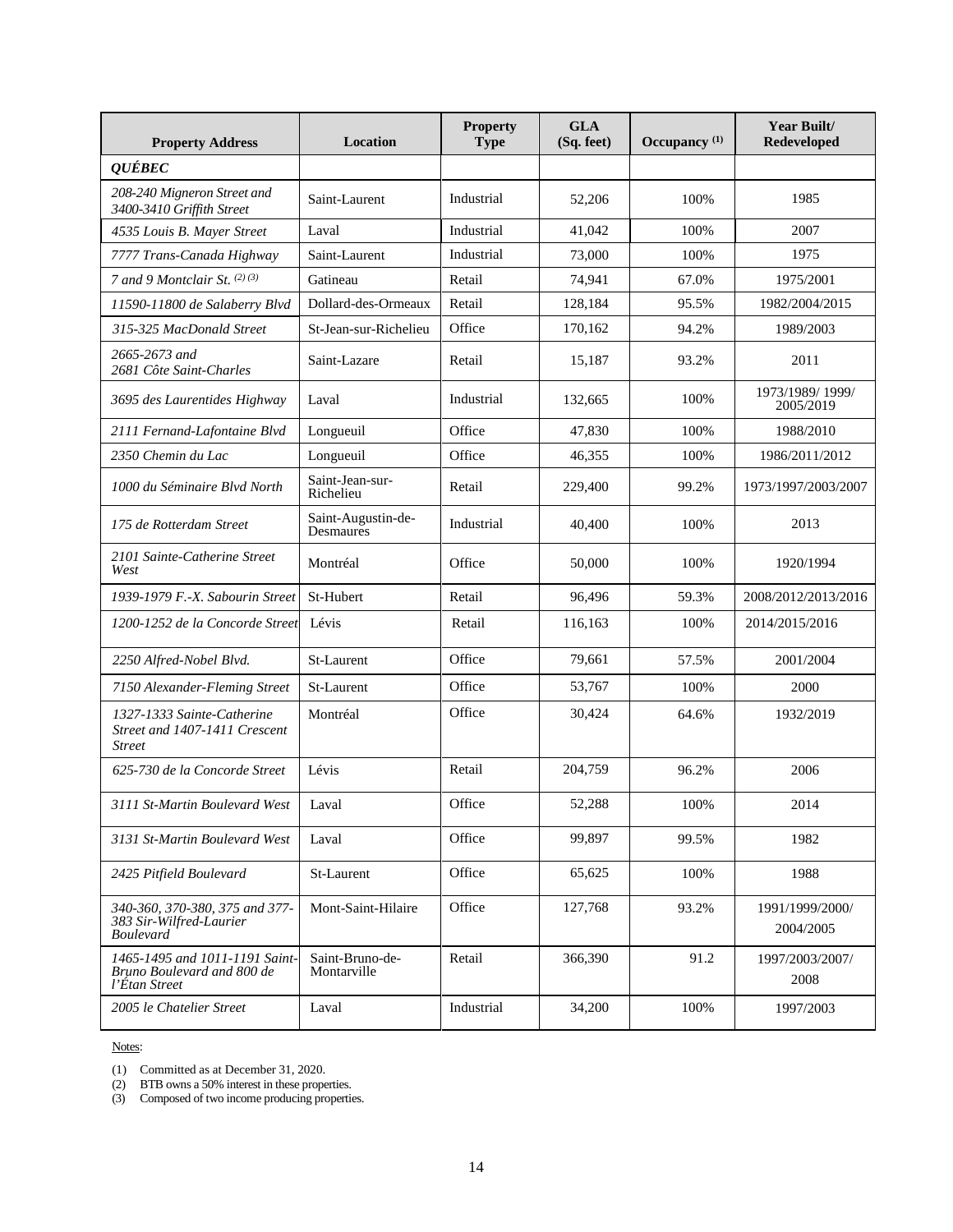| <b>Property Address</b>                               | <b>Location</b> | <b>Property</b><br><b>Type</b> | GLA<br>(Sq. feet) | Occupancy $(1)$ | Year Built/<br><b>Redeveloped</b> |
|-------------------------------------------------------|-----------------|--------------------------------|-------------------|-----------------|-----------------------------------|
| <b>ONTARIO</b>                                        |                 |                                |                   |                 |                                   |
| 705 Boundary Rd.                                      | Cornwall        | Industrial                     | 144,490           | 86.0%           | 1969/1975/1979                    |
| 725 Boundary Rd.                                      | Cornwall        | Industrial                     | 171,344           | 100%            | 1969/1975/1979                    |
| 805A Boundary Rd.                                     | Cornwall        | Industrial                     | 31.650            | 100%            | Around 1970                       |
| 805B Boundary Rd.                                     | Cornwall        | Industrial                     | 75,340            | 100%            | Around 1970                       |
| 2901 Marleau Avenue                                   | Cornwall        | Industrial                     | 28,000            | 30.4%           | 1983/1986/2002                    |
| 80 Aberdeen St.                                       | Ottawa          | Office                         | 54,225            | 100%            | 1960/2000                         |
| 245 Menten Place                                      | Ottawa          | Office                         | 31,847            | 100%            | 1985                              |
| 1-9 and 10 Brewer Hunt Way<br>and 1260-1280 Teron Rd. | Ottawa          | Office                         | 132,067           | 92.4%           | 1971/1983/1986/<br>1999/2000      |
| 400 Hunt Club Rd. $(2)$                               | Ottawa          | Industrial                     | 116,415           | 100%            | 2005                              |
| 2200 Walkley Rd.                                      | Ottawa          | Office                         | 55,416            | 100%            | 1985/1991                         |
| 2204 Walkley Rd.                                      | Ottawa          | Office                         | 103,482           | 98.5%           | 1991/1996                         |
| 2611 Queensview Drive                                 | Ottawa          | Office                         | 77,575            | 100%            | 2012                              |

(1) Committed as at December 31, 2020.

(2) The interest in the land is a leasehold estate created by instrument(s) registered on title.

# **DEBT STRATEGY**

BTB finances a portion of the purchase price of its properties by way of mortgage and hypothecary loans from third party lenders. The Contract of Trust provides that BTB may not incur or assume any indebtedness if, after incurring or assuming such indebtedness, the total consolidated indebtedness of BTB would be more than 75% of its Gross Book Value pursuant to the Allowed Indebtedness Threshold. Five and ten-year fixed rates amortizing debts will primarily be used, and short term floating rate loans will be used in appropriate circumstances. BTB's long-term strategy includes using the current favourable debt and interest rate environment to prudently manage its overall financial leverage within a range of 60% to 65% of its Gross Book Value in order to maximize its return on equity while mitigating financial risk to BTB and maintaining stable cash flows.

After giving effect to this Offering and the proposed use of net proceeds from this Offering, the indebtedness of the REIT, expressed as a percentage of the *pro forma* Gross Book Value as at December 31, 2020, will be 50.8%, excluding Debentures. Including the Debentures for the computation of indebtedness, and reflecting the partial conversion of Series H Debentures since December 31, 2020, such indebtedness would represent 56.1% of the *pro forma* Gross Book Value as at December 31, 2020, being a percentage that is below the Allowed Indebtedness Threshold.

# **USE OF PROCEEDS**

The total net proceeds to be received by the REIT are estimated to be approximately \$26.1 million (\$30.0 million if the Over-Allotment Option is exercised in full), after deducting the Underwriters' fee in respect of the Units issued and sold by the REIT and the Offering expenses estimated at \$330,000. It is expected that the net proceeds from the Offering will be used to repay amounts outstanding under the Acquisition Credit Facility, fund the REIT's future acquisitions and for general trust purpose. The indebtedness incurred by the REIT from time to time under the Acquisition Credit Facility was used to fund property acquisitions in the normal course of business. See table below.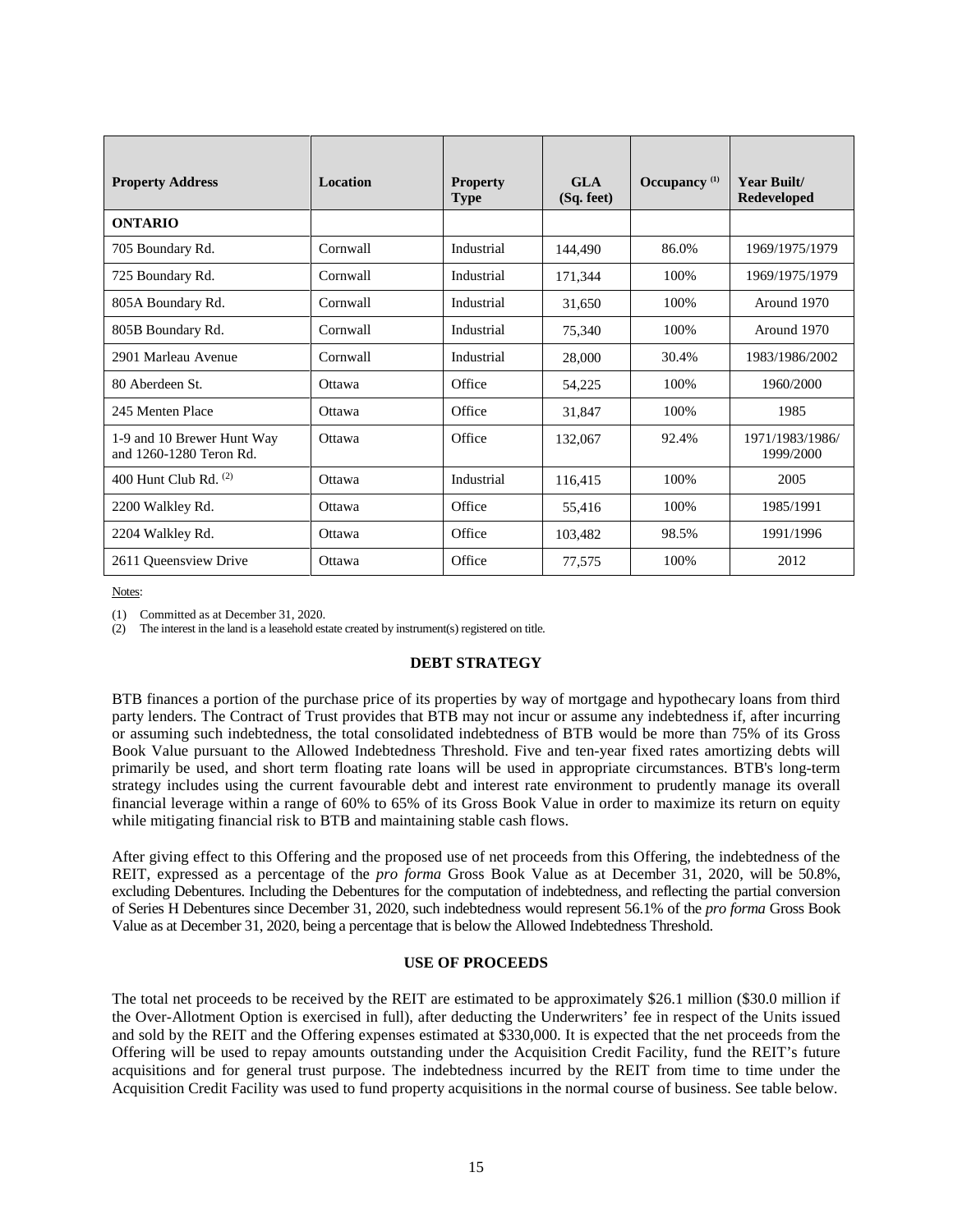| Intended Use of Proceeds                                                                  | <b>Allocated Funds</b> |
|-------------------------------------------------------------------------------------------|------------------------|
| outstanding<br>Repayment of amounts<br>under<br>the<br><b>Acquisition Credit Facility</b> | $$15,000,000^{(1)}$    |
| Funding of future acquisitions <sup>(2)</sup>                                             | \$10,000,000           |
| General trust purposes                                                                    | \$1,100,000            |

- (1) After giving effect to a payment of \$300,000 of the Acquisition Credit Facility during the quarter ended March 31, 2021.
- (2) Consistent with its past practice and in the normal course of business, BTB may have outstanding non-binding letters of intent and/or conditional agreements or may otherwise be engaged in discussions with respect to possible acquisitions of new properties or investments by the REIT. However, there can be no assurance that any of these letters, agreements and/or discussions will result in an acquisition, development or investment and, if they do, what the final terms or timing of any acquisition, disposition or investment would be.

The Acquisition Line of Credit was used to finance 3 acquisitions:

1) Acquisition of St-Hilaire and St-Bruno in June 2019 for \$10,200,000. With a total leasable area of more than 310,000 square feet, this property known as "Méga Centre Mont Saint-Bruno'' houses wellknown retailers such as Walmart, Cinéplex, and Bureau en Gros. With a total leasable area of approximately 128,000 square feet, these mixed-use office and retail properties known as "Développements Mont Saint-Hilaire'' are home to important tenants such as the engineering firm BBA Inc. and iA Financial Group.

2) 2611 Queensview Drive in Ottawa, Ontario in February 2020 for \$5,700,000. The property is fully leased to various tenants, thus offering good diversification and income stability. The main tenant, the engineering consulting firm WSP, has been established here since its construction in 2012. BTB also acquired an excess zoned land for an additional 60,000 square feet of office space, which was included in the purchase price. This land can be developed or sold by BTB.

3) 2005 le Chatelier Street, in Laval, Québec in November 2020 for \$2,200,000. The property is entirely leased to Kolostat, an industry leader in HVAC mechanical solutions.

4) Also a payment of \$2,800,000 has been made following the acquisitions to reduce the outstanding amounts under the Acquisition Credit Facility to \$15,300,000.

Laurentian Bank Securities Inc., one of the Underwriters, is an affiliate of the financial institution to which amounts outstanding under the Acquisition Credit Facility are owed. See "Relationship Between the Issuer and the Underwriters".

# **CONSOLIDATED CAPITALIZATION**

The following table sets out BTB's capitalization at December 31, 2020, both on an actual basis and on a *pro forma* basis after giving effect to this Offering and the use of the net proceeds of the Offering. This table should be read in conjunction with the 2020 Annual Financial Statements incorporated by reference in this short form prospectus.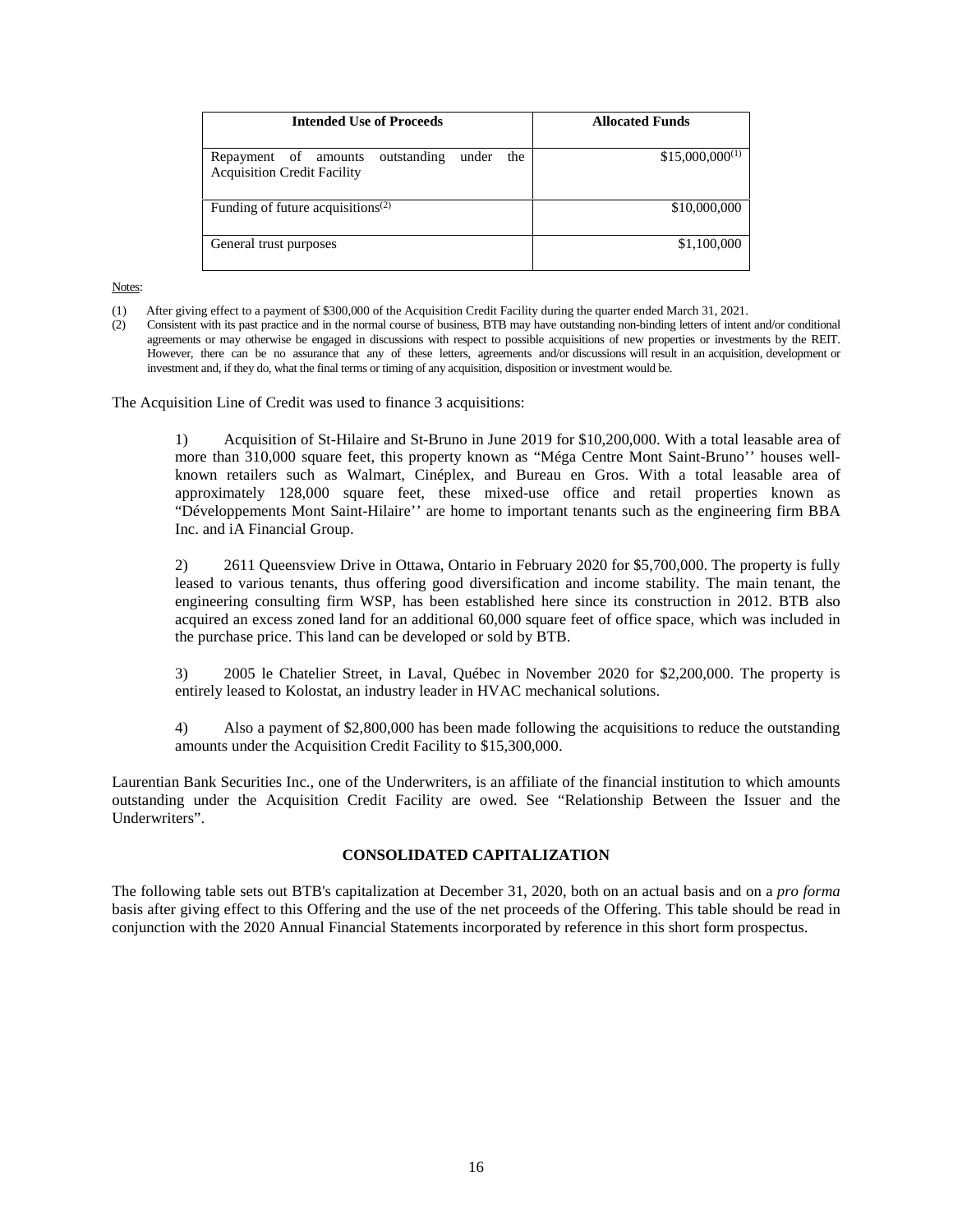| <b>Description</b>                 | <b>Outstanding at</b><br><b>December 31, 2020</b><br>$($ \$ 000 $)$ | <b>Outstanding at</b><br>December 31, 2020 after giving<br>effect to this Offering and the<br>use of the net proceeds <sup><math>(1)(2)(3)</math></sup><br>$($ \$ 000 $)$ |
|------------------------------------|---------------------------------------------------------------------|---------------------------------------------------------------------------------------------------------------------------------------------------------------------------|
| Debt:                              |                                                                     |                                                                                                                                                                           |
| Class B LP Units                   | 1.402                                                               | 1.402                                                                                                                                                                     |
| Mortgage loans payable             | 484,639                                                             | 484.639                                                                                                                                                                   |
| Convertible Debentures             | 48.316                                                              | 44,278 <sup>(4)</sup>                                                                                                                                                     |
| <b>Acquisition Credit Facility</b> | 15,300                                                              | (5)                                                                                                                                                                       |
| Lease Liabilities                  | 4.232                                                               | 4,232                                                                                                                                                                     |
| Unitholders' Equity                |                                                                     |                                                                                                                                                                           |
| (Units Authorized: unlimited)      | 342,067                                                             | $373,010^{(6)}$                                                                                                                                                           |
| <b>Total Capitalization</b>        | 895,956                                                             | 907,561                                                                                                                                                                   |

(1) Giving effect to the partial conversion of Series H Debentures since December 31, 2020.

(2) Giving effect to this Offering net of Underwriters' fee of \$1,100,142 and the Offering expenses estimated at \$330,000.

(3) Also gives effect to the payment of \$300,000 of the Acquisition Credit Facility during the quarter ended March 31, 2021.

(4) Reflective of the partial conversion of Series H Debentures (total impact of approximately \$4 million).

(5) Assumes that \$15,000,000 from the net proceeds of the Offering is used to repay amounts outstanding under the Acquisition Credit facility. See "Use of Proceeds".

(6) Unitholders' equity reflective of the net proceeds of the Offered Units and the conversion of Series H Debentures since December 31, 2020 (approximately \$4.9 million in fair value net of conversion option).

Additional information regarding material indebtedness of the REIT is provided in the 2020 Annual Financial Statements, the 2020 Annual MD&A incorporated by reference herein.

# **CONTRACT OF TRUST AND DESCRIPTION OF THE VOTING UNITS**

#### **General**

The REIT is an unincorporated open-ended investment trust created pursuant to the Contract of Trust and governed by the laws of the Province of Québec. On January 28, 2015, the Contract of Trust was amended, notably to plan for the issuance of Special Voting Units concurrent with the issue of Class B LP Units. 347,265 Class B LP Units are currently issued. On June 8, 2020, the Contract of Trust was amended to provide greater flexibility to the Trustees in regards to calling and holding court requisitioned meeting of Unitholders, such as a virtual meeting in times of confinement. The Contract of Trust is available for inspection during regular business hours at the head office of the REIT located at 1411 Crescent Street, Suite 300, Montréal, Québec H3G 2B3, without charge during the distribution of the Units being offered under this short form prospectus and is also available electronically at www.sedar.com.

**The following is a summary of certain provisions of the Contract of Trust and material attributes and characteristics of the Voting Units. The summary below does not purport to be complete and, for full particulars, reference should be made to the Contract of Trust. A more detailed summary can be found in BTB's AIF incorporated herein by reference.** 

#### **Nature of the REIT**

The REIT, its Trustees and its properties shall be governed by the general rules set forth in the *Civil Code of Québec*, except as such general law of trusts has been or is from time to time modified, altered or abridged for investment trusts or for the REIT by:

- (a) applicable laws, regulations or other requirements imposed by applicable securities or other regulatory authorities; and
- (b) the terms, conditions and trusts set forth in the Contract of Trust.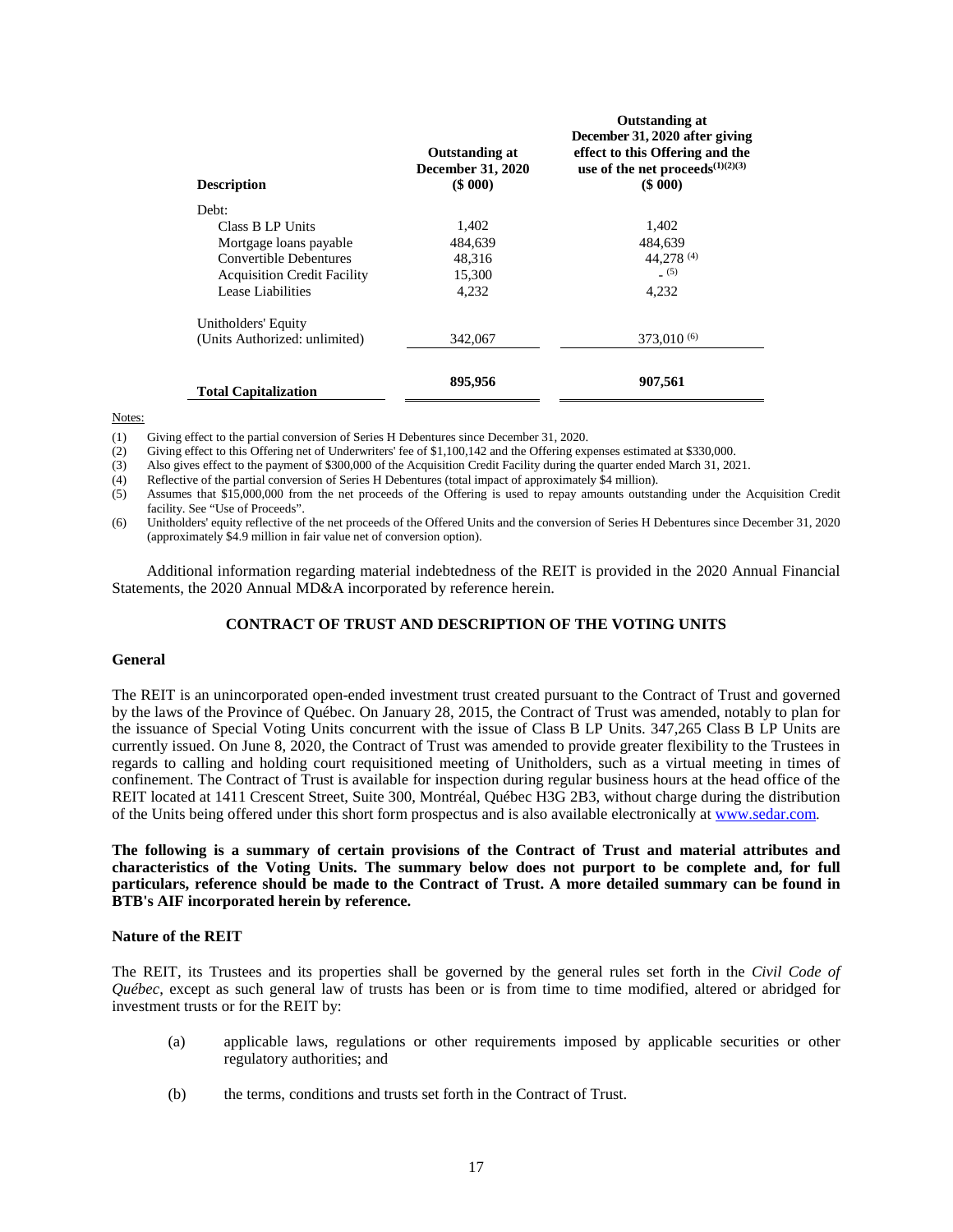The beneficial interests and rights generally of a holder of Units in the REIT shall be limited to the right to participate *pro rata* in distributions when and as declared by the Trustees as contemplated in the Contract of Trust and in distributions upon the termination of the REIT as contemplated in the Contract of Trust. The REIT is not, and is not intended to be, shall not be deemed to be, and shall not be treated as, a general partnership, limited partnership, syndicate, association, joint venture, company, corporation or joint stock company nor shall the Trustees or any individual Trustee or the Unitholders or any of them or any officers or other employees of the REIT or any one of them for any purpose be, or be deemed to be, treated in any way whatsoever to be, liable or responsible hereunder as partners or joint venturers. Neither the Trustees nor any officer or other employee of the REIT shall be, or be deemed to be, an agent of the Unitholders. The relationship of the Unitholders to the Trustees, to the REIT and to the property of the REIT shall be solely that of beneficiaries of the REIT and their rights shall be limited to those conferred upon them by the Contract of Trust. In its first tax year, in filing a return of income for the REIT, the REIT shall elect, assuming that the requirements for such election are met, that the REIT shall be deemed to be a "mutual fund trust" for purposes of the *Tax Act* for the entire year.

# **Rights of Unitholders**

The rights of each Unitholder to call for a distribution or division of assets, monies, funds, income and capital gains held, received or realized by the Trustees are limited to those contained in the Contract of Trust and, except as provided in the Contract of Trust, no Unitholder shall be entitled to call for any partition or division of the REIT's property or for a distribution of any particular asset forming part of the REIT's property or of any particular monies or funds received by the Trustees. The legal ownership of the property of the REIT and the right to conduct the activities of the REIT are vested exclusively in the Trustees, and no Unitholder has or is deemed to have any right of ownership in any of the property of the REIT, except as specifically provided in the Contract of Trust. Except as specifically provided in the Contract of Trust, no Unitholder shall be entitled to interfere with or give any direction to the Trustees with respect to the affairs of the REIT or in connection with the exercise of any powers or authorities conferred upon the Trustees under the Contract of Trust. The Units shall be personal property and shall confer upon the holders thereof only the interest and rights specifically set forth in the Contract of Trust.

# **Units**

The beneficial interests in the REIT shall constitute a single class of Units which shall be entitled to the rights and subject to the limitations, restrictions and conditions set out in the Contract of Trust. The number of Units which the REIT may issue is unlimited. Each Unit when issued shall vest indefeasibly in the holder thereof. The interest of each holder of Units shall be determined by the number of Units registered in the name of such holder. The issued and outstanding Units may be subdivided or consolidated from time to time by the Trustees without the holder's approval.

# **Ranking of Units**

Each Unit shall represent an equal undivided interest in the REIT with all other outstanding Units. All Units outstanding from time to time shall participate *pro rata* in any distributions by the REIT and, in the event of termination or winding up of the REIT, in the net assets of the REIT remaining after satisfaction of all liabilities and no Unit shall have any preference or priority over any other. Units shall rank among themselves equally and rateably without discrimination, preference or priority.

# **Special Voting Units**

Special Voting Units shall have no economic entitlement in the REIT or in the distribution or assets of the REIT but entitle the holder to one vote per Special Voting Unit at all Unitholders meetings. Special Voting Units may only be issued in connection with or in relation to securities exchangeable into Units, including Class B LP Units, for the purpose of providing voting rights with respect to the REIT to the holders of such securities. Special Voting Units will be issued concurrently with the Class B LP Units, to which they would be attached at the closing of the eventual acquisition and will only be evidenced by the certificates representing such Class B LP Units. Special Voting Units shall not be transferable separately from the exchangeable securities to which they are attached and will automatically be transferred upon the transfer of any such exchangeable securities. Each Special Voting Unit shall confer upon its holder the right to vote at any meeting of Unitholders with the number of votes corresponding to the equivalent number of Units which may be obtained in exchange for the Class B LP Units to which the Special Voting Units are attached. Upon the exchange or surrender of a Class B LP Unit for a Unit, the Special Voting Unit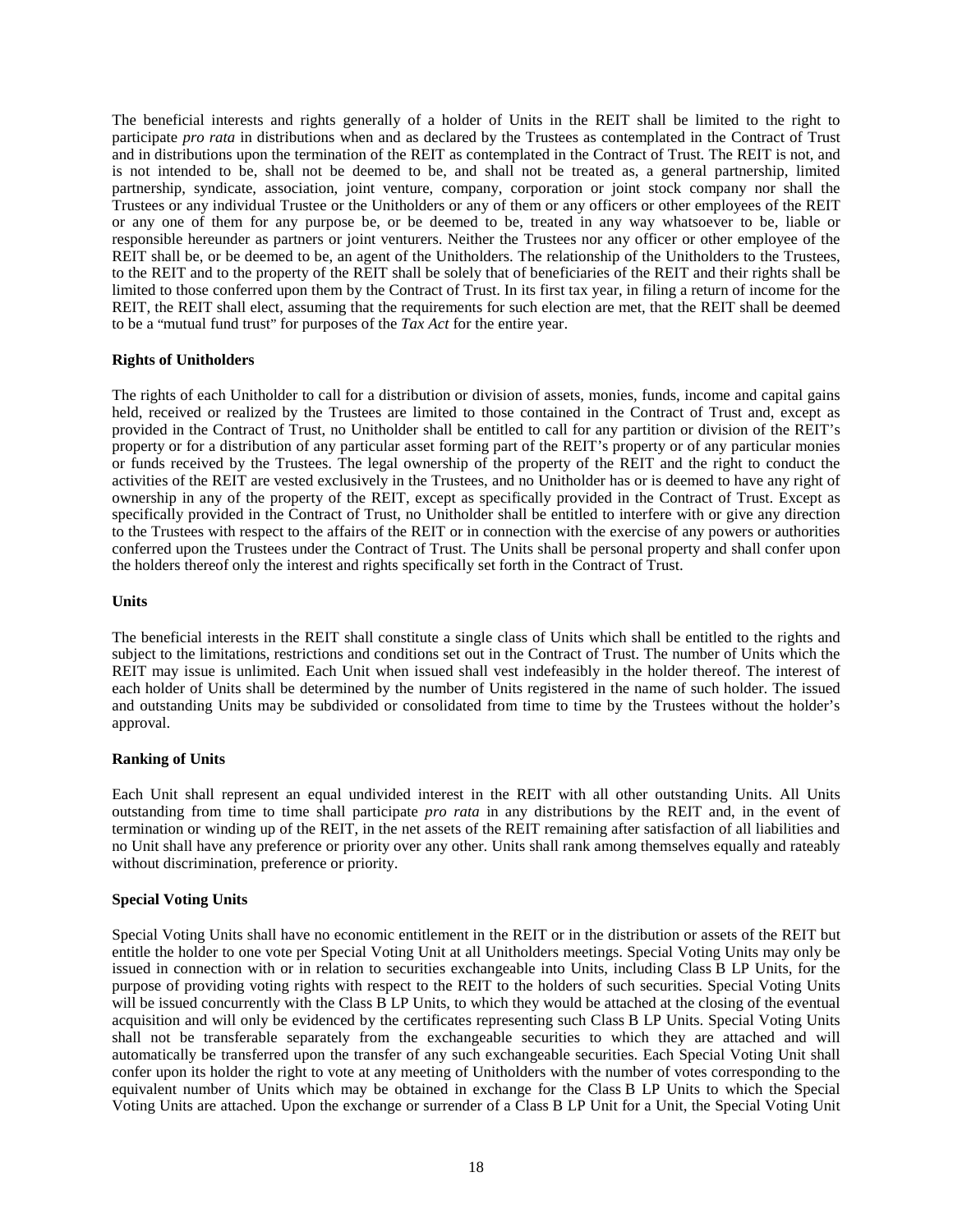attached to such Class B LP Unit will automatically be redeemed and cancelled without consideration and without any further action of the Trustees, and the former holder of such Special Voting Unit will cease to have any rights with respect thereto. As at the date of this short form prospectus, there were  $347,265$  Special Voting Units issued and outstanding.

# **Non-Resident Ownership Constraint**

At no time may more than 49% of the Units outstanding be held or beneficially owned, directly or indirectly, for the benefit of Non-Residents. Furthermore, at no time shall Non-Residents hold or beneficially own, directly or indirectly, Units or any other rights or options, including convertible debentures (for the purpose of this paragraph, such other rights and options being known as "Options") that may entitle them (conditionally or otherwise) to acquire Units that would result in more than 49% of the Units, at any time, being held or beneficially owned, directly or indirectly, by Non-Residents. The Trustees may require declarations as to the jurisdictions in which beneficial owners of Units are Resident. If the REIT becomes aware that 49% of the Units and/or Options then outstanding are held, or may be held, for the benefit of Non-Residents or that such a situation is imminent, the Trustees may make a public announcement to such effect and shall not accept any subscription for Units or Options from any Non-Resident, issue any Units or Options to any such Person or register or otherwise recognize the transfer of any Units or Options to any Non-Resident. If, notwithstanding the foregoing, the Trustees determine that more than 49% of the Units and/or Options are held or may become held for the benefit of Non-Residents, the Trustees may send a notice to Non-Resident holders of Units or Options, as shall be chosen on the basis of inverse order to the order of acquisition or registration, by law or by such other method that is authorized by the Trustees' determination, requiring them to sell their Units or Options or a portion thereof within a specified period of not more than 60 days. If the holders of Units or Options receiving such notice have not sold the specified number of Units or Options or provided the Trustees with satisfactory evidence that they are not Non-Residents of Canada and do not hold their Units or Options for the benefit of Non-Residents within such period, the Trustees may sell such Units or Options on behalf of such holders of Units or Options to a Person or Persons that are not Non-Residents of Canada and, in the interim, all rights attaching to such Units or Options (including any right to receive payments of interest) shall be immediately suspended and the rights of any such holders of Units or Options in respect of such Units or Options shall be limited to receiving the net proceeds of sale (net of any commission, tax or other cost of sale).

# **Redemption of Units**

The Contract of Trust provides that the Units may be redeemed at the redemption price set forth therein. See "Summary of the Contract of Trust-Redemption of Units" in BTB's AIF for a detailed description of the redemption of the Units.

# **Meeting of Unitholders**

There shall be an annual meeting of the Unitholders at such time and place in Canada as the Trustees shall prescribe for the purpose of electing Trustees, appointing or removing the auditors of the REIT and transacting such other business as the Trustees may determine or as may properly be brought before the meeting. The annual meeting of Unitholders shall be held after delivery to the Unitholders of the annual report and, in any event, within 180 days after the end of each fiscal year of the REIT.

The Trustees shall have power at any time to call special meetings of the Unitholders at such time and place in Canada as the Trustees may determine. Meetings of the Unitholders may be also held in a virtual format. Unitholders holding in the aggregate of not less than 10% of the outstanding Units of the REIT may requisition the Trustees in writing to call a special meeting of the Unitholders for the purposes stated in the requisition.

Unitholders may attend and vote at all meetings of the Unitholders either in person or by proxy. Each Unit shall entitle the Unitholder to one vote at all meetings of the Unitholders. Any action to be taken by the Unitholders shall, except as otherwise required by the Contract of Trust or by law, be authorized when approved by a majority of the votes cast at a meeting of the Unitholders. The chairman of any such meeting shall not have second or casting vote. Every question submitted to a meeting, other than a Special Resolution, shall, unless a poll vote is demanded, be decided by a show of hands, on which every person present and entitled to vote shall be entitled to one vote.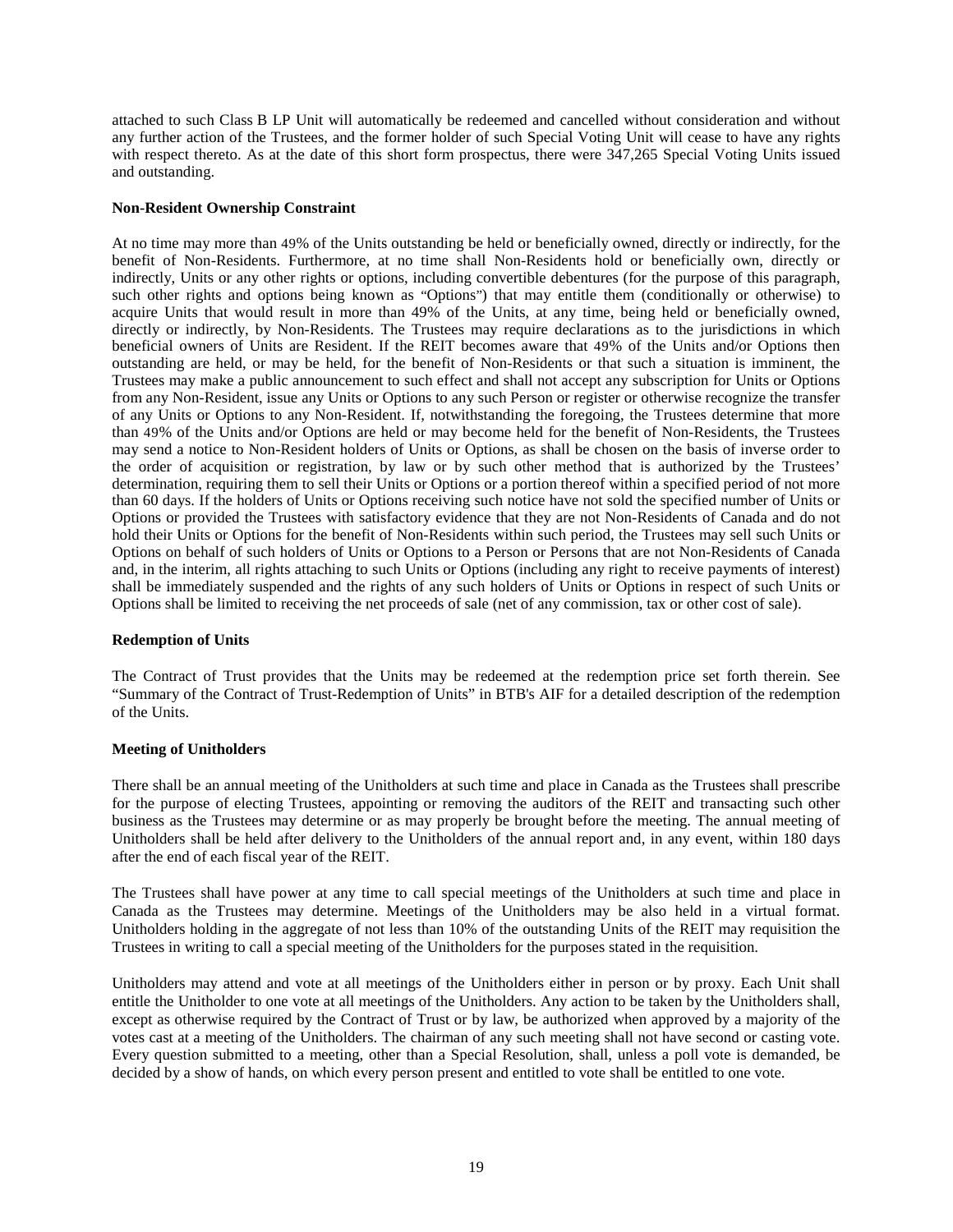# **Matters on which Unitholders Shall Vote**

None of the following shall occur unless the same has been duly approved by the Unitholders at a meeting duly called and held:

- (a) except as provided in the Contract of Trust, the appointment, election or removal of Trustees;
- (b) except as provided in the Contract of Trust, the appointment or removal of auditors;
- (c) any amendment to the Contract of Trust (except for amendments which may be made at the discretion of the Trustees);
- (d) the sale of or transfer of the properties or assets of the REIT as an entirety or substantially as an entirety (other than as a part of an internal reorganization of the assets of the REIT as approved by the Trustees);
- (e) an increase or decrease in the number of Trustees;
- (f) any distribution of the property of the REIT following an affirmative vote of the Unitholders by Special Resolution;
- (g) the termination of the REIT; or
- (h) any action upon any matter, which under applicable law (including policies of Canadian securities commissions or authorities) or applicable stock exchange rules or policies, would require approval of a majority of the votes cast by the holders of TB Units had TB Trust been a reporting issuer (or the equivalent) in the jurisdictions in which the REIT is a reporting issuer (or the equivalent) and had TB Units been listed on the stock exchanges where the Units are listed for trading, respectively.

Nothing in clauses (a) to (h) above, however, shall prevent the Trustees from submitting to a vote of Unitholders any matter which they deem appropriate.

#### **Matters which must be approved by Special Resolution**

None of the following shall occur unless the same has been duly approved by Special Resolution of Unitholders at a meeting of Unitholders duly called and held for that purpose:

- (a) any amendment to the provisions of the Contract of Trust dealing with amendments to the Contract of Trust;
- (b) any exchange, reclassification or cancellation of all or part of the Units;
- (c) any amendment to change a right with respect to any outstanding Units of the REIT or to reduce the amount payable thereon upon termination of the REIT or to diminish or eliminate any voting rights pertaining thereto;
- (d) any amendment to the duration or term of the REIT;
- (e) any amendment to increase the maximum number of Trustees (to more than 15) or to decrease the minimum number of Trustees (to less than five), any change by the Unitholders in the number of Trustees within the minimum and maximum number of Trustees;
- (f) except as provided in the Contract of Trust, any constraint on the issue, transfer or ownership of Units or the change or removal of such constraints;
- (g) any amendment relating to the powers, duties, obligations, liabilities or indemnification of the Trustees;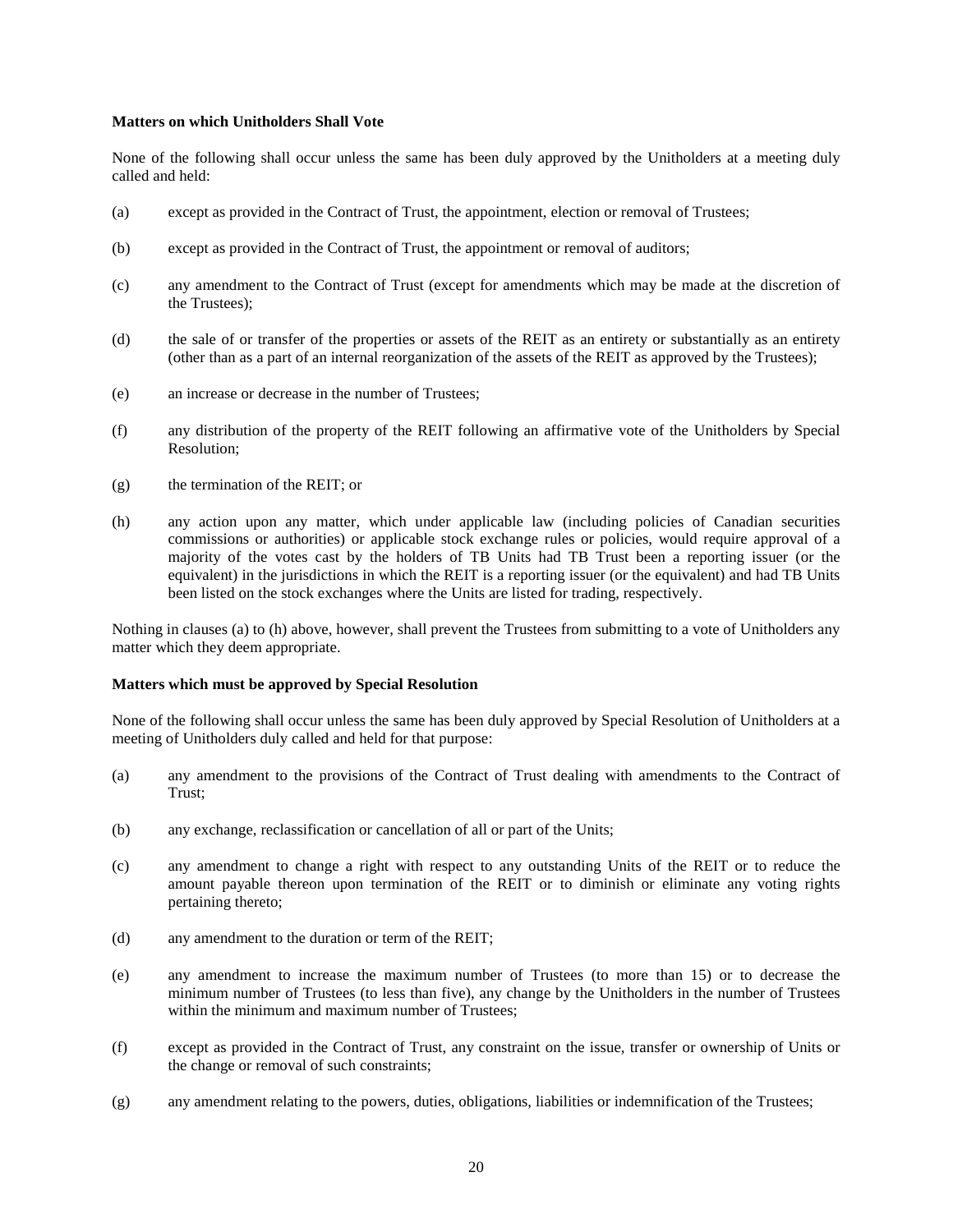- (h) any sale or transfer of the properties or assets of the REIT as an entirety or substantially as an entirety other than as part of an internal reorganization of the REIT's property as approved by the Trustees;
- (i) any distribution of the REIT's property upon its termination;
- (j) the combination, merger, amalgamation or arrangement of the REIT, directly or indirectly, with any other person or entity;
- (k) any amendment to the Investment Guidelines and Operating Policies of the REIT, except as provided in the Contract of Trust; or
- (l) any matter required to be passed by a Special Resolution under the Contract of Trust of TB Trust, as may be amended and restated from time to time.

# **Independent Trustees**

There shall be a majority of Independent Trustees on the board of Trustees and on any committee of the Trustees.

# **Reports to Unitholders**

The REIT furnishes to Unitholders such financial statements (including interim and annual financial statements) and other reports as are from time to time required by applicable law, including prescribed forms needed for the completion of Unitholders' tax returns under the *Tax Act* or equivalent provincial legislation.

Prior to each annual and special meeting of Unitholders, the Trustees will provide to the Unitholders (along with notice of such meeting) information similar to that required to be provided to shareholders of a public corporation governed by the CBCA.

# **CHANGES IN UNITS AND SPECIAL VOTING UNITS OUTSTANDING**

As at the date of this short form prospectus, there were 65,027,836 Units and 347,265 Special Voting Units issued and outstanding.

# **DISTRIBUTION POLICY**

The REIT may distribute to Unitholders monthly, on or about the fifteenth day in each calendar month, such percentage of the distributable income of the REIT for the preceding calendar month as the Trustees determine in their discretion.

For the fiscal year 2019, and for the months of January, February, March, April and May 2020, the REIT made monthly distributions of \$0.035 per Unit.

Starting June 15, 2020, the monthly distribution has been decreased from \$0.035 to \$0.025 per Unit per month to Unitholders (equivalent to a decrease of the annual distribution from \$0.42 to \$0.30) representing a reduction of 28.6% due to the economic uncertainties caused by the COVID-19 pandemic and the possible effects on the REIT's financial position and future cash requirement.

The REIT's current intention is to distribute \$0.025 per Unit per month to Unitholders. Monthly distributions will be based on the Trustees' estimate of yearly distributable income, subject to adjustment from time to time throughout the year. See the section entitled "Distribution Policy" in BTB's AIF incorporated herein by reference.

The REIT expects that the first cash distribution to which purchasers of Units under this Offering will be entitled to participate will be for the monthly distribution of April 2021 which has a record date of April 30, 2021 and a payment date of May 17, 2021 (the "**May 2021 Distribution**").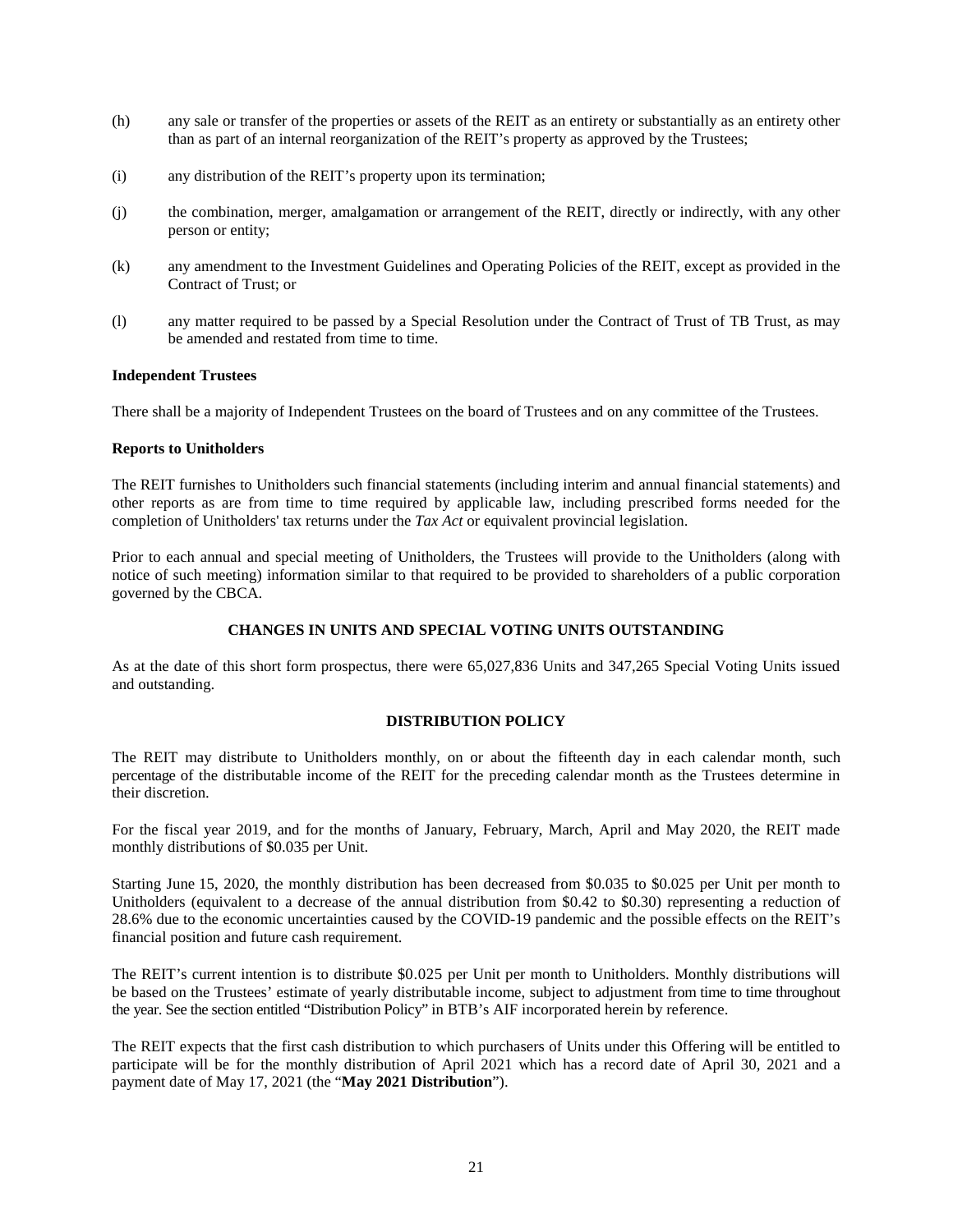# **PLAN OF DISTRIBUTION**

Pursuant to the Underwriting Agreement dated April 14, 2021, the REIT has agreed to sell and the Underwriters have agreed to purchase on or about April 28, 2021, or on such later date as the REIT and the Underwriters may agree, but in any event not later than May 13, 2021, 6,791,000 Units at \$4.05 per Unit, for total net proceeds to the REIT of \$26,403,408, excluding the expenses of this Offering, payable in cash to the REIT against delivery of such Units. The obligations of the Underwriters under the Underwriting Agreement may be terminated prior to Closing by the Underwriters based on their assessment of the occurrence of a material change in the business affairs, operations, assets, financial condition, liabilities or capital of the REIT and its subsidiaries, taken as a whole, or the occurrence of an event or catastrophe materially adversely impacting the financial markets in Canada and the United States and may also be terminated upon the occurrence of certain stated events. The Underwriters are, however, obligated to take up and pay for all of the Units if any of the Units are purchased under the Underwriting Agreement. The obligations of the Underwriters to purchase the Units are several (and not joint or joint and several). Under the Underwriting Agreement, the REIT has agreed to indemnify and hold harmless the Underwriters and their respective officers, directors, employees, partners, shareholders and agents against certain liabilities, including civil liabilities under Canadian provincial securities legislation, or to contribute to any payments the Underwriters may be required to make in respect thereof. The terms of this Offering and the prices of the Units have been determined by negotiation between the REIT and National Bank Financial Inc., as Lead Underwriter, on its own behalf and on behalf of the Underwriters.

Under the Underwriting Agreement, the REIT (or a Subsidiary of the REIT) has agreed to pay the Underwriters a fee equal to 4.00% of the gross proceeds of the Offering for an aggregate fee payable by the REIT of \$1,100,142 (\$0.162 per Unit) in consideration for their services in connection with this Offering. The Underwriters' fee in respect of the Units is payable upon Closing of this Offering.

The Underwriters propose to offer the Units initially at the offering price. After the Underwriters have made a reasonable effort to sell all of the Units offered under this short form prospectus at that price, the initially stated offering price may be decreased, and further changed from time to time, by the Underwriters to an amount not greater than the initially stated offering price and, in such case, the compensation realized by the Underwriters will be decreased by the amount that the aggregate price paid by the purchasers for the Units is less than the gross proceeds paid by the Underwriters to the REIT.

The REIT has granted to the Underwriters an Over-Allotment Option to purchase up to an additional 1,018,650 Units on the same terms and conditions as this Offering, exercisable in whole or in part from time to time, no later than the 30<sup>th</sup> day following the Closing of this Offering for market stabilization purposes and to cover overallotments, if any. This short form prospectus qualifies the distribution of the Units issuable on the exercise of the Over-Allotment Option and their subsequent transfer.

The TSX has conditionally approved the listing of the Units distributed under this short form prospectus (including those issuable upon the exercise of the Over-Allotment Option (as defined herein)) on the TSX. Listing will be subject to the REIT fulfilling all the listing requirements of the TSX.

If the Over-Allotment Option is exercised in full, the total number of Units sold pursuant to the Offering will be 7,809,650, the total price to the public will be \$31,629,082.50, the total Underwriters' fee will be \$1,265,163.30 and the net proceeds to the REIT, before deducting the estimated expenses of the Offering, will be \$30,363,919.20.

A purchaser who acquires Units forming part of the Underwriters' over-allocation position acquires those Units under this short form prospectus, regardless of whether the over-allocation position is ultimately filled through the exercise of the Over-Allotment Option or secondary market purchases.

At the Closing of this Offering, the Units will be available for delivery in a book-entry only form through the facilities of CDS. A purchaser of Units will receive only a customer confirmation from a registered dealer who is a CDS participant through which the Units were purchased.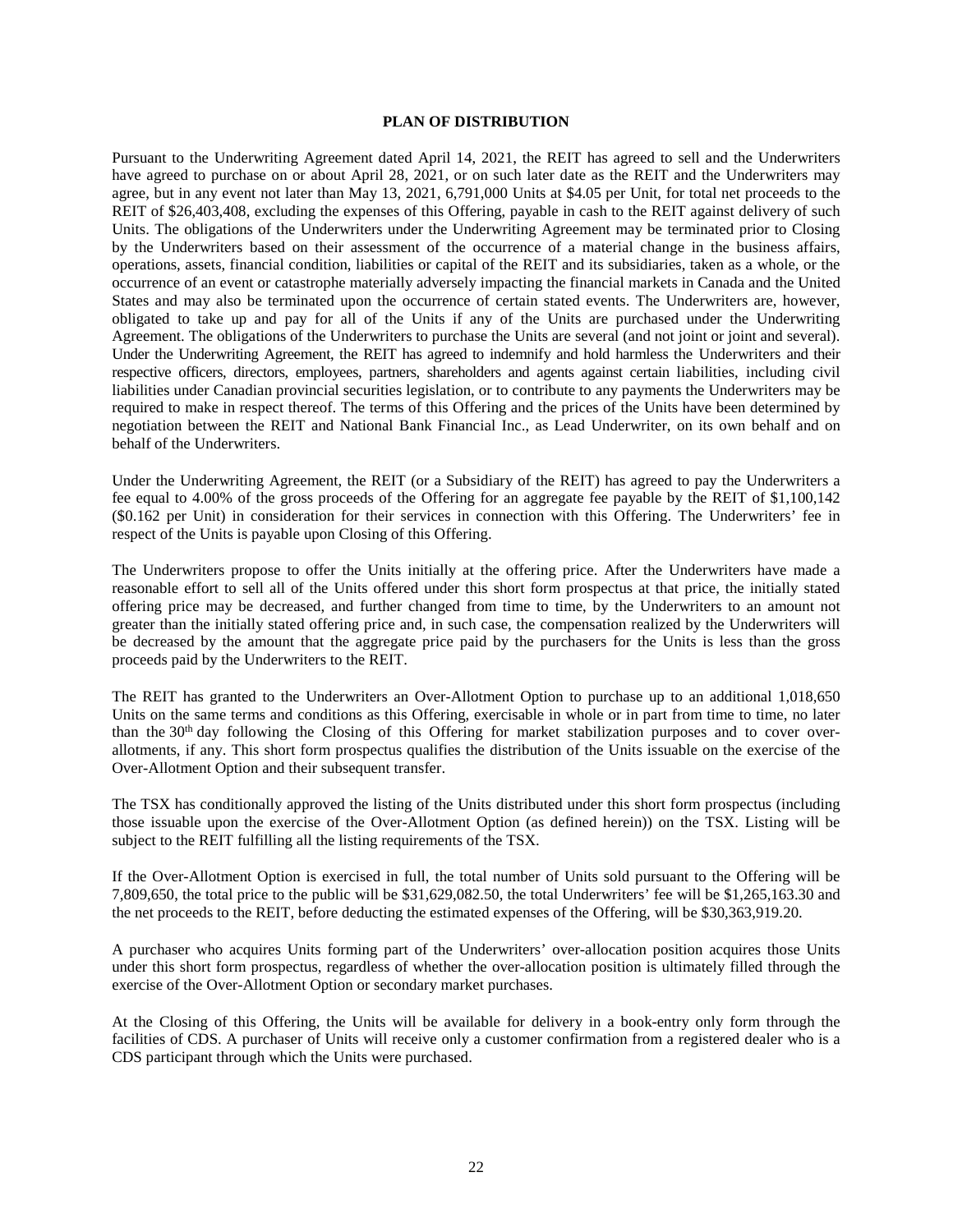BTB has agreed not to issue or announce any intention to issue, without the prior consent of the Lead Underwriter (such consent not to be unreasonably withheld), for a period of 90 days from the Closing, any Units, debentures or securities convertible, exercisable or exchangeable into Units, except for (i) Units issued or issuable in connection with this Offering and the exercise of the Over-Allotment Option; (ii) the grant of options under the REIT's unit option plan; (iii) Units issuable pursuant to the exercise of options granted under the REIT's unit option plan; (iv) Units issuable pursuant to the outstanding convertible securities of the REIT; and (v) Units issuable pursuant to the REIT's deferred unit plan or the exercise of rights under the REIT's Unitholders' rights plan.

The Units offered by this short form prospectus have not been and will not be registered under the *1933 Act*, or the securities laws of any state, and may not be offered or sold within the United States or to, or for the account or benefit of, U.S. Persons, except in limited circumstances. The Underwriters have agreed that they will not offer or sell the Units within the United States, its territories or possessions or other areas subject to its jurisdiction or to, or for the account or benefit of, a U.S. Person (as such term is defined under the *1933 Act*) except in accordance with the Underwriting Agreement pursuant to an exemption from the registration requirements of *the 1933 Act* provided by Rule 144A thereunder and in compliance with applicable state securities laws. In addition, until 40 days after the commencement of the Offering, an offer or sale of securities within the United States by any dealer (whether or not participating in the Offering) may violate the registration requirements of the *1933 Act* if such offer is made otherwise than in compliance with Rule 144A.

In connection with the Offering, certain of the Underwriters or securities dealers may distribute this short form prospectus electronically.

# **Price Stabilization, Short Positions and Passive Market Making**

In connection with the Offering, the Underwriters may effect transactions which stabilize or maintain the market price of the Units at levels other than those which otherwise might prevail on the open market, including stabilizing transactions, short sales, purchases to cover positions created by short sales, imposition of penalty bids, and syndicate covering transactions.

Stabilizing transactions consist of bids or purchases made for the purpose of preventing or retarding a decline in the market price of the Units while the Offering is in progress. These transactions may also include making short sales of the Units, which involve the sale by the Underwriters of a greater number of Units than they are required to purchase in the Offering. Short sales may be "naked short sales", which are short positions in excess of the amount of Units they are required to purchase under the Offering.

The Underwriters must close out any naked short position by purchasing Units in the open market. A naked short position is more likely to be created if the Underwriters are concerned that there may be downward pressure on the price of the Units in the open market that could adversely affect investors who purchase in the Offering.

In addition, in accordance with rules and policy statements of certain Canadian securities regulators, the Underwriters may not, at any time during the period of distribution, bid for or purchase Units. The foregoing restriction is, however, subject to exceptions where the bid or purchase is not made for the purpose of creating actual or apparent active trading in, or raising the price of, the Units. These exceptions include a bid or purchase permitted under the by-laws and rules of applicable regulatory authorities and the applicable stock exchange, including the Universal Market Integrity Rules for Canadian Marketplaces, relating to market stabilization and passive market making activities and a bid or purchase made for and on behalf of a customer where the order was not solicited during the period of distribution.

As a result of these activities, the price of the Units may be higher than the price that otherwise might exist in the open market. If these activities are commenced, they may be discontinued by the Underwriters at any time. The Underwriters may carry out these transactions on any stock exchange on which the Units are listed, in the over-the-counter market, or otherwise.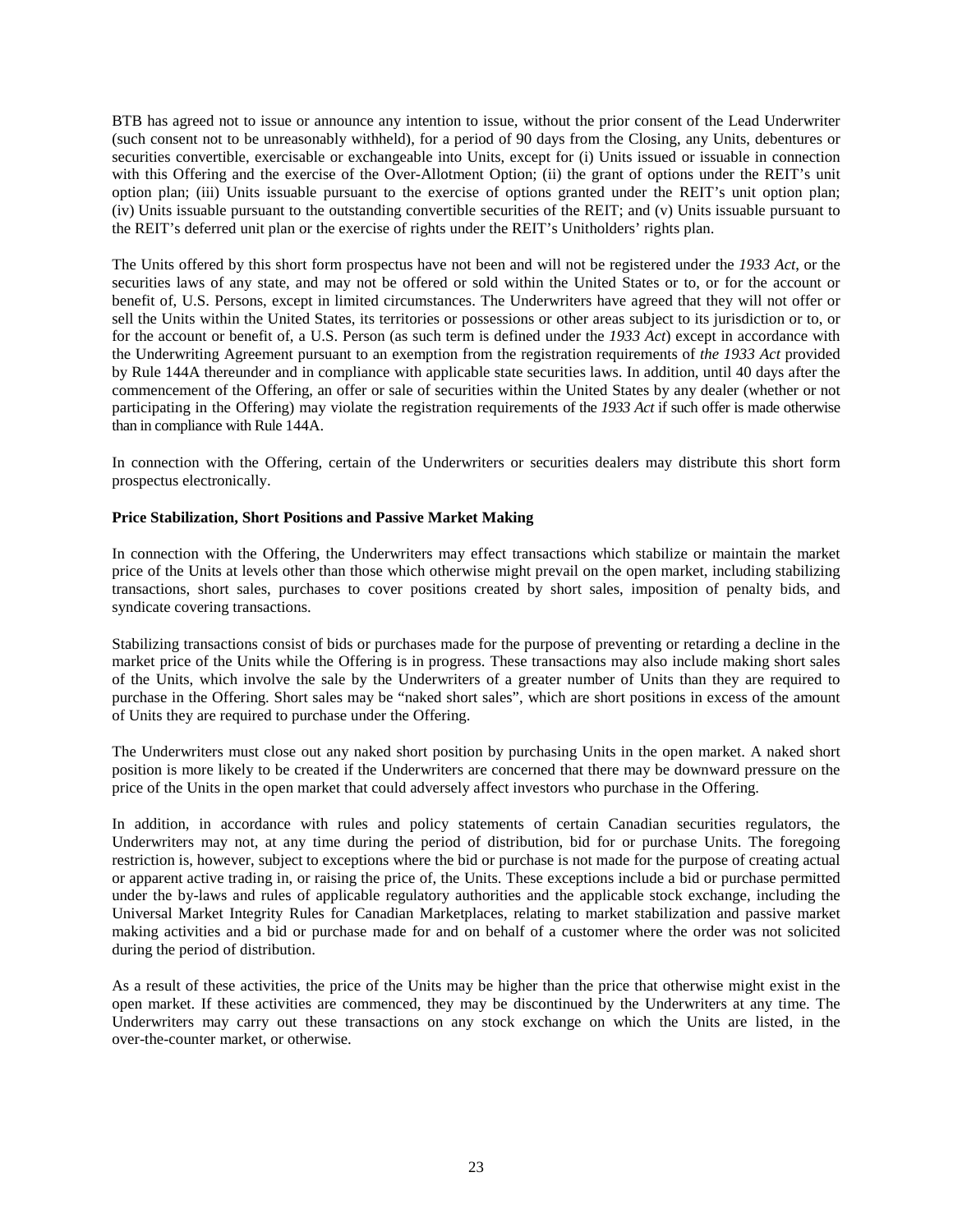# **RELATIONSHIP BETWEEN THE ISSUER AND THE UNDERWRITERS**

National Bank Financial Inc., RBC Dominion Securities Inc. and Laurentian Bank Securities Inc. are affiliates of financial institutions which are lenders to the REIT and a portion of the net proceeds from the Offering will be used to repay the Acquisition Credit Facility owing to one such financial institutions. Consequently, the REIT may be considered to be a "connected issuer" of such Underwriters under Applicable Securities Legislation.

As at March 31, 2021, the actual indebtedness of the REIT to the financial institution to which National Bank Financial Inc. is affiliated amounted to approximately \$13,524,763 in loans owed to such financial institution.

As at March 31, 2021, the actual indebtedness of the REIT to the financial institution to which RBC Dominion Securities Inc. is affiliated amounted to approximately \$62,087,336 in loans owed to such financial institution.

As at March 31, 2021, the actual indebtedness of the REIT to the financial institution to which Laurentian Bank Securities Inc. is affiliated amounted to approximately \$75,279,427 in loans owed to such financial institution.

The REIT is in compliance with the terms of the agreements governing such indebtedness, in all material respects and none of the lenders have waived any breach of such agreements, except in respect of one loan agreement in favour of a financial institution to which National Bank Financial is affiliated which has granted a 12-month forbearance with respect to a breach of the agreement by the REIT resulting from the vacancy of one of its properties' single tenant following such tenant's bankruptcy procedure. The loans are secured by mortgages on 25 properties. Neither the financial position of the REIT nor the value of the security has changed since the indebtedness was incurred. The decision of National Bank Financial Inc., RBC Dominion Securities Inc. and Laurentian Bank Securities Inc., which are affiliates of the aforesaid financial institutions, to participate in this Offering was made independently of such financial institutions. In addition, the Underwriters having no "connected issuer" relationship with the REIT, being Scotia Bank Inc., Canaccord Genuity Corp., IA Wealth Inc. and TD Securities Inc. took part in the decision to proceed with the Offering. None of the Underwriters will receive any benefit from this Offering, other than its respective portion of the fee payable by the REIT. See "Use of Proceeds". Certain of the Underwriters and their respective affiliates have, from time to time, performed, and may in the future perform, various financial advisory and investment banking services for the REIT, for which they received or will receive customary fees.

# **PRIOR SALES**

The following table sets forth the date, number and price at which the REIT has issued Units or any other securities convertible into or exchangeable for Units in the 12 months preceding this Offering.

| Date               | <b>Issuance type</b>         | <b>Total Securities Issued</b> | <b>Issuance/Conversion Price</b><br>per Security |
|--------------------|------------------------------|--------------------------------|--------------------------------------------------|
|                    |                              |                                | One Class B LP Unit                              |
| May 4, 2020        | Exchange of Class B LP Units | 100,000 Units                  | per Unit                                         |
| May 15, 2020       | <b>DRIP</b> Entitlement      | 81,597 Units                   | \$3.2536 per Unit                                |
| June 15, 2020      | <b>DRIP</b> Entitlement      | 64,392 Units                   | \$3.3048 per Unit                                |
| July 15, 2020      | <b>DRIP</b> Entitlement      | 74,059 Units                   | \$2.9643 per Unit                                |
| August 17, 2020    | <b>DRIP</b> Entitlement      | 72,692 Units                   | \$3.0576 per Unit                                |
| September 15, 2020 | <b>DRIP</b> Entitlement      | 78,299 Units                   | \$2.8793 per Unit                                |
| October 15, 2020   | <b>DRIP</b> Entitlement      | 75,149 Units                   | \$2.9365 per Unit                                |
| November 16, 2020  | <b>DRIP</b> Entitlement      | 75,859 Units                   | \$3.0211 per Unit                                |
| November 24, 2020  | Debenture H Conversion       | 168,956 Units                  | \$3.6400 per Unit                                |
| December 15, 2020  | <b>DRIP</b> Entitlement      | 63,652 Units                   | \$3.5774 per Unit                                |
| January 15, 2021   | <b>DRIP</b> Entitlement      | 65,687 Units                   | \$3.3874 per Unit                                |
| February 15, 2021  | <b>DRIP</b> Entitlement      | 63,548 Units                   | \$3.6679 per Unit                                |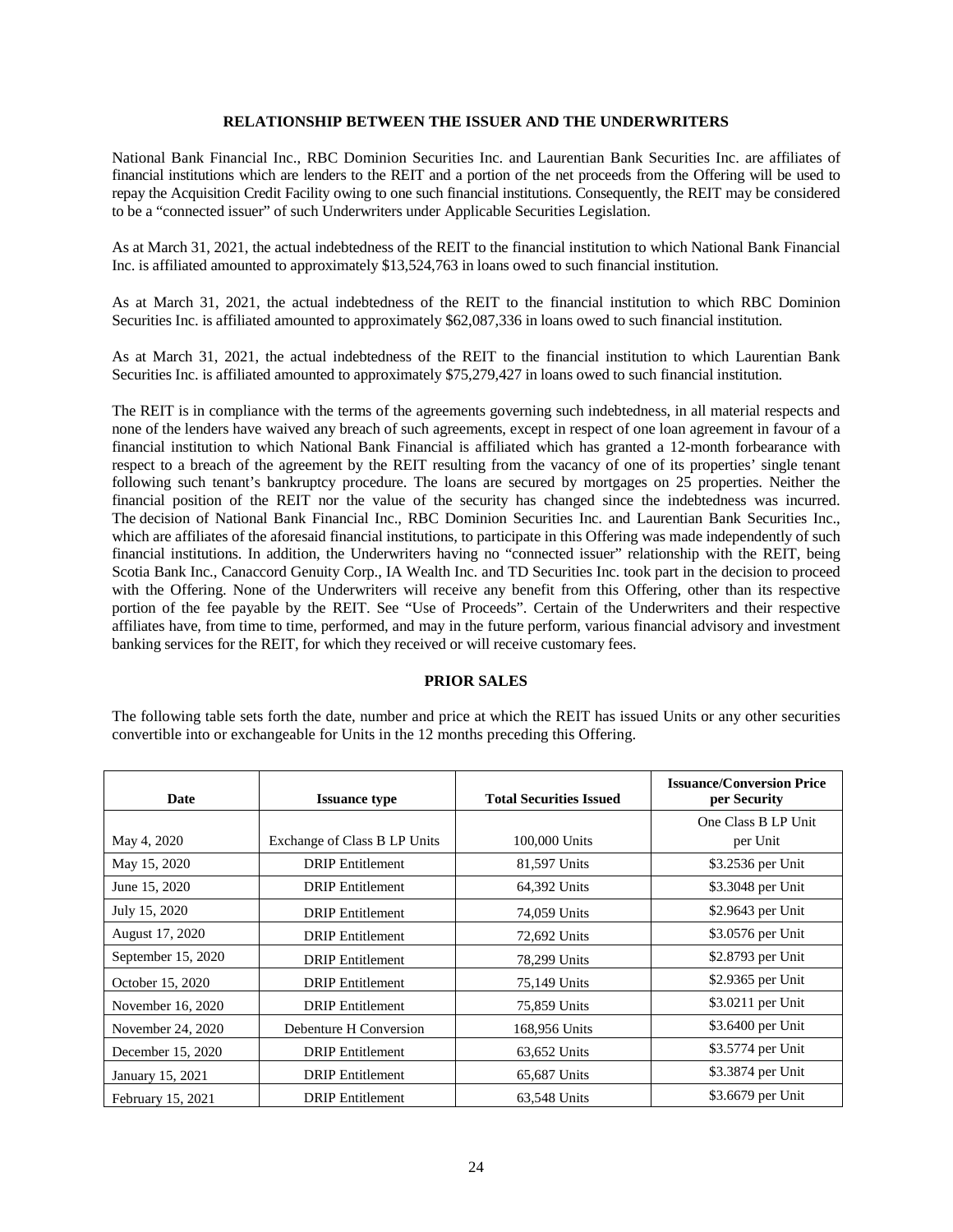| <b>Date</b>       | <b>Issuance type</b>         | <b>Total Securities Issued</b> | <b>Issuance/Conversion Price</b><br>per Security |
|-------------------|------------------------------|--------------------------------|--------------------------------------------------|
| February 24, 2021 | Debenture H Conversion       | 35,714 Units                   | \$3.6400 per Unit                                |
| March 2, 2021     | Debenture H. Conversion      | 47,527 Units                   | \$3.6400 per Unit                                |
| March 3, 2021     | Debenture H. Conversion      | 7,967 Units                    | \$3.6400 per Unit                                |
| March 4, 2021     | Debenture H. Conversion      | 32,967 Units                   | \$3.6400 per Unit                                |
| March 8, 2021     | Debenture H. Conversion      | 13,461 Units                   | \$3.6400 per Unit                                |
| March 10, 2021    | Debenture H. Conversion      | 34,340 Units                   | \$3.6400 per Unit                                |
| March 11, 2021    | Debenture H. Conversion      | 33,791 Units                   | \$3.6400 per Unit                                |
| March 12, 2021    | Debenture H. Conversion      | 28,846 Units                   | \$3.6400 per Unit                                |
| March 15, 2021    | Debenture H. Conversion      | 10,164 Units                   | \$3.6400 per Unit                                |
| March 15, 2021    | <b>DRIP</b> Entitlement      | 57,903 Units                   | \$4.0437 per Unit                                |
| March 16, 2021    | Debenture H. Conversion      | 63,461 Units                   | \$3.6400 per Unit                                |
| March 17, 2021    | Debenture H. Conversion      | 70,329 Units                   | \$3.6400 per Unit                                |
| March 22, 2021    | Debenture H. Conversion      | 175,824 Units                  | \$3.6400 per Unit                                |
| March 23, 2021    | Debenture H. Conversion      | 40,384 Units                   | \$3.6400 per Unit                                |
| March 24, 2021    | Debenture H. Conversion      | 292,032 Units                  | \$3.6400 per Unit                                |
| March 26, 2021    | Debenture H. Conversion      | 9,065 Units                    | \$3.6400 per Unit                                |
|                   |                              |                                | One Class B LP Unit                              |
| March 26, 2021    | Exchange of Class B LP Units | 50,000 Units                   | per Unit                                         |
| April 5, 2021     | Debenture H. Conversion      | 104,945 Units                  | \$3.6400 per Unit                                |
| April 9, 2021     | Debenture H. Conversion      | 15,109 Units                   | \$3.6400 per Unit                                |
| April 12, 2021    | Debenture H. Conversion      | 138,461 Units                  | \$3.6400 per Unit                                |
| April 13, 2021    | Debenture H. Conversion      | 51,098 Units                   | \$3.6400 per Unit                                |
| April 15, 2021    | <b>DRIP</b> Entitlement      | 59,705 Units                   | \$3.9450 per Unit                                |

# **TRADING PRICE AND VOLUMES**

# Units

The Units are listed and posted on the TSX under the symbol "BTB.UN". The table below sets forth the market price range and trading volumes of the Units on the TSX for each month of the last 12-month period prior to the date of this short form prospectus.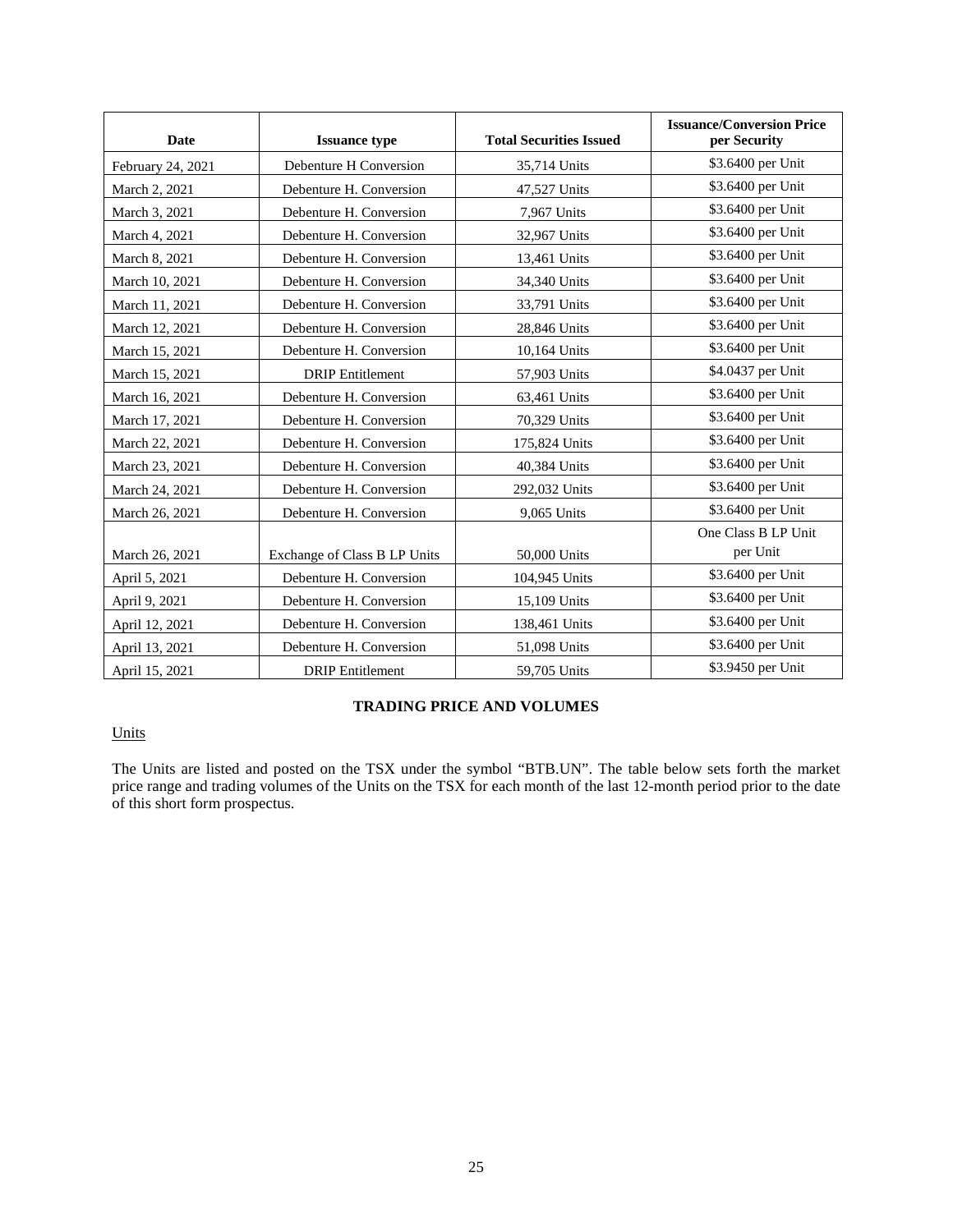| Period                                | High $(\$)$ | Low(\$) | <b>Volume</b> |
|---------------------------------------|-------------|---------|---------------|
| 2020                                  |             |         |               |
| April                                 | 4.39        | 2.85    | 8,700,412     |
| May                                   | 4.05        | 2.90    | 5,711,774     |
| June                                  | 3.70        | 3.01    | 5,288,888     |
| July                                  | 3.19        | 3.00    | 2,211,315     |
| August                                | 3.29        | 3.00    | 2,549,253     |
| September                             | 3.08        | 2.72    | 4,213,204     |
| October                               | 3.08        | 2.85    | 3,090,852     |
| November                              | 3.83        | 2.84    | 5,546,983     |
| December                              | 3.80        | 3.37    | 3,012,189     |
| 2021                                  |             |         |               |
| January                               | 3.82        | 3.45    | 2,433,076     |
| February                              | 4.01        | 3.53    | 3,044,621     |
| March                                 | 4.38        | 3.86    | 4,837,392     |
| April (until April 20 <sup>th</sup> ) | 4.29        | 3.99    | 3,155,133     |

# Series G Debentures

The Series G Debentures are listed and posted for trading on the TSX under the symbol "BTB.DB.G". The following tables set forth the market price range and trading volumes of the Series G Debentures on the TSX for each of the last 12-month period to the date of this short form prospectus.

| Period                                | High $(\$)$ | Low $(\$)$ | <b>Volume</b> |  |
|---------------------------------------|-------------|------------|---------------|--|
| 2020                                  |             |            |               |  |
| April                                 | 90.80       | 80.00      | 150,000       |  |
| May                                   | 96.50       | 87.00      | 413,000       |  |
| June                                  | 93.75       | 90.00      | 270,000       |  |
| July                                  | 94.99       | 90.51      | 449,000       |  |
| August                                | 95.00       | 92.01      | 304,000       |  |
| September                             | 94.50       | 89.94      | 438,000       |  |
| October                               | 95.50       | 90.81      | 802,000       |  |
| November                              | 99.50       | 92.95      | 827,000       |  |
| December                              | 99.00       | 92.25      | 351,000       |  |
| 2021                                  |             |            |               |  |
| January                               | 102.50      | 97.50      | 748,000       |  |
| February                              | 102.40      | 100.00     | 533,000       |  |
| March                                 | 103.50      | 101.10     | 562,000       |  |
| April (until April 20 <sup>th</sup> ) | 106.00      | 100.48     | 286,000       |  |

#### Series H Debentures

The Series H Debentures are listed and posted for trading on the TSX under the symbol "BTB.DB.H" since September 29, 2020. The following tables set forth the market price range and trading volumes of the Series H Debentures on the TSX for each month since September 29, 2020.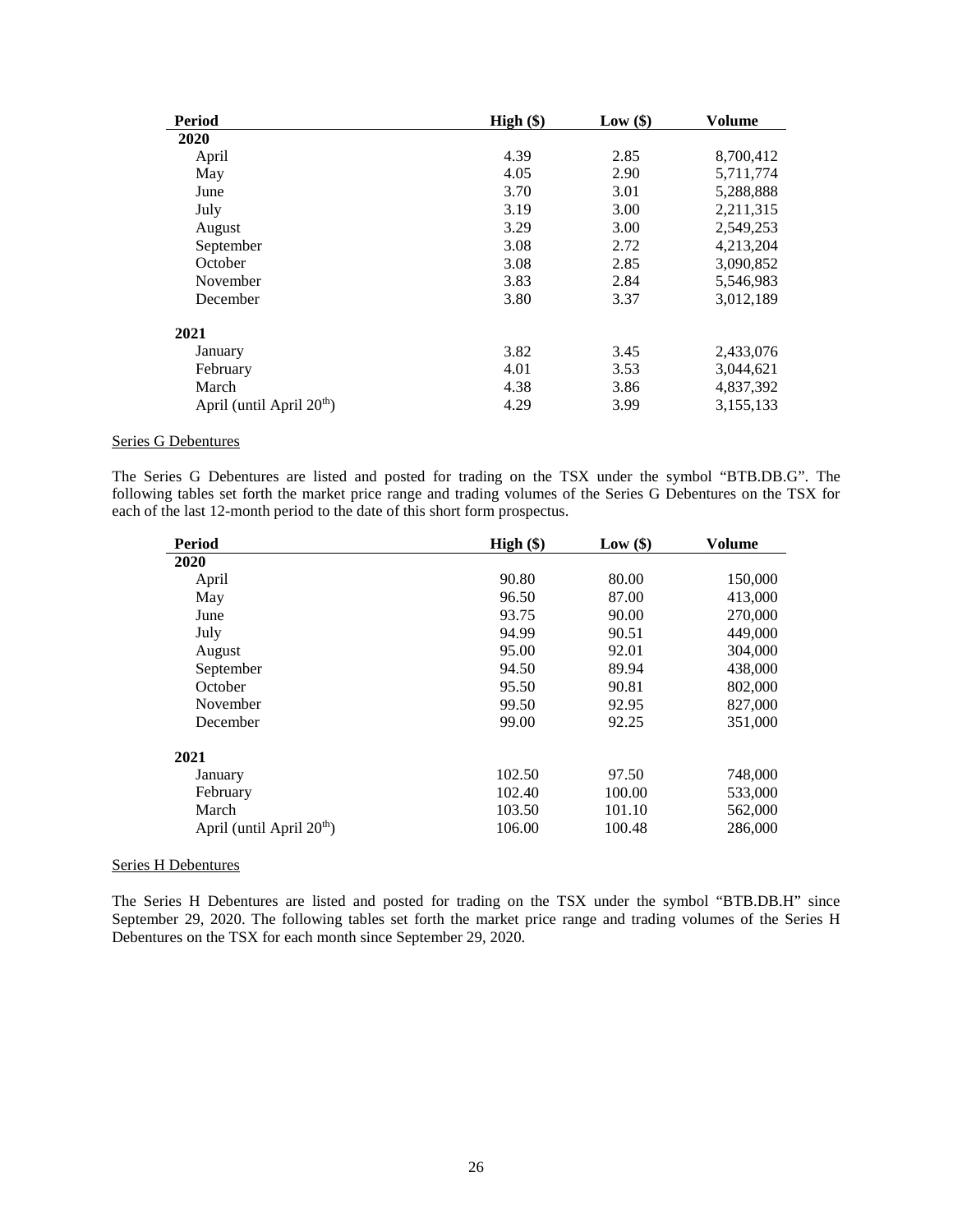| Period                                | $High (\$)$ | Low(\$)        | Volume                 |  |
|---------------------------------------|-------------|----------------|------------------------|--|
| 2020                                  |             |                |                        |  |
| September (29 and 30)                 | 98.94       | 97.25          | 992,000                |  |
| October                               | 98.25       | 93.50<br>93.75 | 4,066,000<br>6,409,000 |  |
| November                              | 102.54      |                |                        |  |
| December                              | 103.95      | 101.00         | 818,000                |  |
| 2021                                  |             |                |                        |  |
| January                               | 104.28      | 101.25         | 1,060,000              |  |
| February                              | 109.00      | 103.00         | 841,000                |  |
| March                                 | 118.51      | 107.00         | 3,584,000              |  |
| April (until April 20 <sup>th</sup> ) | 115.51      | 110.05         | 657,000                |  |

# **ELIGIBILITY FOR INVESTMENT**

In the opinion of De Grandpré Chait LLP, counsel to the REIT, and Stikeman Elliott LLP, counsel to the Underwriters, provided that at the date of closing the Units are listed on a "designated stock exchange" (as defined in the *Tax Act*), which includes the TSX or the REIT qualifies under the *Tax Act* as a "mutual fund trust", then on that date the Units will be qualified investments for Deferred Income Plans. Notwithstanding that the Units may be qualified investments for a RDSP, RESP, RRSP, RRIF or TFSA, the annuitant under a RRSP or RRIF, the holder of a RDSP or TFSA or the subscriber of a RESP that holds Units will be subject to a penalty tax if such Units are a "prohibited investment" (as defined in the *Tax Act*) for the RDSP, RESP, RRSP, RRIF or TFSA. The Units will generally not be a prohibited investment for a RDSP, RESP, RRSP, RRIF or TFSA provided the annuitant of the RRSP or RRIF, the holder of the RDSP or TFSA, or the subscriber of the RESP as the case may be, (i) deals at arm's length with the REIT for purposes of the *Tax Act* and (ii) does not have a "significant interest" (as defined in the *Tax Act* for purposes of the prohibited investment rules) in the REIT. In addition, Units will not be a "prohibited investment" if the Units are "excluded property" (as defined in the *Tax Act* for purposes of the prohibited investment rules) for trusts governed by a RDSP, RESP, RRSP, RRIF and TFSA. Prospective purchasers who intend to hold Units in a RRSP, RRIF, RESP, RDSP or TFSA are advised to consult their personal tax advisors.

# **CANADIAN FEDERAL INCOME TAX CONSIDERATIONS**

In the opinion of De Grandpré Chait LLP, counsel to the REIT, and Stikeman Elliott LLP, counsel to the Underwriters, the following is, as of the date hereof, a summary of the principal Canadian federal income tax considerations generally applicable under the *Tax Act* to the acquisition, holding and disposition of Units by a holder who acquires Units pursuant to this short form prospectus. This summary is applicable to a Unitholder who, for purposes of the *Tax Act*, is a Resident, deals at arm's length and is not affiliated with the REIT and the Underwriters and holds Units as capital property. Generally, Units will be considered to be capital property to a Unitholder provided that the Unitholder does not hold the Units in the course of carrying on a business of trading or dealing in securities and has not acquired them in one or more transactions considered to be an adventure or concern in the nature of trade. Certain Unitholders who might not otherwise be considered to hold their Units as capital property may, in certain circumstances, be entitled to have them and all other "Canadian Securities" (as defined in the *Tax Act*) owned or subsequently acquired by the Unitholder treated as capital property by making the irrevocable election permitted by subsection 39(4) of the *Tax Act*. Such Unitholders should consult their own tax advisors regarding their particular circumstances.

This summary is not applicable to a Unitholder that is a "financial institution", as defined in the *Tax Act* for purposes of the mark-to-market rules, a "specified financial institution", an interest in which is a "tax shelter investment" (all as defined in the *Tax Act*) or a Unitholder that has elected to report the Unitholder's Canadian tax results in a currency other than Canadian currency or a Unitholder that has entered or will enter into a "derivative forward agreement" with respect to the Units, all within the meaning of the *Tax Act*. Such Unitholders should consult their own tax advisors to determine the tax consequences to them of the acquisition, holding and disposition of Units acquired pursuant to this short form prospectus. In addition, this summary does not address the deductibility of interest by an investor who has borrowed money to acquire the Units.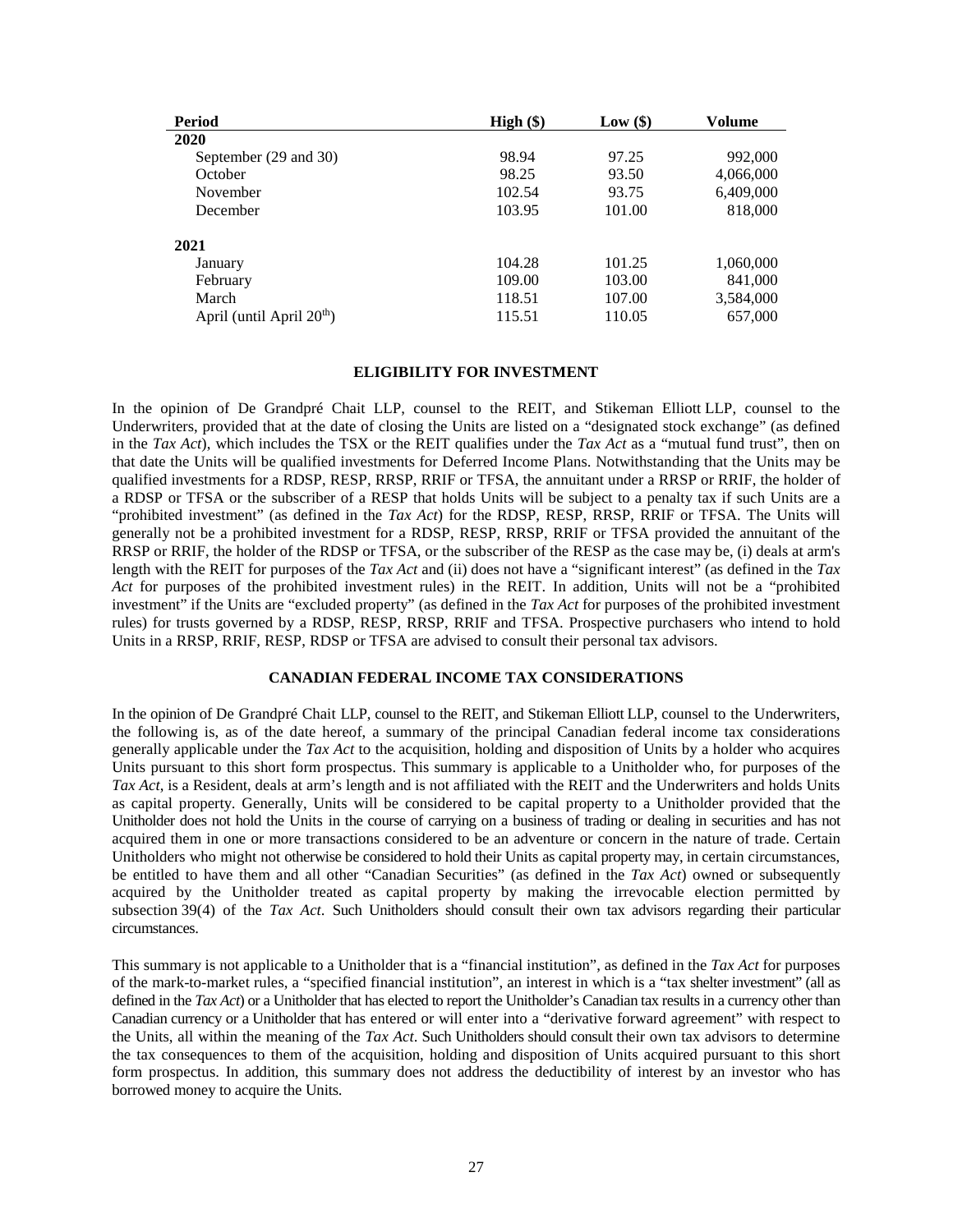This summary is based upon the facts set out in this short form prospectus and in a certificate of an officer of the REIT, and assumes that the REIT meets and will continue to meet all necessary conditions and qualifies for the REIT Exception (as discussed below) and that BTB LP meets and will continue to meet all necessary conditions and qualifies as an "excluded subsidiary entity" for purposes of the SIFT Regime (as discussed below). This summary is also based on information provided by the REIT and takes into account the Tax Proposals, the current provisions of the *Tax Act* and counsel's understanding, based on publicly available published materials, of the current administrative policies and assessing practices of the CRA, all in effect as of the date of this short form prospectus. This summary does not otherwise take into account or anticipate any changes in law, whether by legislative governmental or judicial decision or action, and does not take into account provincial, territorial or foreign tax legislation or considerations, which may differ significantly from those discussed herein. This summary assumes that the Tax Proposals will be enacted as proposed, but no assurances can be given that this will be the case. There can be no assurances that the CRA will not change its administrative policies and assessing practices. With respect to opinions and views based on representations and statements as to matters of fact, counsel has assumed the accuracy of such representations and statements in giving such opinions and views. This summary is also based on the assumption that the REIT will at all times comply with the Contract of Trust.

This summary assumes that the REIT does and will continue to qualify as a "mutual fund trust" under the *Tax Act* while the Units remain outstanding. This assumption is based upon a certificate of an officer of the REIT as to certain factual matters. If the REIT does not qualify as a mutual fund trust, the income tax considerations described below would in some respects be materially different.

**This summary is not exhaustive of all possible Canadian federal tax considerations applicable to an investment in Units. Moreover, the income and other tax consequences of acquiring, holding or disposing of Units will vary depending on the Unitholder's particular circumstances. Accordingly, this summary is of a general nature only and is not intended to be legal or tax advice to any prospective purchaser of Units. Consequently, a prospective Unitholder should consult the Unitholder's own tax advisor for advice with respect to the tax consequences of an investment in Units based on the prospective Unitholder's particular circumstances.** 

**This summary does not address any Canadian federal income tax considerations applicable to Non-Residents, and Non-Residents should consult their own tax advisors regarding the tax consequences of acquiring, holding and disposing of Units. Distributions on Units or amounts paid in respect thereof and all payments to Non-Residents of interest (or amounts deemed to be interest under the** *Tax Act***), whether paid in cash or Units, will be paid net of any applicable withholding tax.** 

# **Taxation of Unitholders**

# *Trust Distributions*

Unitholders will generally be required to include in income for a particular taxation year the portion of the net income of the REIT for a taxation year, including net realized taxable capital gains (determined for purposes of the *Tax Act*), that is paid or payable, or deemed to be paid or payable, to the Unitholders in the particular taxation year.

The non-taxable portion of any net realized capital gains of the REIT paid or payable to a Unitholder in a taxation year will not be included in computing the Unitholders' income for the year.

The Contract of Trust provides that the REIT may claim the maximum amount of capital cost allowance available to it in computing its income for tax purposes. Based on the distribution policy, the amount distributed to Unitholders in a year may exceed the net income of the REIT for tax purposes for that year. Distributions in excess of the REIT's net income for tax purposes in a year will not generally be included in the Unitholder's income for the year. However, such amount (other than the non-taxable portion of the net realized capital gains of the REIT for the year, the taxable portion of which was designated by the REIT in respect of the Unitholder) will reduce the adjusted cost base of the Units held by the Unitholder, and the Unitholder will realize a capital gain in the year to the extent the adjusted cost base of the Units would otherwise be a negative amount.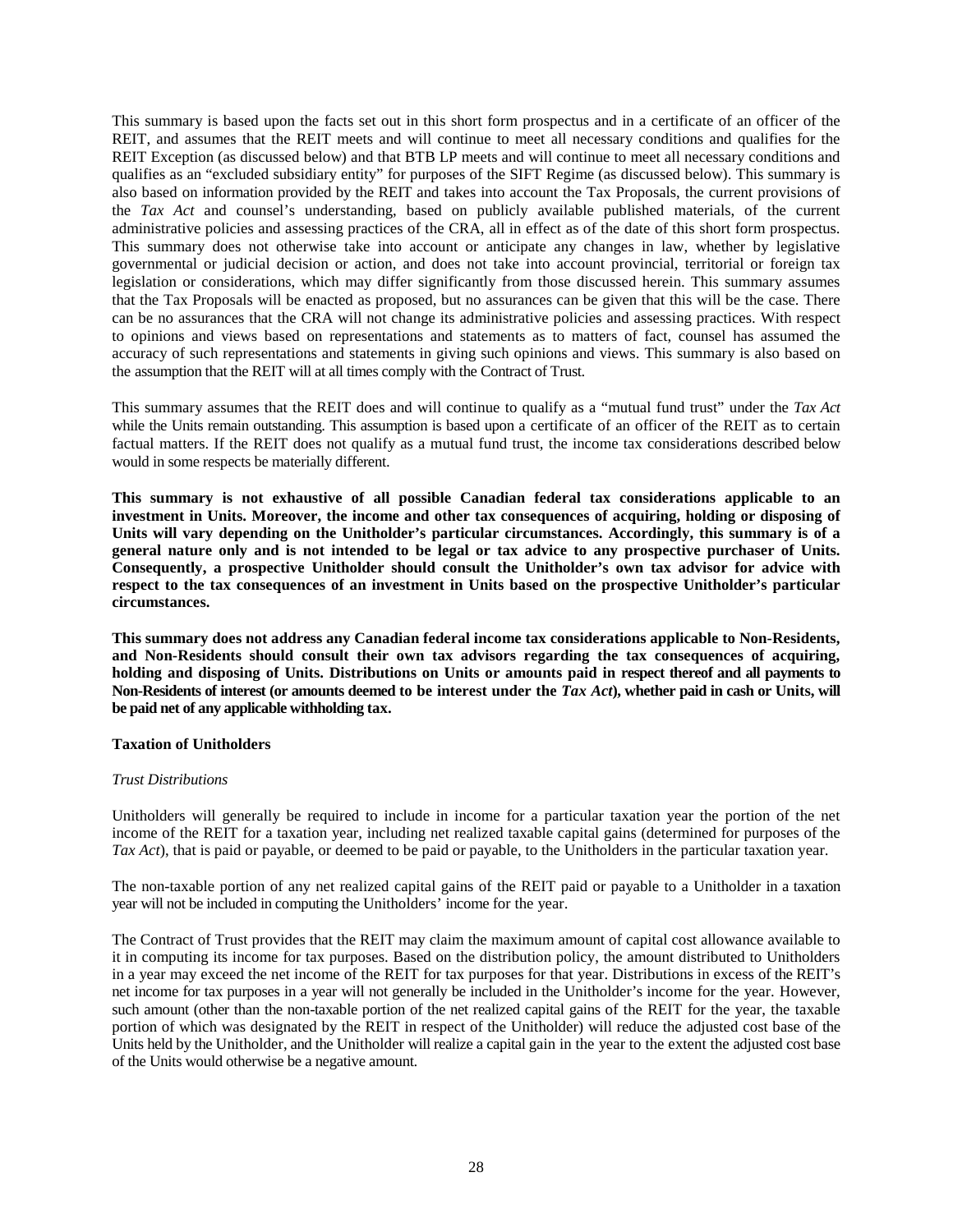The REIT will designate, to the extent permitted by the *Tax Act*, the portion of the taxable income distributed to Unitholders as may reasonably be considered to consist of net taxable capital gains of the REIT. Any such designated amount will be deemed for tax purposes to be received by Unitholders in the year as a taxable capital gain and will be subject to the general rules relating to the taxation of capital gains described below. The REIT will also designate, to the extent permitted by the *Tax Act*, the portion of taxable dividends received by the REIT from any taxable Canadian corporation owned by the REIT as may reasonably be considered to be an amount included in the income of Unitholders. Any such designated amount will be deemed for purposes of the *Tax Act*, other than non-resident withholding tax purposes, to be received by the Unitholders as a taxable dividend and will be subject to the general rules regarding the taxation of taxable dividends paid by taxable Canadian corporations. Thus, to the extent that amounts are designated as taxable dividends from any taxable Canadian corporation owned by the REIT, they will be subject, *inter alia,* to the gross-up and dividend tax credit provisions in respect of Unitholders who are individuals (other than certain trusts), to the refundable tax under Part IV of the *Tax Act* in respect of Unitholders that are private corporations and certain other corporations controlled directly or indirectly by or for the benefit of an individual or related group of individuals, and to the deduction in computing taxable income in respect of Unitholders that are corporations.

A Unitholder which is a "Canadian-controlled private corporation" (as defined in the *Tax Act*) may also be liable to pay an additional refundable tax of 10⅔% on certain investment income, including taxable capital gains. Unitholders should consult their own tax advisors for advice with respect to the potential application of these provisions.

For the purposes of determining the adjusted cost base to a Unitholder, when a Unit is acquired, the cost of the newly-acquired Unit will be averaged with the adjusted cost base of all of the Units owned by the Unitholder as capital property immediately before that time.

Certain taxable dividends received by individuals from a corporation which is a Resident will be eligible for an enhanced dividend tax credit to the extent certain conditions are met and designations are made. This treatment could apply to distributions made by the REIT that have as their sources eligible taxable dividends received from a corporation which is a Resident, to the extent the REIT makes the appropriate designation to have such eligible taxable dividend deemed received by the Unitholder and provided that the corporate dividend payer makes the required designation to treat such taxable dividend as an eligible dividend.

Net taxable capital gains and taxable dividends referred to above will also generally be taken into account in determining the liability, if any, of a Unitholder that is an individual (or certain trusts) for alternative minimum tax under the *Tax Act*. See "*Alternative Minimum Tax*" below.

# *Dispositions of Units*

On the disposition or deemed disposition of a Unit, the Unitholder will realize a capital gain (or capital loss) equal to the amount by which the Unitholder's proceeds of disposition exceed (or are less than) the aggregate of the Unitholder's adjusted cost base of the Unit and any reasonable costs of disposition. Proceeds of disposition will not include an amount that is otherwise required to be included in the Unitholder's income.

One-half of any capital gains (a "taxable capital gain") realized by a Unitholder and the amount of any net taxable capital gains designated by the REIT in respect of a Unitholder will be included in the Unitholder's income as a taxable capital gain for the taxation year. One-half of any capital loss (an "allowable capital loss") realized by a Unitholder in that taxation year, must generally be deducted against taxable capital gains in accordance with the provisions of the *Tax Act*. Any excess allowable capital losses over taxable capital gains of a Unitholder for a taxation year may be carried back up to three taxation years or forward indefinitely and deducted against net taxable capital gains in those other years, subject to the detailed provisions of the *Tax Act*. Where a Unitholder that is a corporation or trust (other than a mutual fund trust) disposes of a Unit, the Unitholder's capital loss from the disposition will generally be reduced by the amount of any dividends received by the REIT and previously designated by the REIT to the Unitholder, except to the extent that a loss on a previous disposition of a Unit has been reduced by those dividends. Analogous rules apply where a corporation or trust (other than a mutual fund trust) is a member of a partnership that disposes of Units.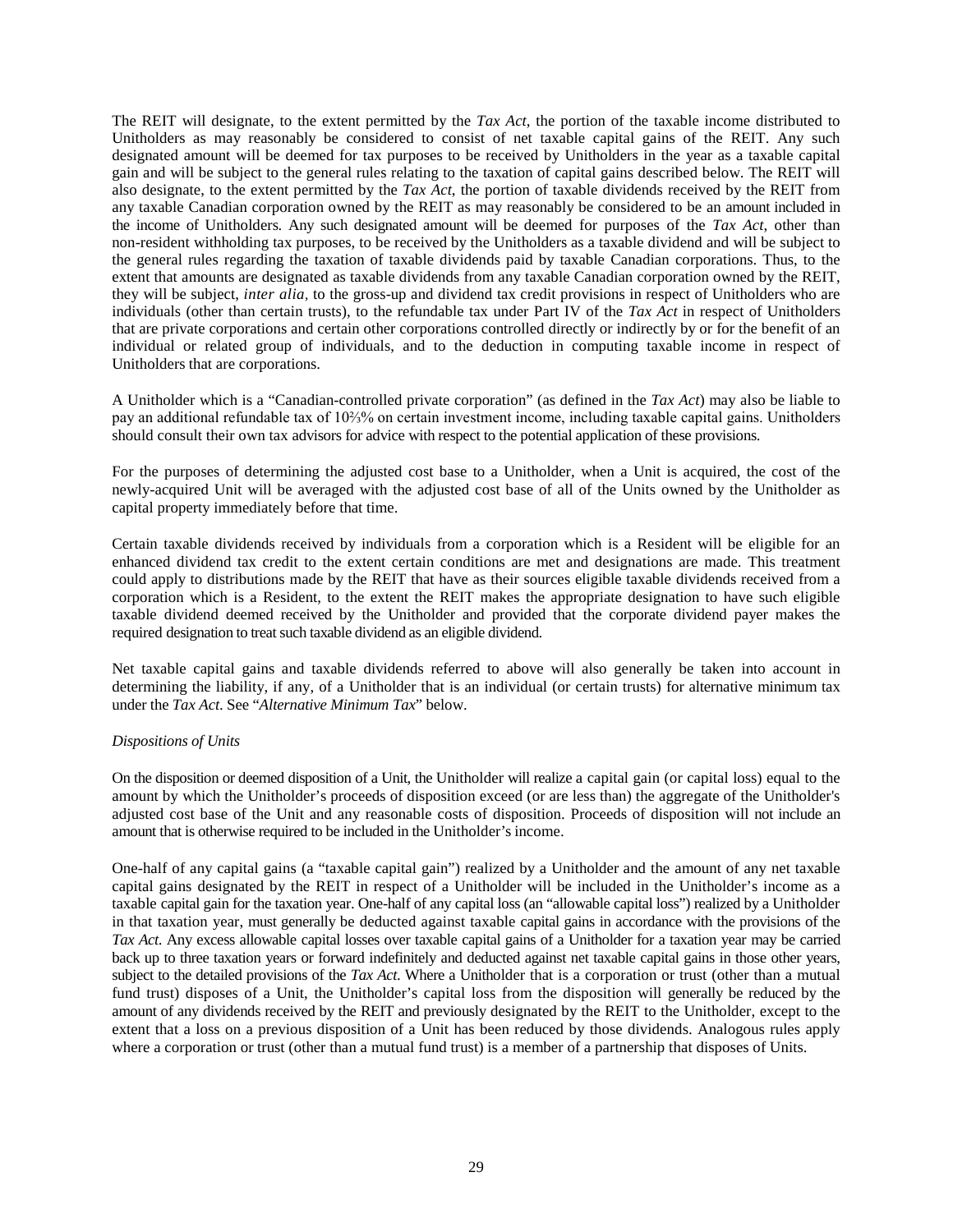A Unitholder that is a "Canadian-controlled private corporation" as defined in the *Tax Act* may be liable to pay an additional refundable tax of 10⅔% on its "aggregate investment income" for the year, which will include an amount in respect of taxable capital gains.

# *Alternative Minimum Tax*

In general terms, net income of the REIT paid or payable to a Unitholder who is an individual (other than certain trusts), that is designated as taxable dividends or as net realized capital gains and capital gains realized on the disposition of Units may increase the Unitholder's liability for alternative minimum tax.

# **Status of the REIT**

# *Qualification as a Mutual Fund Trust*

All comments in "Canadian Federal Income Tax Considerations" assume that the REIT will continue to qualify as a "unit trust" and a "mutual fund trust" under the provisions of the *Tax Act*.

As a "mutual fund trust", the REIT must remain a "unit trust" and must, among other matters, restrict its undertaking to: (i) the investing of its funds in property (other than real property or an interest in real property); (ii) the acquiring, holding, maintaining, improving, leasing or managing of any real property (or interest in real property) that is capital property of the REIT; or (iii) any combination of the activities described in (i) and (ii). The REIT must also meet certain prescribed conditions, which currently are that the REIT must have at least 150 Unitholders holding not less than one block of Units (100 Units, if the fair market value of a Unit is less than \$25) of the REIT which are qualified for distribution to the public and each of such Unitholders must hold Units which have an aggregate fair market value of not less than \$500.

All comments in "Canadian Federal Income Tax Considerations" also assume that the REIT is not established or maintained primarily for the benefit of Non-Residents. Counsel is of the view that the foregoing assumptions are reasonable in light of the terms of the Contract of Trust and the restrictions on the ownership of Units by Non-Resident persons which are contained in the Contract of Trust.

If the REIT were not to qualify as a "mutual fund trust", the income tax considerations as described herein would, in some respects, be materially and adversely different. In particular, if the REIT ceases to qualify as a mutual fund trust, the REIT may be required to pay a tax under Part XII.2 of the *Tax Act*. The payment of Part XII.2 tax by the REIT may have adverse income tax consequences for certain Unitholders. See "Taxation of the REIT" below.

# *SIFT Regime*

The SIFT Regime applies to SIFTs, including publicly-traded trusts, and their unitholders, and modifies the tax treatment of SIFTs and of their unitholders, as more particularly described below*.* The SIFT Regime excludes from the definition of SIFT a trust that satisfies the REIT Exception and an "excluded subsidiary entity", being an entity, none of the equity of which is listed or traded on a stock exchange or other public market and all of the equity of which is owned in the year by a SIFT, a real estate investment trust, a taxable Canadian corporation or another excluded entity.

If the REIT were to become subject to the SIFT Regime, it would no longer be able to deduct any part of the amounts payable to Unitholders in respect of its "non-portfolio earnings", which include (i) income from its "non-portfolio properties" (in excess of any losses for the taxation year from non-portfolio properties); and (ii) taxable capital gains from dispositions of non-portfolio properties (exceeding allowable capital losses from the disposition of such properties). For this purpose, "non-portfolio properties" include: (i) the Canadian real and immovable properties (or resource properties) of the REIT if their total fair market value is greater than 50% of the equity value of the REIT; (ii) a property that the REIT (or a person or partnership with which it does not deal at arm's length) uses in the course of carrying on a business in Canada; and (iii) securities of a "subject entity" if the REIT holds securities of the subject entity that have a total fair market value that is greater than 10% of the subject entity's equity value or if the REIT holds securities of the subject entity which, together with all securities held by it in entities affiliated with the subject entity, have a total fair market value that is greater than 50% of the REIT's equity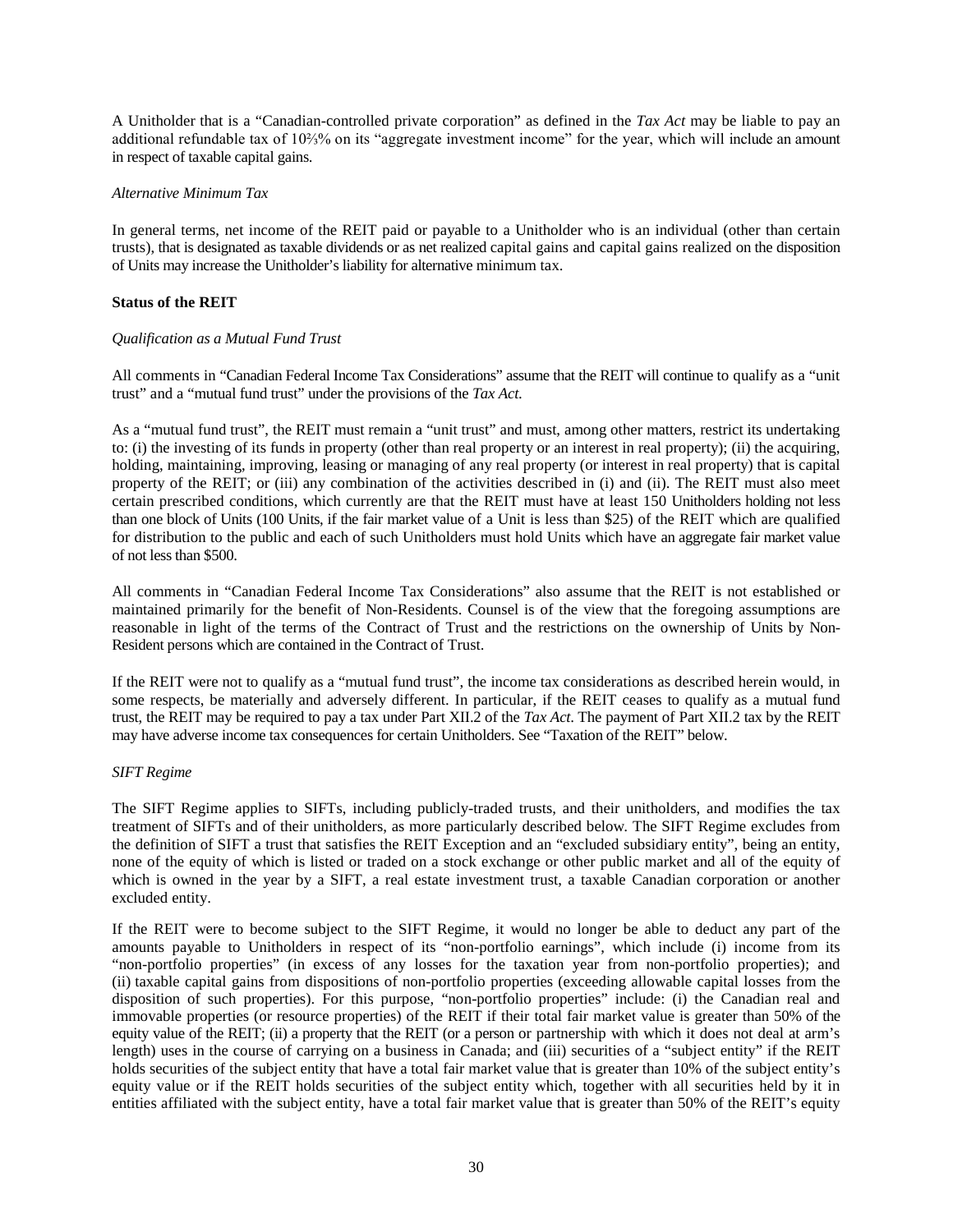value. A "subject entity" includes resident corporations, resident trusts, and "Canadian resident partnerships". "Securities" for the purposes of the SIFT Regime is broadly defined.

Income which the REIT is unable to deduct by virtue of the SIFT Regime would be taxed under the SIFT Regime at the federal general corporate tax rate plus the applicable provincial SIFT tax rate. The application of the SIFT Regime to the REIT would not change the treatment under the *Tax Act* of distributions in a year that are in excess of the REIT's net income for the year.

# *REIT Exception*

Trusts that satisfy the REIT Exception are excluded from the definition of SIFT trusts and are therefore not subject to the SIFT Rules. The following conditions must be met (in addition to the trust being resident in Canada throughout the taxation year) in order for a trust to qualify for the REIT Exception:

- (a) at each time in the taxation year, the total fair market value at that time of all "non-portfolio properties" that are "qualified REIT properties" held by the trust is at least 90% of the fair market value at that time of all "non-portfolio properties" held by the trust;
- (b) not less than 90% of the trust's "gross REIT revenue" for the taxation year is from one or more of the following: "rent from real or immovable properties", interest, dispositions of "real or immovable properties" that are capital properties, dividends, royalties and dispositions of "eligible resale properties";
- (c) not less than 75% of the trust's "gross REIT revenue" for the taxation year is from one or more of the following: "rent from real or immovable properties", interest from mortgages, or hypothecs, on "real or immovable properties", and dispositions of "real or immovable properties" that are capital properties;
- (d) at each time in the taxation year an amount, that is equal to 75% or more of the equity value of the trust at that time, is the amount that is the total fair market value of all properties held by the trust each of which is a real or immovable property that is capital property, an eligible resale property, an indebtedness of a Canadian corporation represented by a banker's acceptance, cash, a deposit in a bank or credit union, or debt issued or guaranteed by the Canadian government or issued by a province, municipal government or certain other qualifying public institutions; and
- (e) investments in the trust are, at any time in the taxation year, listed or traded on a stock exchange or other public market.

The SIFT Rules contain specific rules generally permitting a trust to qualify for the REIT Exception where it holds properties indirectly through intermediate entities if each intermediate entity would satisfy the criteria (a) throughout (d) of the REIT Exception in its own right.

For the purpose of the SIFT Rules and the REIT Exception:

- (a) "eligible resale property", of an entity, means real or immovable property (other than capital property) of the entity, (i) that is contiguous to a particular real or immovable property that is capital property or eligible resale property, held by the entity or another entity affiliated with the entity, and (ii) the holding of which is ancillary to the holding of the particular property;
- (b) "gross REIT revenue" of an entity for a taxation year means the amount, if any, by which the total of all amounts received or receivable in the year (depending on the method regularly followed by the entity in computing the entity's income) by the entity exceeds the total of all amounts each of which is the cost to the entity of a property disposed of in the taxation year;
- (c) "qualified REIT property" of a trust at any time means a property held by the trust that at that time is held by the trust and is: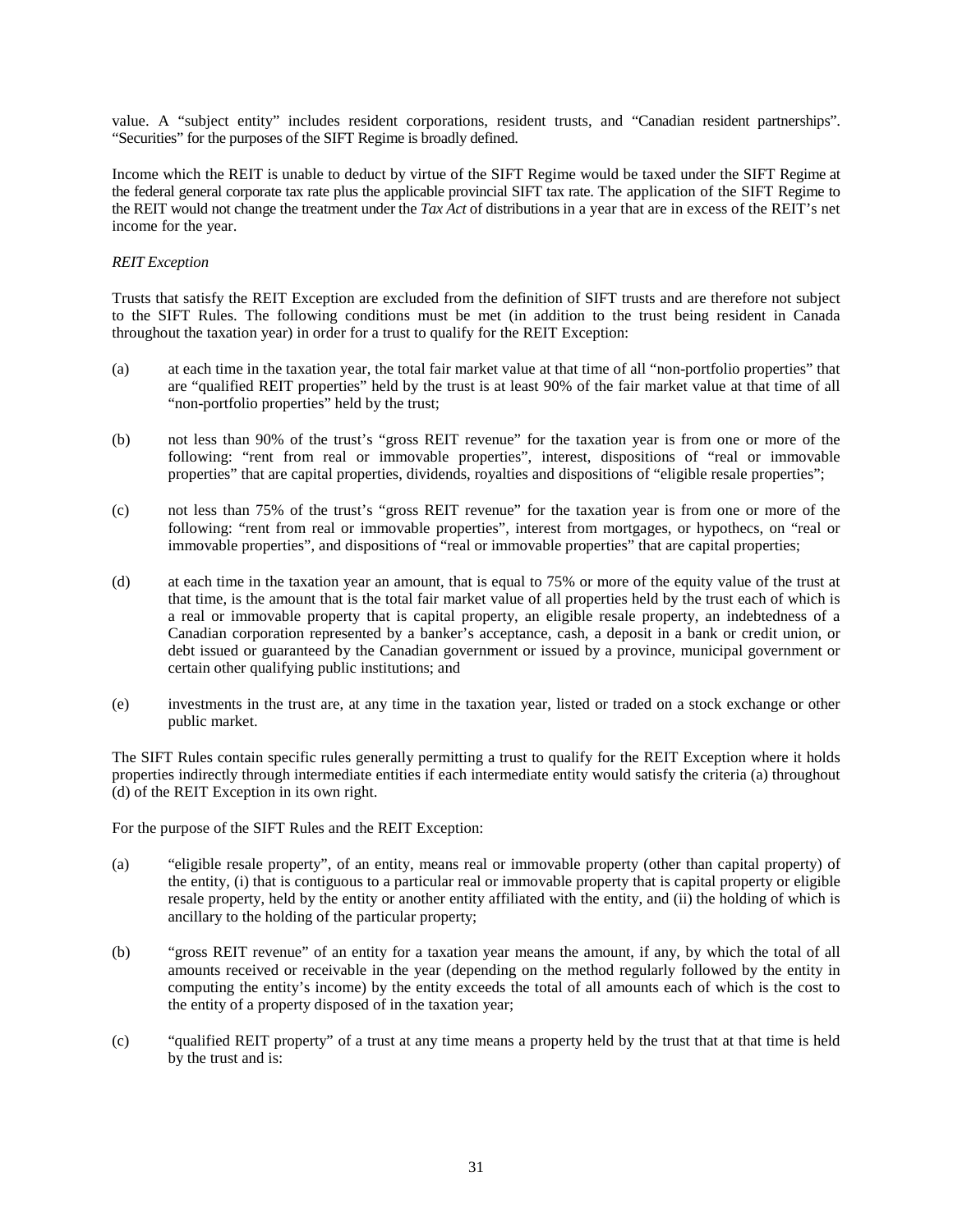- i) a "real or immovable property" (as described below) that is capital property, an eligible resale property, an indebtedness of a Canadian corporation represented by a banker's acceptance, cash, a deposit in a bank or credit union, or debt issued or guaranteed by the Canadian government or issued by a province, municipal government or certain other qualifying public institutions;
- ii) a security of a "subject entity" (as described below) all or substantially all of the gross REIT revenue of which for its taxation year that includes that time, is from maintaining, improving, leasing or managing real or immovable properties that are capital properties of the trust or of an entity of which the trust holds a share or an interest, including real or immovable properties that the trust, or an entity of which the trust holds a share or an interest, holds together with one or more other persons or partnerships;
- iii) a security of a "subject entity" if the entity holds no property other than (A) legal title to real or immovable properties of the trust or of another subject entity all of the securities of which are held by the trust (including real or immovable property that the trust or the other subject entity holds together with one or more other persons or partnerships), and (B) property described in (iv) below;
- iv) ancillary to the earning by the trust of gross REIT revenues from rents or dispositions of real or immovable properties that are capital properties, other than (A) an equity of an entity, or (B) a mortgage, hypothecary claim, mezzanine loan or similar obligation.
- (d) "real or immovable property" includes generally a security of a trust that satisfies (or of any other entity that would, if it were a trust, satisfy) the criteria (a), (b), (c) and (d) of the REIT Exception (as discussed above) and an interest in certain real property or a real right in certain immovables, but excludes any depreciable property other than a depreciable property included (otherwise than by election) in capital cost allowance ("**CCA**") Class 1, 3 or 31, property ancillary to the ownership or utilization of such depreciable property or a lease or leasehold interest in respect of land or such depreciable property;
- (e) "rent from real or immovable properties" includes (A) rent or similar payments for the use of or right to use real or immovable properties and (B) payment for services ancillary to the rental of real or immovable properties and customarily supplied or rendered in connection therewith, but does not include (C) any other payment for services supplied or rendered to the tenants of such properties, fees for managing or operating such properties, payment for the occupation, use or right to use a room in a hotel or other similar lodging facility, or rent based on profits; and
- (f) "subject entity" means (i) a corporation resident in Canada, (ii) a trust resident in Canada, (iii) a Canadian resident partnership, or (iv) a non-resident person, or a partnership that is not a Canadian resident partnership, the principal source of income of which is one or more sources in Canada.

If the REIT does not qualify for the REIT Exception, the SIFT Regime will apply to the REIT. Application of the SIFT Regime may, depending on the nature of distributions from the REIT, including what portion of its distributions is income and what portion is a return of capital, have a material adverse effect on the after-tax returns of certain Unitholders. Management of the REIT believes that any impact of the SIFT Regime on Unitholders would be significantly mitigated in 2021 due to the large proportion of the distributions which are expected to be made by way of return of capital. Generally, distributions that are characterized as returns of capital are not taxable to Unitholders but serve to reduce the adjusted cost base of a Unitholder's Units. Since inception, 100% of the REIT's distributions have been characterized as returns of capital. There is no assurance that this return of capital component will be maintained in the future.

The REIT Exception is applied on an annual basis. Accordingly, if the REIT did not qualify for the REIT Exception in a particular taxation year, it may be possible to restructure the REIT such that it may qualify in a subsequent taxation year. There can be no assurances, however, that the REIT will be able to restructure such that it will not be subject to the tax imposed by the SIFT Regime, or that any such restructuring, if implemented, would not result in material costs or other adverse consequences to the REIT and the Unitholders. Management of the REIT has informed counsel that the REIT intends to take such steps as are necessary to ensure that, to the extent possible, it qualifies for the REIT Exception and any negative effects of the SIFT Regime on the REIT and the Unitholders are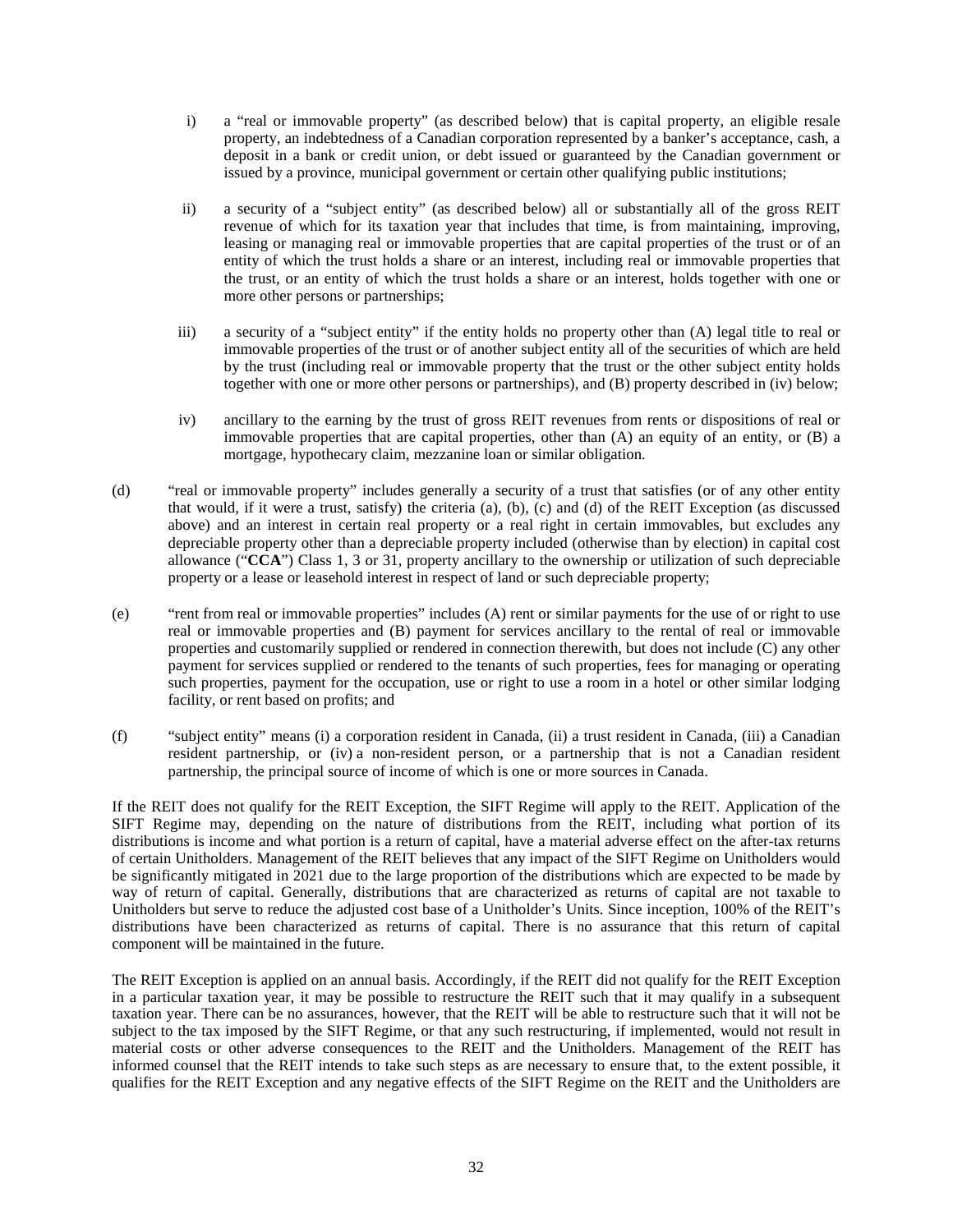minimized. The remainder of this summary assumes that the REIT qualifies for the REIT Exception currently, and that it will so qualify at all material times.

# **Taxation of the REIT**

The taxation year of the REIT is the calendar year. In each taxation year, the REIT is subject to tax under the *Tax Act* on its income for the year, including net realized taxable capital gains, computed in accordance with the detailed provisions of the *Tax Act*, less the portion thereof that it deducts in respect of the amounts paid or payable or deemed to be paid or payable in the year to Unitholders. An amount will be considered to be payable to a Unitholder in a taxation year if it is paid to the Unitholder in the year by the REIT or if the Unitholder is entitled in that year to enforce payment of the amount.

The Contract of Trust generally provides that an amount equal to the net income and net realized capital gains of the REIT for a taxation year which has not been previously allocated or distributed to Unitholders during the year and which cannot be sheltered by losses from prior years may be payable to Unitholders of record as of the close of business on the last day of the calendar year and accordingly the REIT should not be subject to tax under Part I of the *Tax Act* in any year.

The income for purposes of the *Tax Act* of the REIT may include income realized from the rental of its rental properties; income payable to it by other trusts in which the REIT is beneficially interested, dividends received from corporations in which it holds shares; and any taxable capital gains or recapture of capital cost allowance arising from dispositions by it of properties.

In computing its income for purposes of the *Tax Act*, the REIT may deduct reasonable administrative costs, interest and other expenses incurred by it for the purpose of earning income from a business or property. The REIT may also deduct from its income for the year a portion of any reasonable expenses incurred by the REIT to issue Units. The portion of such issue expenses deductible by the REIT in a taxation year is 20% of such issue expenses pro rated for a taxation year of the REIT that is less than 365 days.

Losses incurred by the REIT cannot be allocated to Unitholders but may be deducted by the REIT in future years in accordance with the *Tax Act*.

The *Tax Act* provides for a special tax, under Part XII.2 which applies to the designated income (including income from Canadian real or immovable property) of certain trusts which have designated beneficiaries (including Non-Resident persons and certain tax exempt persons). This special tax does not apply to a trust for a taxation year if the trust is a mutual fund trust throughout such year. Accordingly, provided the REIT qualifies as a mutual trust fund throughout a taxation year, it will not be subject to the Part XII.2 tax for such taxation year.

# **RISK FACTORS**

There are certain risks inherent in an investment in the Units and in the activities of BTB which investors should carefully consider before investing in the Units, including: public market risk, general risks associated with immovable property ownership, future property acquisitions, Mutual Fund Trust Status, SIFT trust taxation, fluctuations in cash distributions, liquidity, debt financing risk, competition, general uninsured losses, interest rate fluctuations and financing risk, environmental matters, restrictions on redemptions, lack of availability of growth opportunities, reliance on single or anchor tenants, potential Unitholder liability, potential conflicts of interest, reliance on key personnel, availability of cash flow, market price of Units, legal rights attaching to Units, failure to obtain additional financing, dilution, credit risk and changes in legislation.

These risks are described under the heading entitled "Risk Factors" in BTB's AIF and are incorporated by reference in this short form prospectus.

*The activities of the REIT and an investment in its securities involves other risks and investment considerations. Investors should carefully consider, in light of their own financial circumstances, the factors set out below as well as other information contained or incorporated by reference in this short form prospectus.*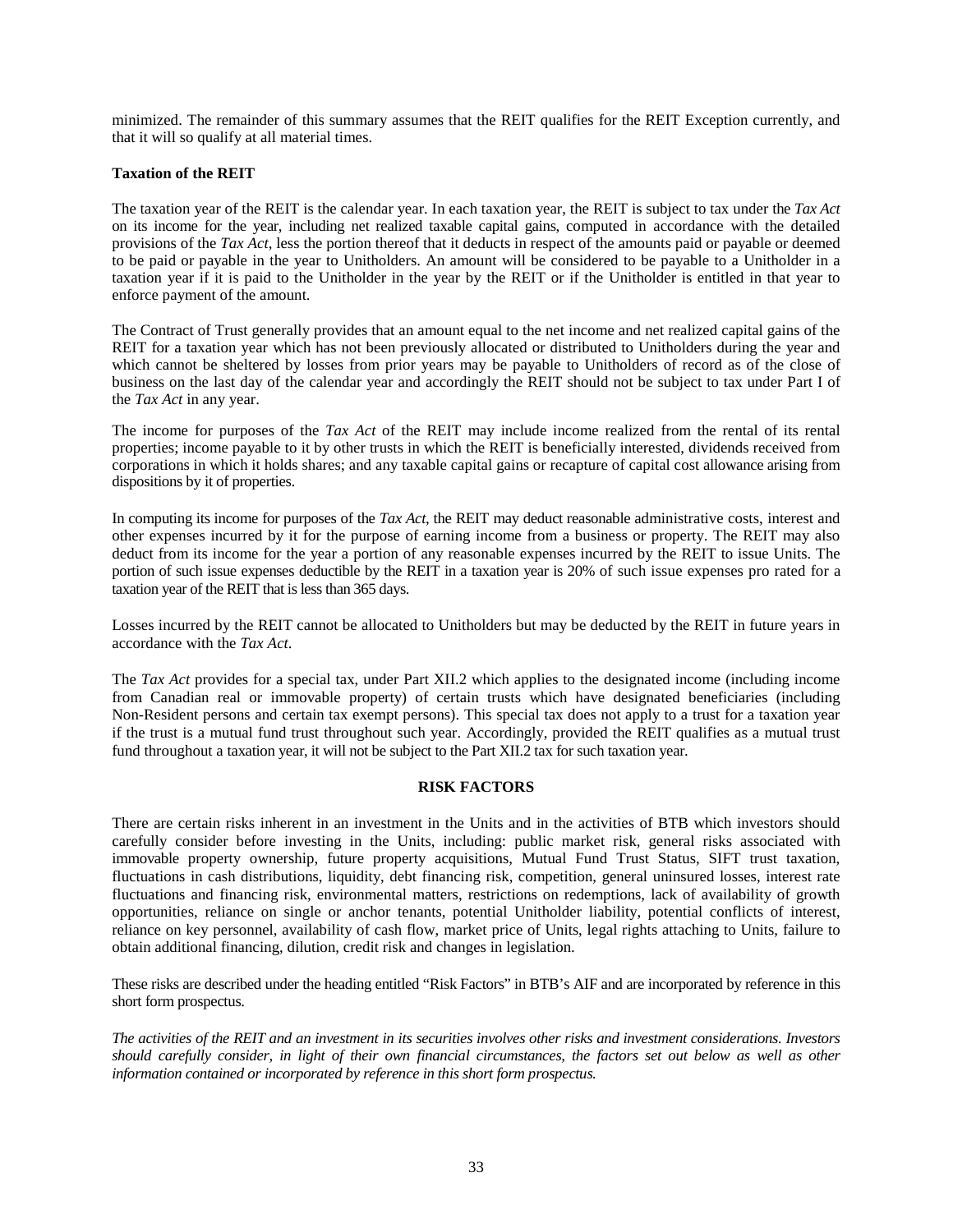#### **COVID-19 PANDEMIC**

On March 11, 2020, the World Health Organization declared COVID-19 a global pandemic. The Federal and Provincial governments have taken many steps in their management of the health crisis, including the closure of all non-essential stores and services. BTB's recovery was gradual and its properties outside Montréal were able to start operating as of May. This led to the opening of Montréal's malls and restaurants in mid-June which was followed by subsequent closures due to the acceleration of the COVID-19 pandemic situation.

Since the beginning of the crisis, BTB has set up a COVID-19 task force to ensure full management of all collateral effects on its tenants, suppliers, creditors, as well as its employees. Several actions have been taken, including: review of rent agreements with tenants and coordination with tenants for the application of the federal grant under the CECRA and the CERS; participation with its creditors to reduce its mortgage payments during this period; appropriate implementation of cost control and control of its investments; strengthening sanitation; health and safety measures in its properties and restricting access to its buildings.

During this period, several companies announced bankruptcies and restructurings, mainly in the retail sector. To date, BTB's portfolio has been affected very little by these bankruptcies and restructurings affecting several companies. However, there is a risk that new tenants will be affected in the future by financial constraints and this could have an impact on BTB's operations and on its financial results. BTB will continue to work with the different tenants that are participating in the CERS, a program that is expected to continue through June 2021. In addition, there exists a risk that leases could be renewed with shorter terms than the terms that are currently in effect, and otherwise on terms that are less favourable to the REIT.

BTB continues to closely monitor business operations and is aware that the impact of COVID-19 on the global economy and its duration remains uncertain. BTB may take further actions in response to directives of government and public health authorities or that are in the best interests of employees, tenants, suppliers or other stakeholders, as necessary.

Under *International Accounting Standard 40 – Investment Property*, the REIT accounts for its investment properties at fair value and recognizes the gain or loss arising from a change in the fair value in profit or loss for the periods in which it arises. The COVID-19 pandemic has created significant economic uncertainty and increased volatility in the financial markets. These factors have led us, in 2020, to adjust certain capitalization rates and projected cash flows of properties considered to be more vulnerable to the effects of the pandemic, including retail properties where tenants had to temporarily cease operations and requested rent relief and deferrals. Overall for the last fiscal year, the REIT recorded an additional decrease in the fair value of its real estate portfolio of \$8.4 million (equivalent to 0.9% of the investment properties balance as of Q4 2020).

The fair value of the REIT's investment properties stood at \$903.9 million as at December 31, 2020 compared to \$924 million as at December 31, 2019.

The REIT annually uses chartered appraisers to evaluate the fair value of a significant portion of its portfolio. Pursuant to its policy, the 10 most important properties and approximately a third of the remaining properties are annually appraised by independent appraisers. In addition, as part of financing or refinancing and at the request of lenders, properties are also independently appraised during the year. For its properties that were not subject to independent appraisals, management receives quarterly capitalization rate and discount rate data reflecting real estate market conditions from external chartered appraisers and independent experts. The capitalization rate reports provide a range of rates for various geographic regions and for various types and qualities of properties within each region. The REIT utilizes capitalization and discount rates within ranges provided by external appraisers. To the extent that the externally provided capitalization rate ranges change from one reporting period to the next or should another rate within the provided ranges be more appropriate than the rate previously used, the fair value of the investment properties would increase or decrease accordingly.

The weighted average capitalization rate for the entire portfolio as at December 31, 2020 was 6.51%, 8 basis points lower than December 31, 2019.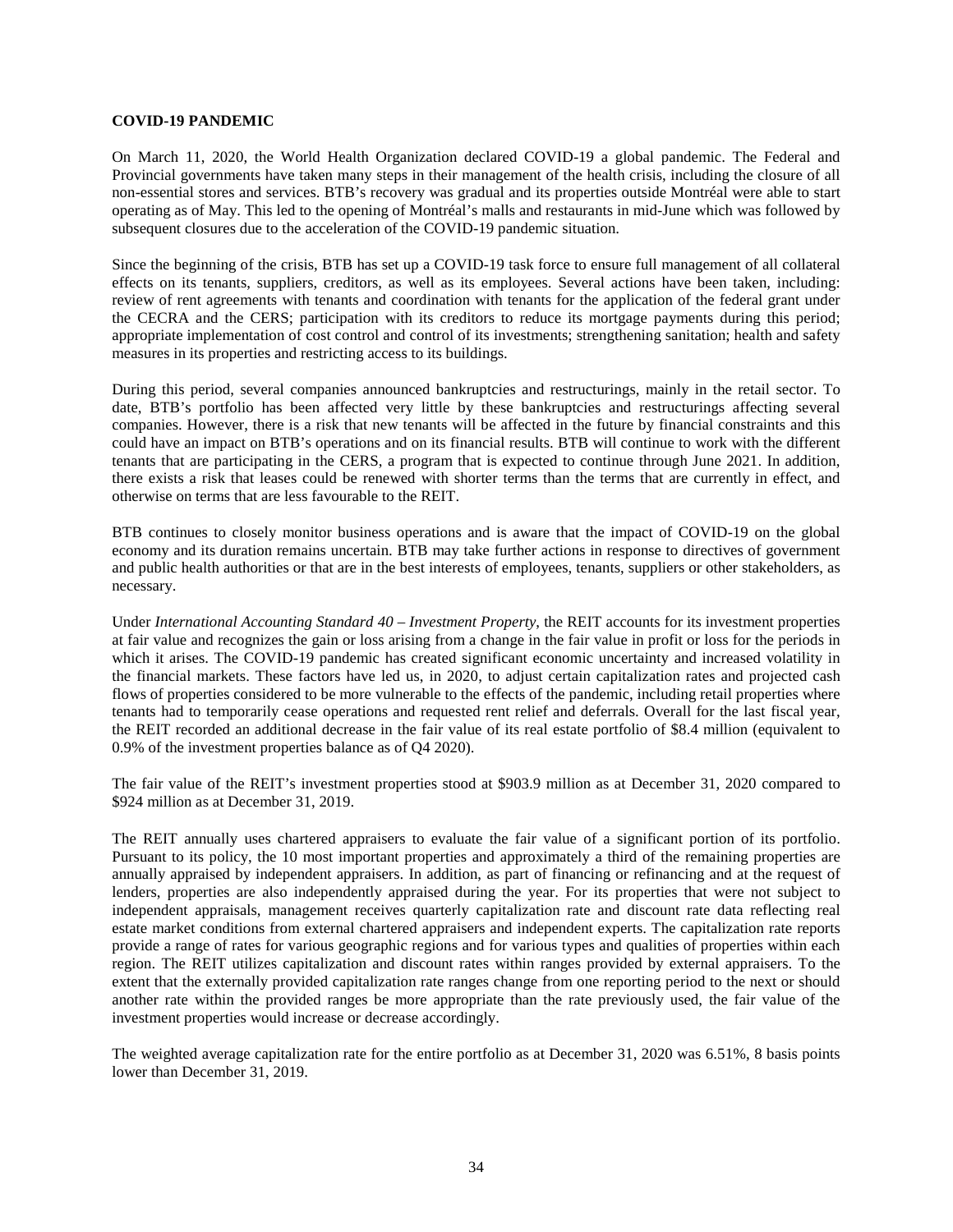In light of the foregoing and of the ongoing COVID-19 pandemic, the main factors that could potentially affect the underlying valuation of the REIT's properties are changes in capitalization rates, discount rates and terminal capitalization rates, the loss of revenues due to the COVID-19 pandemic and the impact of closures and ad hoc rent agreements. Other factors which may affect the underlying valuation of the REIT's properties also include the property segments in which the REIT invests and the credit and financial stability of current and future tenants, each of which could result in modifications to market rent, the amounts of tenant incentives, the length of free-rent periods at lease inception, the length of the periods of vacancy between leases, vacancy rates, bad debt allowances and the likeliness of renewal.

The REIT's office portfolio is comprised of regional low rise buildings. Therefore, BTB considers that the impact of the COVID-19 pandemic on its office portfolio is limited. General trends in the sector, including the demand for increased workplace flexibility and remote work, could reduce demand for office space. However, the REIT considers that it is possible that in some cases, demand for office space will increase as office workers who currently work remotely will gradually return to office spaces, combined with the need for increased buffering and distancing between workers.

# **Access to Capital and Debt**

The real estate industry is highly capital intensive. Capital is required to (a) maintain properties and fund capital expenditures, (b) refinance mortgage debt, (c) refinance outstanding debentures and (d) fund the growth strategy.

There can be no assurances that the REIT will have access to sufficient capital in the future and on favourable terms to meet these requirements. Failure by the REIT to access required capital could adversely impact the REIT's financial position and ability to pay distributions to Unitholders.

To reduce this risk, the following steps have been taken: (a) maintain the payout ratio at less than 100, (b) begin the mortgage debt refinancing process several months ahead of maturity and aim for a 60% to 65% refinancing level, (c) arrange terms and conditions for repayment of debentures in units and (d) identify properties that can be sold quickly at optimal prices.

# **Fluctuations in Cash Distributions**

A return on an investment in Units is not comparable to the return on an investment in a fixed-income security. The recovery of the initial investment in Units is at risk, and the return on an investment in Units is based on many performance assumptions. Although the REIT intends to distribute its distributable income, the actual amount of distributable income distributed in respect of Units will depend on numerous factors, including the amount of principal repayments, tenant allowances, level of vacancies, leasing commissions, capital expenditures and other factors that may be beyond the control of the REIT. In addition, the market value of the Units may decline if the REIT is unable to provide a satisfactory return to Unitholders. The REIT began operations on October 3, 2006. On that date, the REIT's operation and real estate portfolio were not yet of a sufficient magnitude to ensure that distributable income would cover monthly distributions. The REIT used its excess cash flow and its cash flows from financing activities, to carry out these distributions. Since 2012 for each fiscal year except the fiscal year ended December 31, 2019, distributable income fully covers the annual distributions.

While cash flows from operating activities less interest paid are generally sufficient to cover distribution requirements, the timing of expenses (namely property taxes, heating and electricity and snow hauling) and fluctuations in non-cash working capital may result in a temporary shortfall. In these cases, some portion of distributions may come from the REIT's own capital, or financing sources other than cash flows from operations.

There can be no assurance that any of the management of the REIT's expectations will be met and any variation in such factors may significantly impact the value at which the REIT's property portfolio will be able to generate sufficient distributable income to exceed its distributions. Unless the REIT generates sufficient cash flows or finds other sources of liquidity, there can be no assurance the REIT will meet the distributions.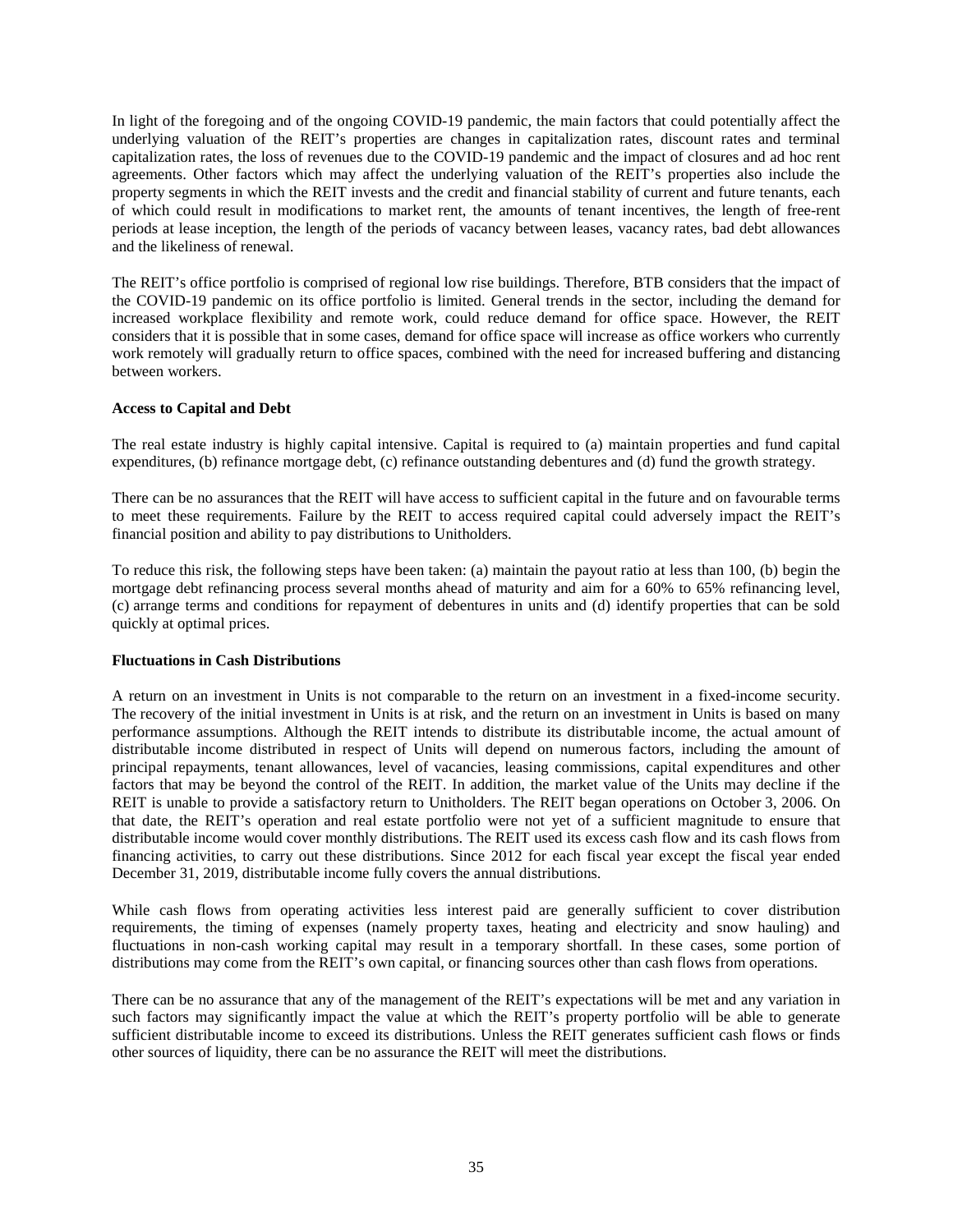#### **Geographic Concentration**

The REIT's properties are located in Eastern Ontario and Québec, making the REIT's performance particularly sensitive to economic changes in Eastern Ontario and Québec. The market value of REIT's properties, the income generated by the REIT and the REIT's performance are particularly sensitive to changes in the economic condition, regulatory environment and to market specific events, such as new supply of retail and industrial real estate of these regions. Adverse changes in the economic condition, regulatory environment and market specific events of Eastern Ontario and Québec may have a material adverse effect on the REIT's business, cash flows, financial condition and results of operations and ability to make distributions to holders of Units.

# **Environmental Events**

Climate change is one on the biggest challenges facing real estate investors in 2021, affecting the frequency and severity of weather events such as droughts, windstorms, ice storms, flooding and freezing. While many property owners are facing reduced coverages and higher deductibles, BTB currently carries an all risk policy with full replacement cost building limits and relatively low deductibles. Additionally, none of the locations are considered to be at an elevated risk for flooding. While there is an aggregate limit payable of \$250 million on the policy, the largest location carries an insurance value of \$108 million. The buildings are spread out from Ontario to Montreal and surrounding areas to Quebec city, reducing the likelihood of any one catastrophic event depleting the limits on the policy. BTB values and promotes risk management as a strategy to protect its assets, and cooperates wherever possible with recommendations from its insurers. As a result, BTB enjoys preferential insurance rates due to their excellent loss history and relatively low risk portfolio. By choosing to invest in buildings of superior construction quality and careful selection of tenants, BTB derives the added value of attractive insurance rates and conditions, which it can pass on to its tenants.

# **Provision for Rental Fees**

The REIT maintains a provision for rental fees in the amount of approximately \$0.25 per square foot on an annualized basis. Even though quarterly rental fee disbursements vary significantly from one quarter to another, management considers that this provision fairly presents, in the long term, the average disbursements not recovered directly in establishing the rent that the REIT will undertake. These disbursements consist of inducements paid or granted when leases are signed that are generally amortized over the term of the lease and are subject to an equivalent increase in rent per square foot, and of brokerage commissions and leasing payroll expenses. There is no certainty that this provision will prove sufficient to cover the disbursements not recovered directly in establishing the rent that the REIT will undertake, and if such provision proves to be insufficient, it may have a material adverse effect on the REIT's cash flows, financial condition and results of operations and ability to make distributions to holders of Unit.

# **Risk Factors Related to the Ownership of Units**

# *Market Price*

A publicly traded real estate investment trust will not necessarily trade at values determined solely by reference to the underlying value of its real estate assets. Accordingly, the Units may trade at a premium or a discount to values implied by the initial appraisal of the value of its properties or the value of such properties from time to time.

Although the REIT intends to make distributions of its available cash to Unitholders, these cash distributions are not assured. The actual amount distributed will depend on numerous factors including, but not limited to, the REIT's financial performance, debt covenants and obligations, working capital requirements and future capital requirements. The market price of the Units may deteriorate if the REIT is unable to meet its cash distribution targets in the future.

The after-tax return from an investment in Units to Unitholders subject to Canadian income tax will depend, in part, on the composition for tax purposes of distributions paid by the REIT (portions of which may be fully or partially taxable or may constitute non-taxable returns of capital). The composition for tax purposes of those distributions may change over time, thus affecting the after-tax return to Unitholders.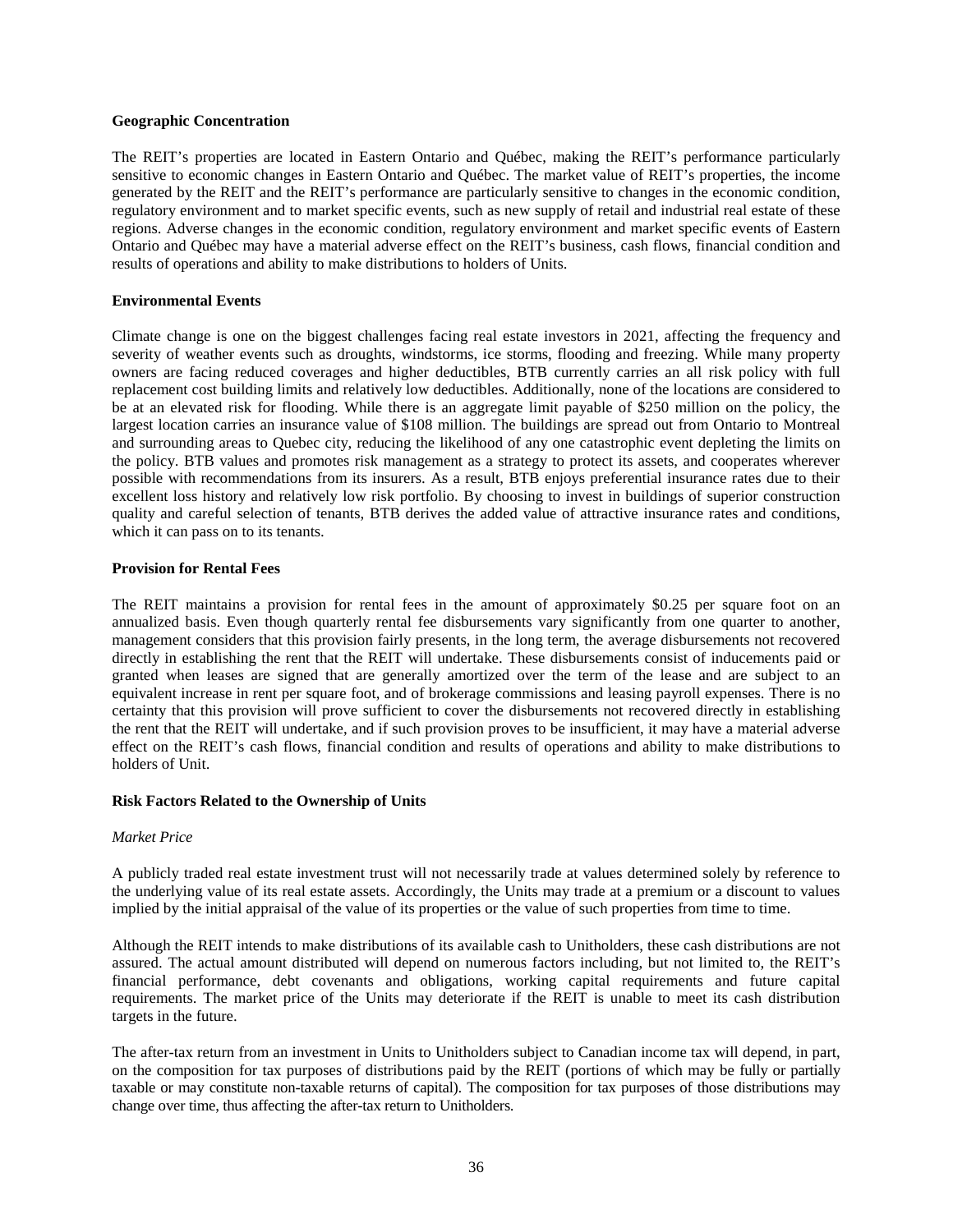One of the factors that may influence the market price of the Units is the annual yield on the Units. Accordingly, an increase in market interest rates may lead purchasers of Units to demand a higher annual yield which could adversely affect the market price of the Units. Unlike fixed-income securities, there is no obligation of the REIT to distribute to Unitholders any fixed amount and reductions in, or suspensions of, distributions may occur that would reduce yield based on the market price of the Units. In addition, the market price for the Units may be affected by changes in general market conditions, fluctuations in the markets for equity securities, changes in the economic environment and numerous other factors beyond the control of the REIT.

#### *Structural Subordination of Units*

In the event of a bankruptcy, liquidation or reorganization of the REIT or any of its Subsidiaries, holders of certain of their indebtedness and certain trade creditors will generally be entitled to payment of their claims from the assets of the REIT and those Subsidiaries before any assets are made available for distribution to the Unitholders The Units will be effectively subordinated to all of the indebtedness and liabilities of the REIT and its Subsidiaries. Neither the REIT, nor any of its Subsidiaries will be limited in their ability to incur additional secured or unsecured indebtedness.

#### **LEGAL MATTERS**

Certain legal matters in connection with the issuance of the Units offered hereby will be passed upon on behalf of the REIT by De Grandpré Chait LLP and on behalf of the Underwriters by Stikeman Elliott LLP. As of the date of this short form prospectus, partners and associate lawyers of De Grandpré Chait LLP, as a group, and partners and associate lawyers of Stikeman Elliott LLP as a group, each owned, beneficially or of record, less than 1% of the outstanding Units.

# **AUDITORS, TRANSFER AGENT AND REGISTRAR**

The auditors of the REIT are KPMG LLP, 600 de Maisonneuve Blvd. West, Suite 1500, Montréal, Québec, H3A 0A3, and they are independent with respect to the REIT within the meaning of the relevant rules and related interpretations prescribed by the relevant bodies in Canada.

The registrar and Transfer Agent for the Units is Computershare Investor Services Inc., at its principal offices in Montreal and Toronto.

# **PURCHASERS' STATUTORY RIGHTS**

Securities legislation in certain of the provinces of Canada provides purchasers with the right to withdraw from an agreement to purchase securities. This right may be exercised within two business days after receipt or deemed receipt of a prospectus and any amendment. In several of the provinces, the securities legislation further provides a purchaser with remedies for rescission, price revision or, in some jurisdictions, damages if the prospectus and any amendment contains a misrepresentation or is not delivered to the purchaser, provided that the remedies for rescission or damages are exercised by the purchaser within the time limit prescribed by the securities legislation of the purchaser's province. The purchaser should refer to any applicable provisions of the securities legislation of the purchaser's province for the particulars of these rights or consult with a legal adviser.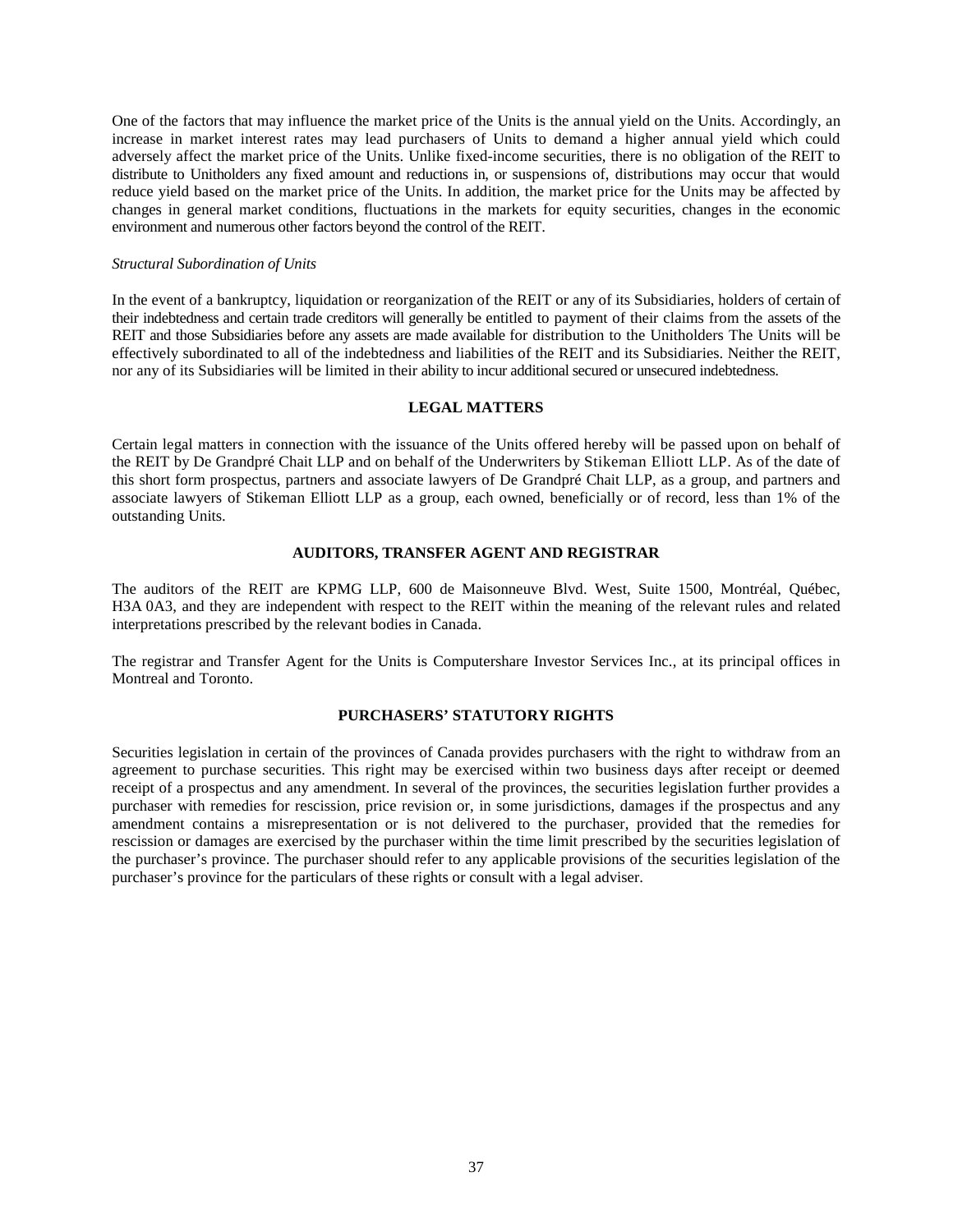# **CERTIFICATE OF THE REIT**

Dated: April 21, 2021

This short form prospectus, together with the documents incorporated by reference, constitutes full, true and plain disclosure of all material facts relating to the securities offered by this short form prospectus as required by the securities legislation of each of the provinces of Canada.

# **BTB REAL ESTATE INVESTMENT TRUST**

*(s) Michel Léonard (s) Mathieu Bolté* 

Michel Léonard<br>
President and Chief Executive Officer<br>
Vice President

Vice President and Chief Financial Officer

# **ON BEHALF OF THE TRUSTEES**

*(s) Jocelyn Proteau (s) Luc Martin* 

Jocelyn Proteau Luc Martin

**Trustee**